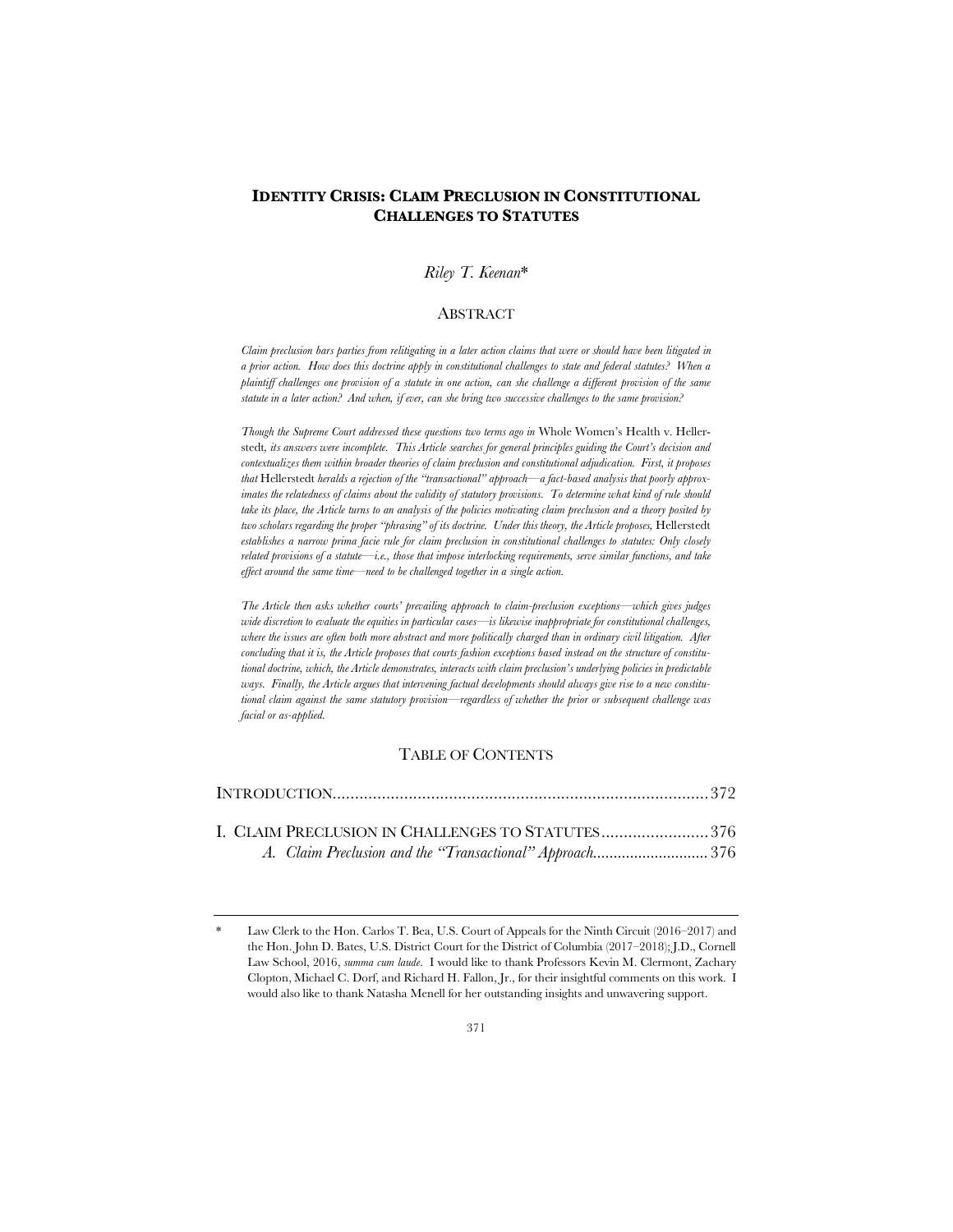| 372 | JOURNAL OF CONSTITUTIONAL LAW                                           | [Vol. 20:2] |
|-----|-------------------------------------------------------------------------|-------------|
|     | B. The Claim Preclusion Problems in Whole Women's Health                |             |
|     |                                                                         |             |
|     |                                                                         |             |
|     | II. SUCCESSIVE CHALLENGES TO RELATED PROVISIONS OF A                    |             |
|     |                                                                         |             |
|     |                                                                         |             |
|     | 1. Possible "Transactions" in a Challenge to a Statutory Provision 386  |             |
|     | The Breakdown of the Transactional Approach390<br>2.                    |             |
|     | 3. Coda: Does Claim Preclusion Matter in Constitutional Challenges? 391 |             |
| В.  |                                                                         |             |
|     | 1. Hellerstedt's Rule for Claim Preclusion in Challenges                |             |
|     |                                                                         |             |
|     | 2. Hellerstedt and the Jurisprudence of Rules                           |             |
|     |                                                                         |             |
|     |                                                                         |             |
|     | III. SUCCESSIVE CHALLENGES TO RELATED PROVISIONS:                       |             |
|     |                                                                         |             |
|     | A. A Framework for Recognizing Structural Exceptions                    |             |
|     |                                                                         |             |
|     | 1. The Doctrine of Facial and As-Applied Challenges 406                 |             |
|     |                                                                         |             |
| В.  |                                                                         |             |
|     |                                                                         |             |
|     |                                                                         |             |
|     |                                                                         |             |
|     | IV. SUCCESSIVE CHALLENGES TO THE SAME PROVISION  427                    |             |
|     |                                                                         |             |
|     |                                                                         |             |

# **INTRODUCTION**

Imagine that the legislature in your state has just enacted a comprehensive new gun-control statute. The statute regulates the possession, purchase, and sale of guns; it bans guns in sensitive places, like schools, commercial areas, and government buildings; and it imposes special requirements for the possession of guns by minors, convicts, and the mentally ill.1 You, an avid gun enthusiast, believe that the statute violates your rights under the Second Amendment. So, you file a lawsuit challenging the statute in federal court.

<sup>1</sup> *See* District of Columbia v. Heller, 554 U.S. 570, 626–27 (2008) (listing "presumptively lawful" gun regulations).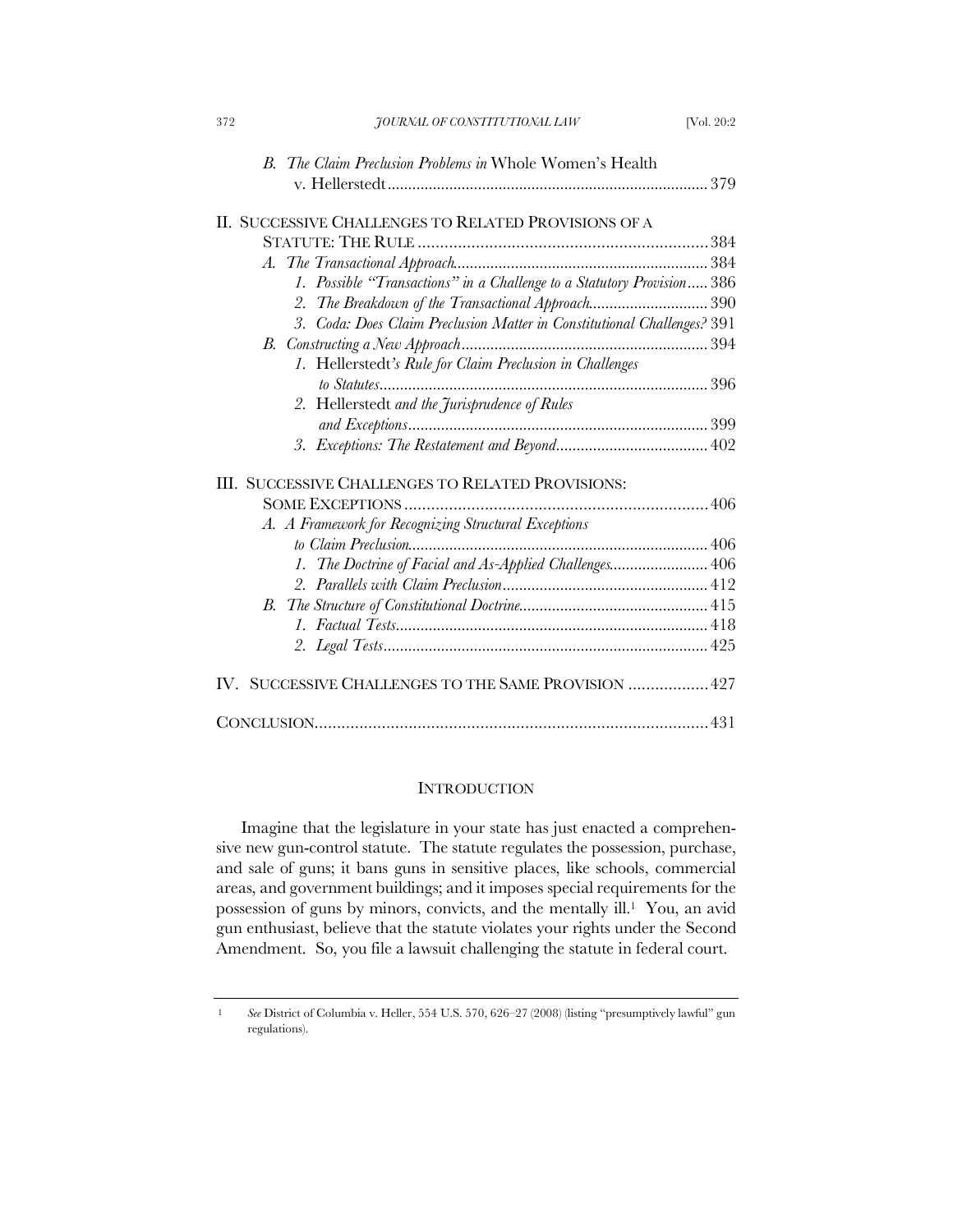Assuming that you have Article III standing to challenge more than one of the statute's provisions, which provisions would you challenge in your suit? Perhaps you would target the provisions that curtail the gun-related activities in which you participate most often. Or perhaps you would target those that interfere with what you perceive to be the historical traditions of gun ownership in the United States. In any case, you probably wouldn't worry about *losing* the right to challenge a provision of the statute by not challenging it in your first lawsuit. After all, you might assume, you could always challenge that provision later, in a second suit.

If you thought this, however, you could very well be wrong. Under the doctrine of claim preclusion, a plaintiff may not assert the same claim against the same defendant twice in separate civil actions.2 For purposes of this doctrine, a plaintiff's "claim" encompasses not just the matters that she actually litigated in a prior action, but also any other matters she *should have* litigated.3 And although claim preclusion most often applies in disputes between private parties, it can also apply in constitutional challenges to statutes: After all, to challenge your state's new gun-control statute, you would have to file a civil action against the government official responsible for enforcing it and ask the court for an injunction. Thus, if you were to sue the same official twice, seeking an injunction against two different provisions of the statute, claim preclusion could bar your second challenge.

How are you supposed to know what comprises your "claim" in a challenge to a statute?4 The Supreme Court addressed this question for the first time two terms ago in *Whole Women's Health v. Hellerstedt*.5 The plaintiffs in that case, a group of abortion providers, first challenged a provision of a Texas statute—the "admitting-privileges" provision—as a facially unconstitutional "undue burden" on a woman's right to have an abortion.<sup>6</sup> After losing their first challenge, they challenged the provision again in a second action, except

<sup>2</sup> *See* RESTATEMENT (SECOND) OF JUDGMENTS § 17 (AM. LAW INST. 1982) (providing the general rules on the effects of former adjudication).

<sup>3</sup> *See id.* § 24 (providing the "Dimensions of 'Claim' for Purposes of Merger or Bar").

Throughout this Article, I use the term "challenge to a statute" as shorthand for a civil action in which a plaintiff sues a government official seeking a declaration that a statute, regulation, or other legal rule is invalid and an injunction should be issued against its enforcement. I do not mean the term to encompass all of the ways in which a person might seek judicial review of a statute. For example, after being charged with a crime, a defendant might raise as a defense the unconstitutionality of the statute he is alleged to have violated. Because a defense generally does not trigger claim preclusion, this method of invoking judicial review is beyond the scope of this Article. *See* 18 CHARLES A. WRIGHT, ARTHUR R. MILLER & EDWARD H. COOPER, FEDERAL PRACTICE AND PROCEDURE § 4414, at 371 (3d ed. 2016) ("[T]he traditional conclusion has been that purely defensive use of a theory does not preclude a later action for affirmative recovery on the same theory."). *But see infra* note 273 (listing some lower court decisions to the contrary).

<sup>5</sup> 136 S. Ct. 2292 (2016).

Id. at 2300, 2304-05.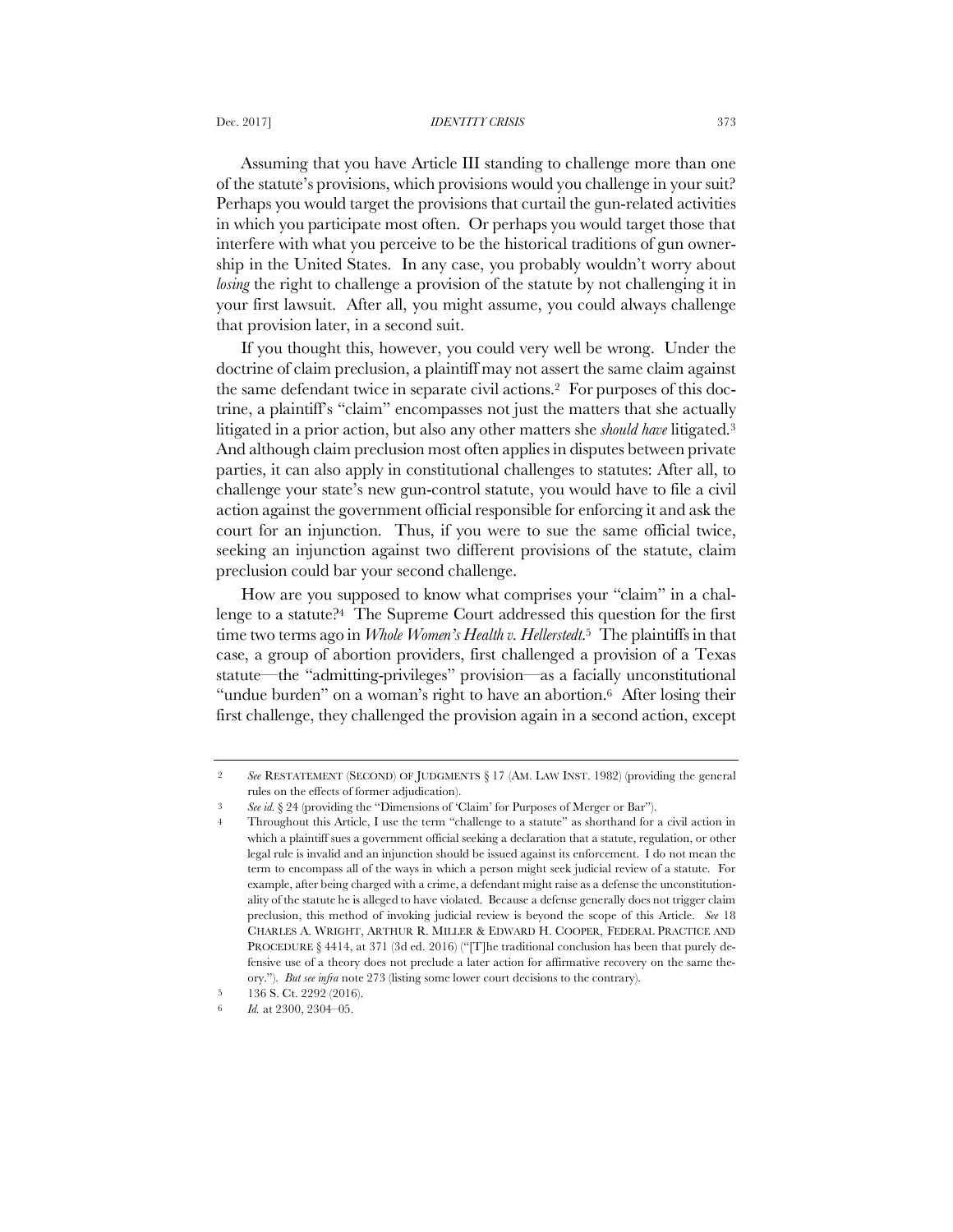this time they argued that it was unconstitutional only as it applied to two specific abortion clinics.<sup>7</sup> They also challenged another provision of the same statute—the "surgical-center provision"—for the first time.<sup>8</sup>

The Supreme Court held that claim preclusion barred neither challenge.<sup>9</sup> According to the Court, the second challenge to the admitting-privileges provision was not the same "claim" as the first challenge because of "changed circumstances" between the two lawsuits—specifically, certain adverse effects that the plaintiffs had merely *predicted* in their first suit "*ha[d] in fact occurred*" by the time of their second suit.10 And the plaintiffs' challenge to the surgicalcenter provision was not the same "claim" as their earlier challenge to the admitting-privileges provision, because the two challenges targeted "separate, distinct" statutory provisions that imposed "independent requirements," had "different enforcement dates," and "serve[d] two different functions."11

The Court's decision in *Hellerstedt* left many questions unanswered. When are two provisions sufficiently "distinct" such that a challenge to one will not bar a later challenge to the other? When are their "requirements" sufficiently "independent" or their "functions" sufficiently "different"? And if a plaintiff decides to challenge the same provision twice, how can a court tell whether circumstances have "changed" enough to permit the second suit?

Much hinges on the answers to these questions. On the one hand, reading *Hellerstedt* too narrowly would unnecessarily deprive prior plaintiffs of their rights to assert later constitutional challenges. True, because claim preclusion ordinarily applies only between the parties to a prior action, $12$  in many cases a new plaintiff will be able to assert whatever challenges the prior plaintiff forfeited, and claim preclusion will be of little practical consequence. But in other cases, finding a new plaintiff may be prohibitively difficult. This might be the case where, for example, the statute applies only to a narrow class of persons, or where the prior action was a class action brought on behalf of all persons affected by the statute.

At the same time, too broad a definition would undermine the finality of judgments in constitutional challenges.<sup>13</sup> Allowing the same plaintiff to assert similar constitutional challenges in separate actions would impose unnecessary costs on courts, which would have to consider similar facts and legal arguments in two separate proceedings. It would also impose costs on the government, which may have justifiably assumed that the plaintiff did not intend to assert whatever challenges she omitted from her prior action.

<sup>7</sup> *Id.* at 2307. 8 *Id.* at 2305, 2308–09.

<sup>9</sup> *Id.* 

<sup>10</sup> *Id*. at 2306.

<sup>11</sup> *Id.* at 2308. RESTATEMENT (SECOND) OF JUDGMENTS § 17 (AM. LAW INST. 1982).

<sup>13</sup> *See infra* Part I.A.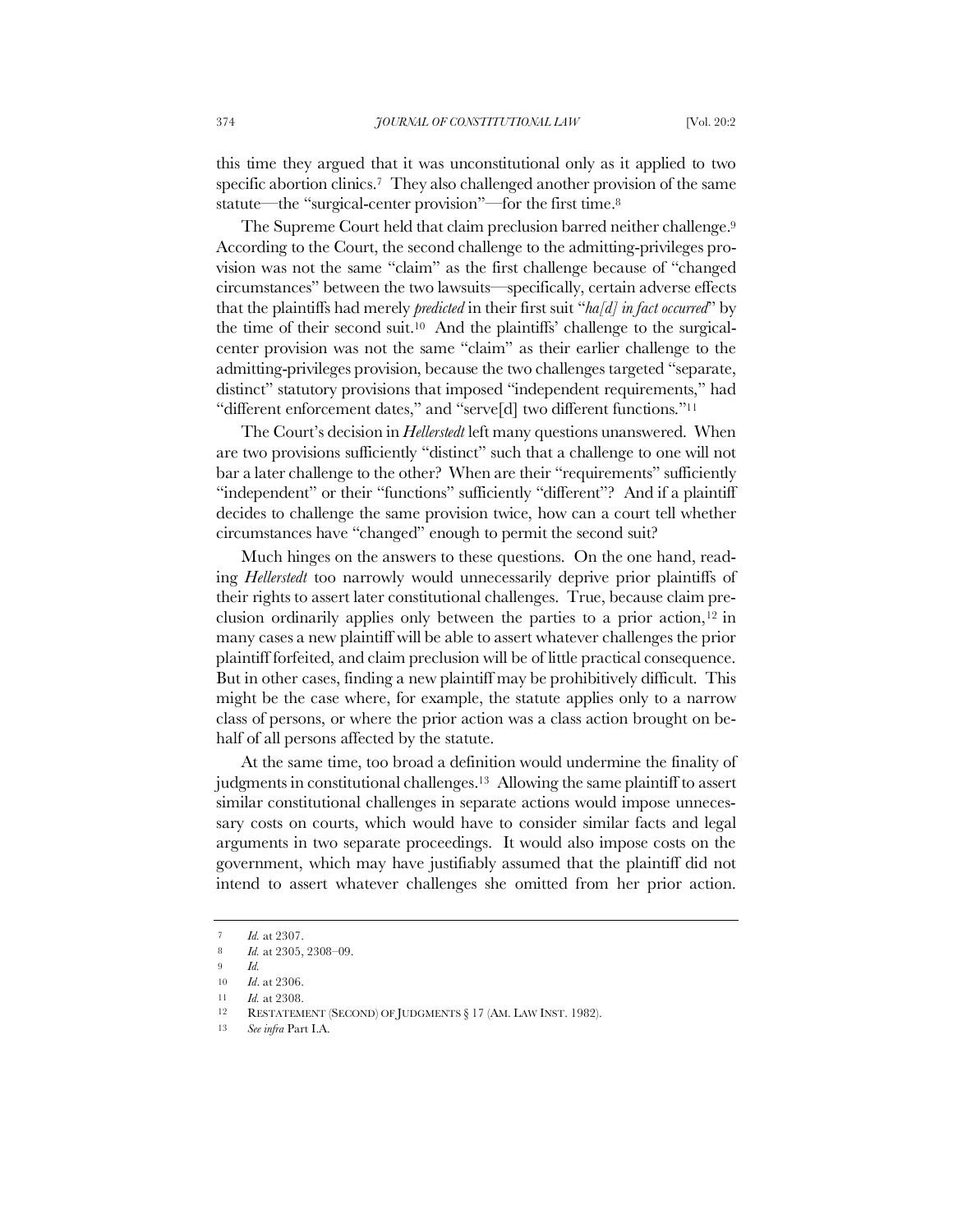Though claim preclusion cannot ensure complete finality in constitutional litigation—because again, a new plaintiff could always assert whatever challenges the prior plaintiff lost—it can and should encourage a plaintiff to challenge a reasonable grouping of statutory provisions in her first lawsuit.

Building on the factors identified by the Supreme Court in *Hellerstedt*, this Article proposes a more comprehensive theory of claim preclusion for challenges to statutes. Part I begins by demonstrating that *Hellerstedt*'s approach does not fit with the prevailing modern theory of claim preclusion, the "transactional" approach advanced by the Restatement (Second) of Judgments.14 Under this approach, a plaintiff's claim consists of all of the rights, remedies, and theories of liability that arise out of the "common nucleus of operative facts" underlying her first action.15 Though this fact-based approach may be sensible for defining a plaintiff's "claim" in an ordinary civil case, Part I argues, there is no coherent factual nucleus out of which a challenge to a statute can be said to "arise." Thus, Part I concludes, the transactional approach neither explains *Hellerstedt* nor helps courts think about claim preclusion problems in constitutional challenges.

Fortunately, neither *Hellerstedt* nor any other authority requires courts to apply the transactional approach in constitutional challenges. Part II takes a step back and asks what kind of approach should take its place. Drawing on the "jurisprudence of rules and exceptions" for claim preclusion advanced by Professors Robert Casad and Kevin Clermont,16 this Part proposes that *Hellerstedt* be read as announcing a "clear, simple, and rigid" rule<sup>17</sup>: Closely related statutory provisions—those that impose interlocking "requirements," serve similar "functions,"18 and take effect at roughly the same time—ought to be challenged together in a single action.

Like all claim-preclusion rules, however, *Hellerstedt*'s broad rule should be tempered by flexible exceptions. Particularly salient here, Part II argues, is the Restatement's exception for when "it is the sense of [a constitutional] scheme that the plaintiff should be permitted to split his claim."19 As written, Part II recognizes, this exception is too broadly phrased to be of much use to

<sup>14</sup> *See* RESTATEMENT (SECOND) OF JUDGMENTS § 24 (AM. LAW INST. 1982).

<sup>15</sup> As the Restatement (Second) of Judgments notes:

What factual grouping constitutes a "transaction" . . . [is] to be determined pragmatically, giving weight to such considerations as whether the facts are related in time, space, origin, or motivation, whether they form a convenient trial unit, and whether their treatment as a unit conforms to the parties' expectations or business understanding or usage. *Id.*  $\{24(2)\}$ 

<sup>16</sup> *See* ROBERT C. CASAD & KEVIN M. CLERMONT, RES JUDICATA: A HANDBOOK ON ITS THEORY, DOCTRINE, AND PRACTICE 39–45 (2001).

<sup>17</sup> *Id.* at 40.

<sup>18</sup> Whole Women's Health v. Hellerstedt, 136 S. Ct. 2292, 2308 (2016).

<sup>19</sup> RESTATEMENT (SECOND) OF JUDGMENTS § 26(1)(d) (AM. LAW INST. 1982).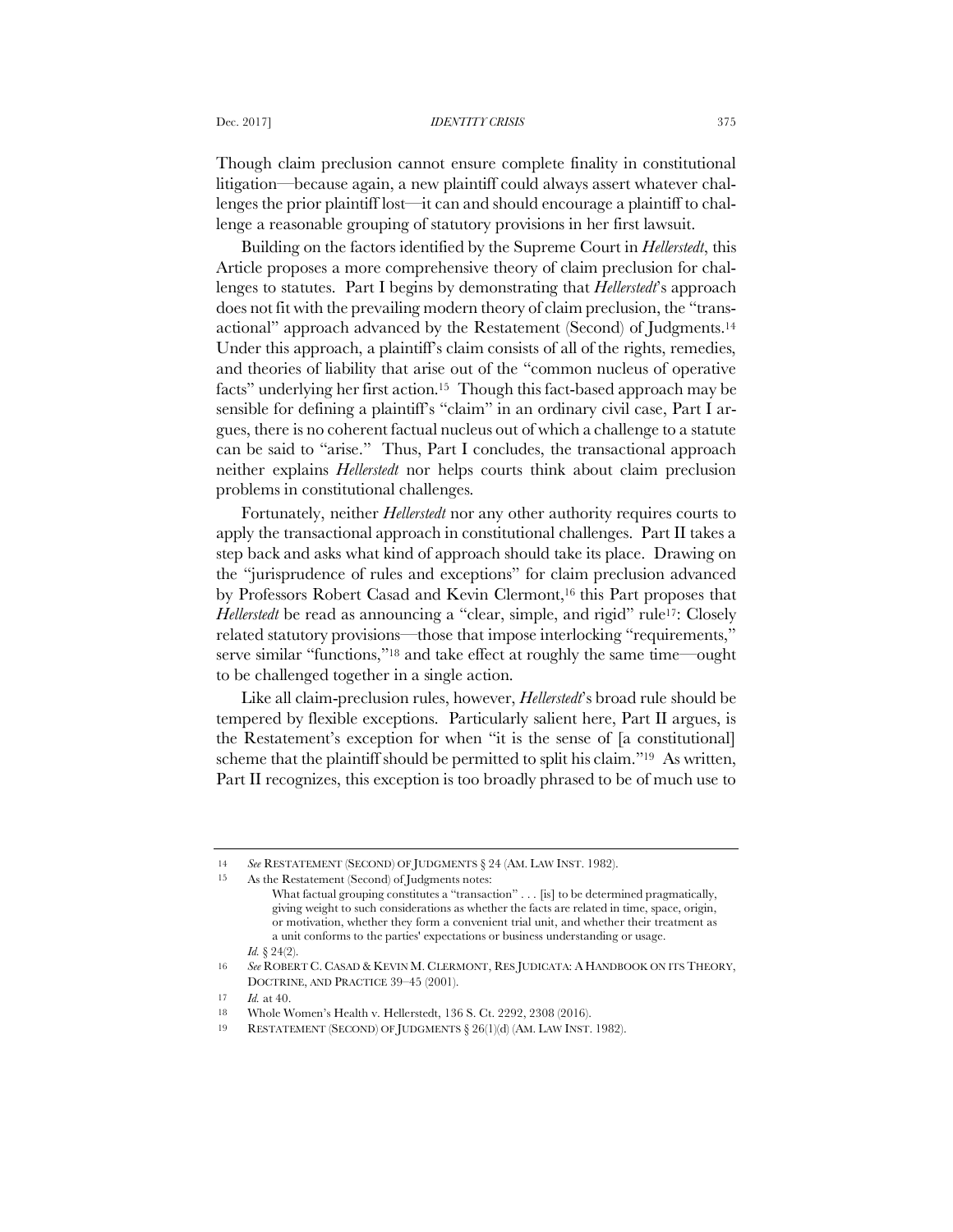courts seeking to apply *Hellerstedt*'s rule for constitutional challenges. To remedy this problem, Part III draws on scholarship from various areas of constitutional law to propose a more particularized set of exceptions to flesh out this broadly-phrased exception. Finally, Part IV addresses successive challenges to the same statutory provision and argues that although *Hellerstedt*  does not foreclose the application of claim preclusion to such challenges, its allowance for "changed circumstances" has a wider application than the decision initially lets on.

## I. CLAIM PRECLUSION IN CHALLENGES TO STATUTES

# *A. Claim Preclusion and the "Transactional" Approach*

Claim preclusion, like the related doctrine of issue preclusion, is an aspect of res judicata, a body of rules that prohibits the relitigation of matters that either were or should have been litigated in a prior action.<sup>20</sup> Though in theory, res judicata's constituent rules could be set by statute or even by the Constitution, $21$  in most U.S. jurisdictions (including the federal courts), courts fashion the rules as a matter of common law.22 As a result, res judicata is a flexible doctrine that courts routinely revise in response to new, policy-driven considerations.23

The purpose of res judicata is to promote the finality of judgments.<sup>24</sup> This finality is advantageous to both the parties to a given lawsuit and to the public at large.25 From the public's perspective, finality reduces the risk of inconsistent judicial decisions, which would undermine the public's faith in the courts. It also reduces the risk of redundant litigation, which is wasteful not only of the parties' resources, but also the judiciary's. From the parties' perspective, finality creates a sense of repose—an assurance that, after a matter has been litigated once, the parties can consider it settled and adjust their real-world dealings accordingly. Finality also makes it more difficult for either party to intentionally vex the other with repetitive litigation.26

<sup>20</sup> *See* WRIGHT, MILLER & COOPER, *supra* note 4, § 4403, at 17, 25–26.

<sup>21</sup> Both the Constitution's Full Faith and Credit Clause and 28 U.S.C. § 1738 require that the court of one state accord the judgment of a sister state the same preclusive effect that it would accord one of its own judgments—that is, that it apply at least its own rules of res judicata to a sister-state judgment. *See* U.S. CONST. art. IV, § 1. 28 U.S.C. § 1738 requires that a *federal* court also provide such preclusive effect to a state-court judgment.

<sup>22</sup> CASAD & CLERMONT, *supra* note 16, at 5–6; *see also* Semtek Int'l v. Lockheed Martin, 531 U.S. 497, 508 (2001) (characterizing federal claim-preclusion rules as "federal common law").

<sup>23</sup> CASAD & CLERMONT, *supra* note 16, at 6.

<sup>&</sup>lt;sup>24</sup> WRIGHT, MILLER & COOPER, *supra* note 4, § 4403, at 26.

 $\frac{25}{26}$  *Id.* 

<sup>26</sup> *Id.*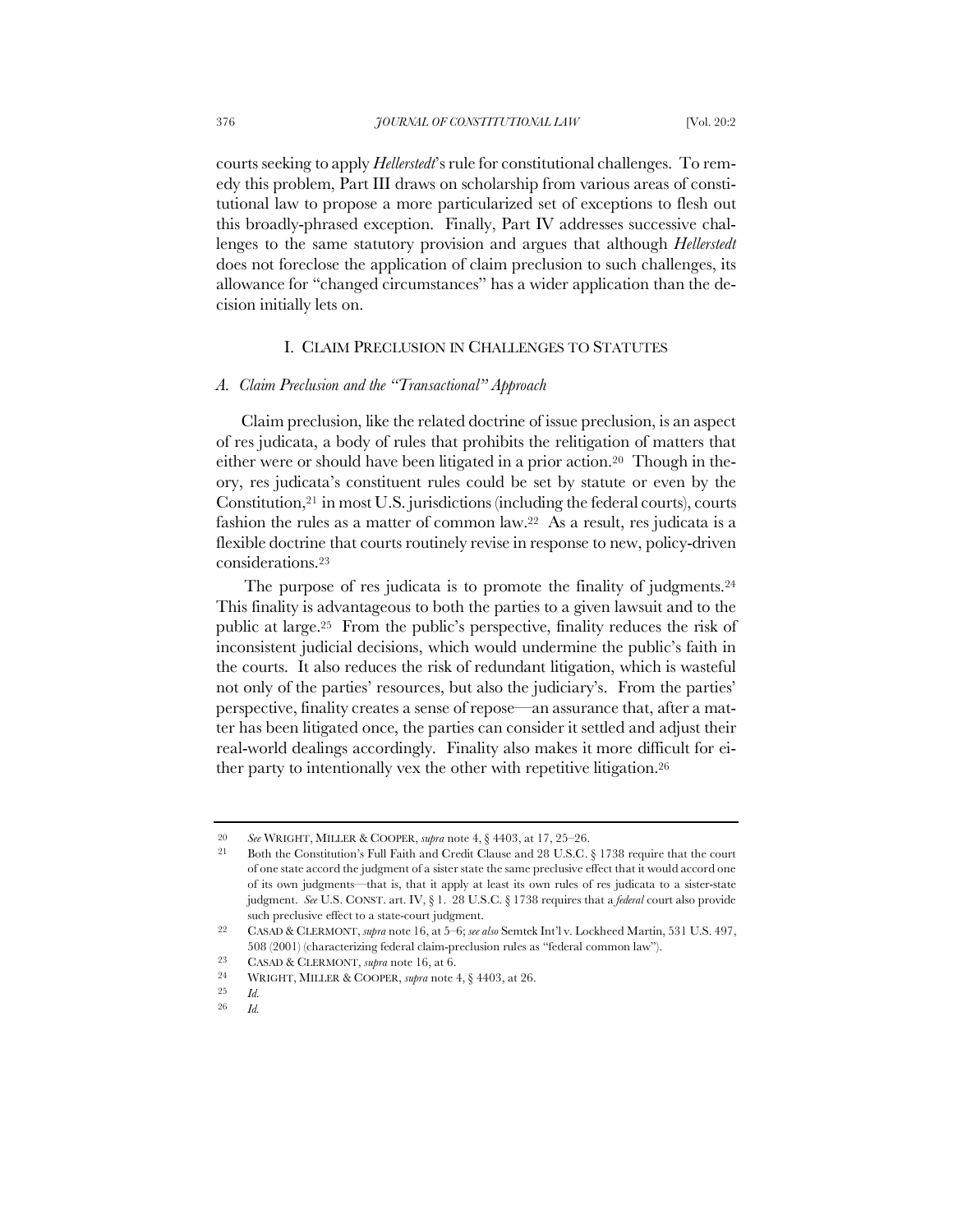Claim preclusion is a defense to a claim.<sup>27</sup> It bars recovery on the claim against which it is asserted if three elements are met: (1) the party asserting the claim (i.e., the plaintiff) and the party asserting preclusion (i.e., the defendant) were both parties to a prior action; (2) the court entered a "valid and final" judgment in that action;<sup>28</sup> and (3) the claim is the "same" as a claim that the plaintiff asserted against the defendant in the previous action.29 The third element—the "identity" of claims30—is often the most difficult to apply, and is the focus of our inquiry here.

To determine whether two claims are "the same," most courts today<sup>31</sup> follow the "transactional" approach laid out in the Restatement (Second) of Judgments: "When a valid and final judgment rendered in an action extinguishes the plaintiff's claim . . . , the claim extinguished includes all rights of the plaintiff to remedies against the defendant with respect to all or any part of the *transaction, or series of connected transactions*, out of which the action arose."32 The "transaction" out of which an action "arises" is the "natural grouping or common nucleus of operative facts" underlying the plaintiff's claims in that action.33 "What factual grouping constitutes a 'transaction,'"

<sup>27</sup> *See* FED. R. CIV. P. 8(c)(1) (listing res judicata as a defense that must be asserted in a responsive pleading).

<sup>28</sup> *See* RESTATEMENT (SECOND) OF JUDGMENTS §§ 1–12 (AM. LAW INST. 1982) (setting out validity's three requirements of notice, territorial jurisdiction, and subject-matter jurisdiction); *id.* § 13 (discussing finality).

<sup>29</sup> *See id.* § 18 ("When a valid and final personal judgment is rendered in favor of the plaintiff . . . [t]he plaintiff cannot thereafter maintain an action on the original claim or any part thereof."); *id.* § 19 ("A valid and final personal judgment rendered in favor of the defendant bars another action by the plaintiff on the same claim.").

<sup>30</sup> *See, e.g.*, Turtle Island Restoration Network v. U.S. Dep't of State, 673 F.3d 914, 917 (9th Cir. 2012) (quoting Tahoe Sierra Pres. Council, Inc. v. Tahoe Reg'l Planning Agency, 322 F.3d 1064, 1077 (9th Cir. 2003)) (using four factors to determine the "identity of claims" to decide whether claim preclusion applies).

<sup>31</sup> Though many jurisdictions today follow the Restatement's approach, some still follow older approaches. The Restatement summarizes these approaches: Some courts define a claim as "a single theory of recovery, so that . . . a plaintiff might have as many claims as there were theories of the substantive law upon which he could seek relief against the defendant." RESTATEMENT (SECOND) OF JUDGMENTS § 24 cmt. a (AM. LAW INST. 1982). Others define a claim as "a single primary right as accorded by the substantive law, so that, if it appeared that the defendant had invaded a number of primary rights conceived to be held by the plaintiff, the plaintiff had the same number of claims, even though they all sprang from a unitary occurrence." *Id.* Still others "look[] to sameness of evidence; a second action [i]s precluded where the evidence to support it [i]s the same as that needed to support the first." *Id.* Because modern rules on pleading, joinder, and amendment make it easy to litigate related matters together in one action, the transactional approach "reflects the expectation that parties who are given the capacity to present their 'entire controversies' shall in fact do so." *Id.* For an argument that this rule is too harsh even in the context of ordinary civil litigation, see Edward W. Cleary, *Res Judicata Reexamined*, 57 YALE L.J. 339, 347 (1948) (arguing that res judicata "applies too harsh a penalty").

<sup>32</sup> RESTATEMENT (SECOND) OF JUDGMENTS § 24(1) (AM. LAW INST. 1982) (emphasis added).

<sup>33</sup> *Id*. § 24(2) cmt. b. Examples of a "transaction" might include a business deal in a contract case, *id.*  § 24 cmt. c, illus. 3, a car accident in a tort case, *id.* § 24 cmt. c, illus. 1–2, or an employer–employee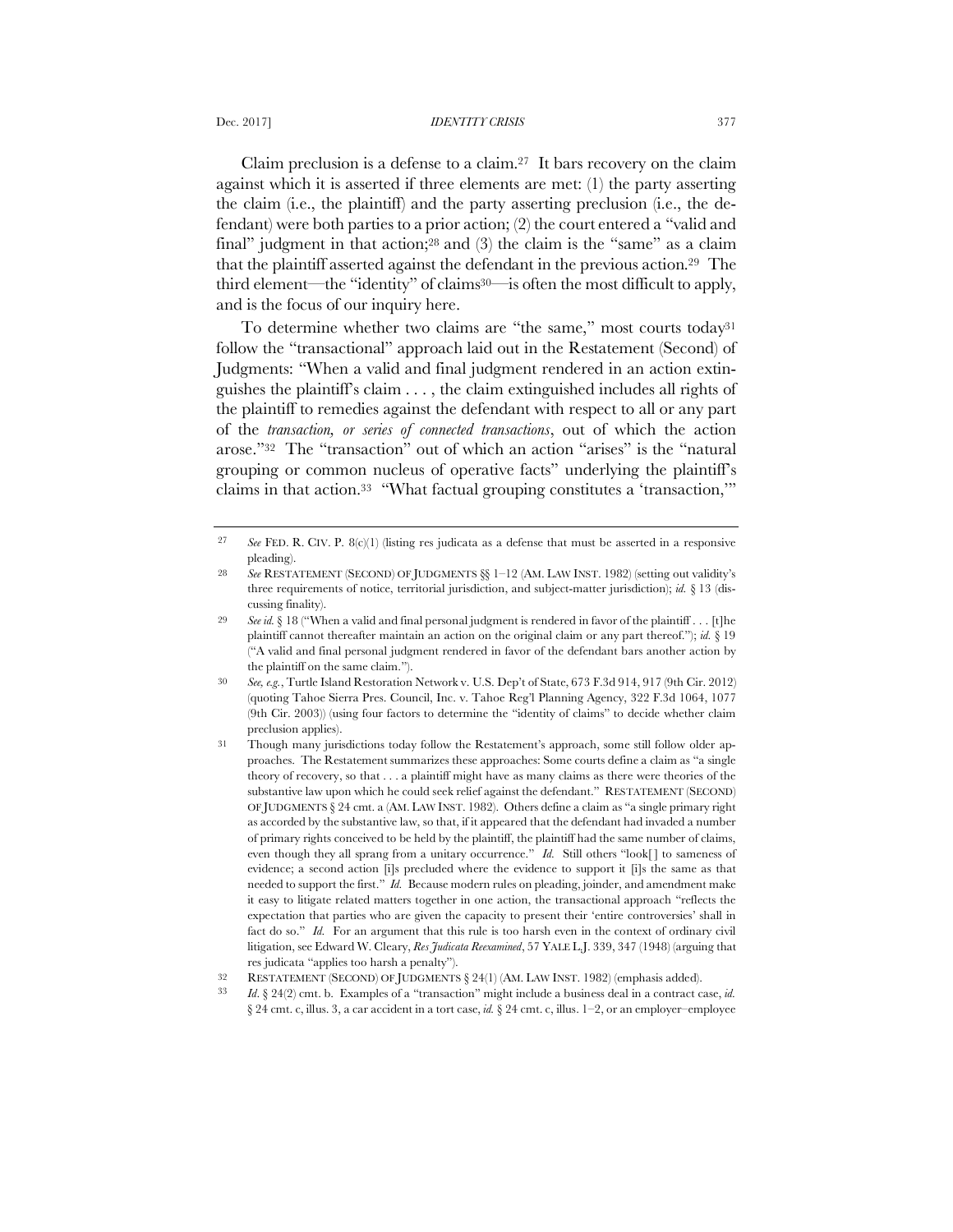the Restatement continues, "[is] to be determined pragmatically, giving weight to such considerations as whether the facts are related in time, space, origin, or motivation, whether they form a convenient trial unit, and whether their treatment as a unit conforms to the parties' expectations or business understanding or usage."34 Thus, two claims can be "the same" for purposes of claim preclusion even though they allege different harms, assert different substantive theories of liability, or seek different kinds of relief.35

In addition to this broad prima facie rule, claim preclusion is subject to a number of narrow exceptions.36 For example, if the prior judgment specified that it was "without prejudice" or if the parties agreed that the judgment would not preclude a particular claim, a later court will not treat the judgment as preclusive.37 Likewise, if the plaintiff could not have asserted one of the claims in a prior action because of a limitation on the prior court's subject-matter jurisdiction, claim preclusion will not apply.38 Inferences drawn from the applicable substantive law can also defeat claim preclusion; thus, for example, if "[t]he judgment in the first action was plainly inconsistent with the fair and equitable implementation of a statutory or constitutional scheme, or it is the sense of the scheme that the plaintiff should be permitted to split his claim," then preclusion will not apply.39 Even in the absence of such a scheme (such as in a contract or tort action), the same is true if "reasons of substantive policy" so counsel.<sup>40</sup>

Thus, the transactional approach aims to strike a balance between "[t]he desire to achieve efficiency and repose" and "the fear of forfeiting just claims."41 Perhaps because of this balance, most federal courts and many state courts have adopted the transactional approach as their own.<sup>42</sup>

relationship. *See, e.g.*, Wilkes v. Wyo. Dep't of Emp't, 314 F.3d 501, 504 (10th Cir. 2002) (internal quotation marks omitted) ("This court repeatedly has held that all claims arising from the same employment relationship constitute the same transaction or series of transactions for claim-preclusion purposes.").

<sup>34</sup> RESTATEMENT (SECOND) OF JUDGMENTS § 24(2) (AM. LAW INST. 1982).

<sup>35</sup> *Id.* § 25.

<sup>36</sup> *See id.* § 20 (providing exceptions to the general rule of bar); *id.* § 26(1) (providing exceptions to the general rule against claim splitting).

<sup>37</sup> *See id.* § 26(1)(a)–(b), cmts. a–b (providing exceptions to § 24 extinguishment of claims).

<sup>38</sup> *See id.*  $§ 26(1)(c)$ , cmt. c (contextualizing the exceptions to  $§ 24$  extinguishment of claims).

<sup>39</sup> *Id.* § 26(1)(d) cmt. e.

<sup>40</sup> *See id.* § 26(1)(e) cmts. f–h.

<sup>41</sup> WRIGHT, MILLER & COOPER, *supra* note 4, § 4407, at 173; *see also* RESTATEMENT (SECOND) OF JUDGMENTS § 24 cmt. b (AM. LAW INST. 1982) ("[U]nderlying the [transactional] standard is the need to strike a delicate balance between, on the one hand, the interests of the defendant and of the courts in bringing litigation to a close and, on the other, the interest of the plaintiff in the vindication of a just claim.").

<sup>42</sup> WRIGHT, MILLER & COOPER, *supra* note 4, § 4407, at 175 n.22, 185 n.44 (listing federal and state courts that have adopted the transactional approach).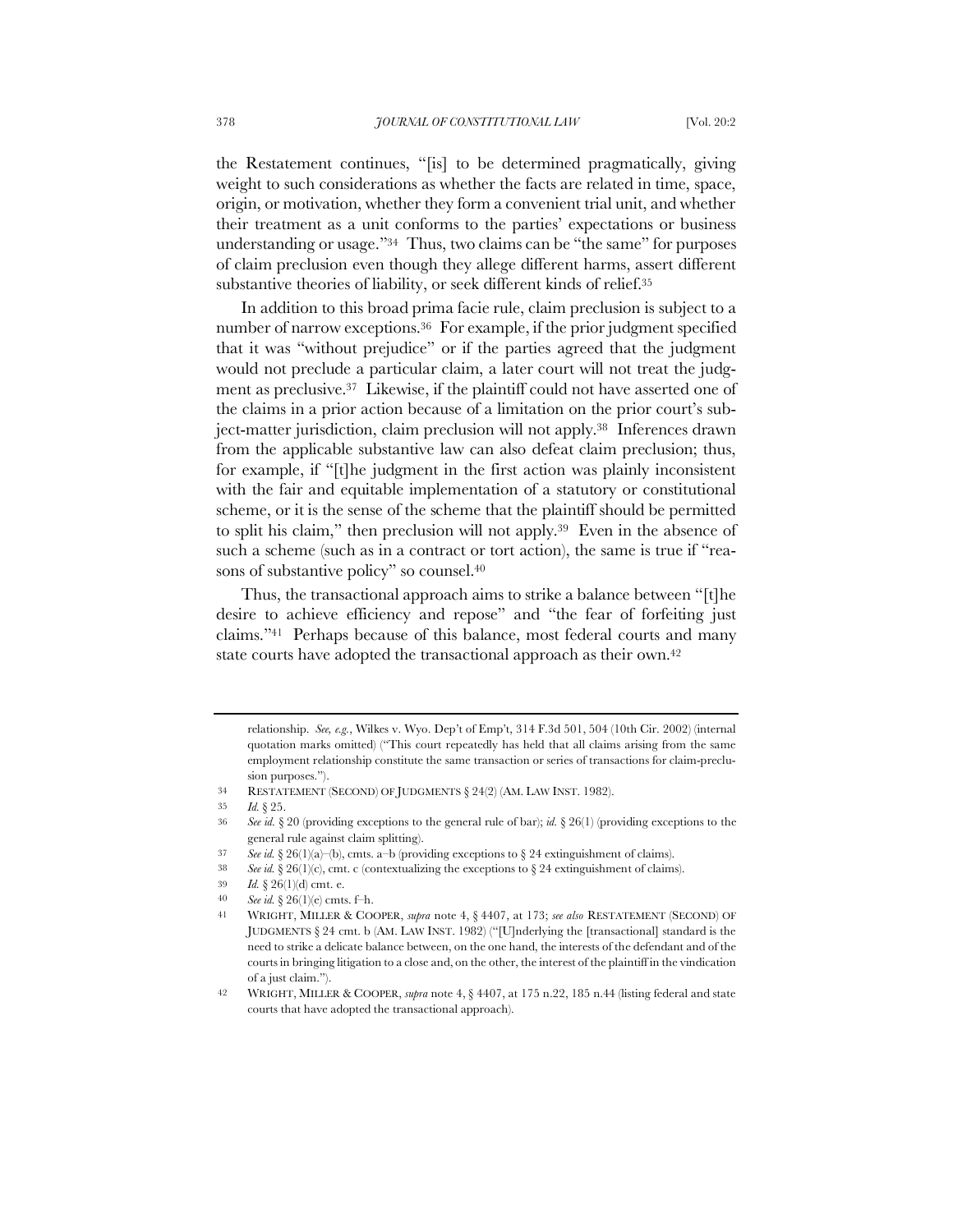## *B. The Claim Preclusion Problems in* Whole Women's Health v. Hellerstedt

The Supreme Court recently considered how the doctrine of claim preclusion applies in constitutional challenges to statutes in *Whole Women's Health v. Hellerstedt*.43 That case was the second of two challenges brought by a group of Texas abortion providers to House Bill 2 ("H.B. 2"),44 a 2013 Texas statute that regulates abortion providers.

In their first action, filed a few months after H.B. 2 was enacted but before it took effect,<sup>45</sup> the plaintiffs challenged a provision of the statute that required all abortion providers to have "admitting privileges" at a nearby hospital.46 A doctor with admitting privileges is a member of a hospital's staff and can, at least in theory, continue providing inpatient care to a patient even after she is hospitalized.<sup>47</sup> According to Texas, the purpose of the admitting-privileges provision was to ensure continuity of care and enhance physician communication in the event that the abortion of a woman's pregnancy required hospitalization.48 It also served a credentialing function, as hospitals were less likely to grant admitting privileges to poorly qualified physicians.49

The plaintiffs countered that abortions almost never required hospitalization, and that in any case, Texas had pointed to no examples where a woman was actually harmed because of a miscommunication between her abortion provider and her emergency-room physician.50 Moreover, because hospitals

<sup>43</sup> 136 S. Ct. 2292 (2016).

<sup>44</sup> H.B. 2, 83d Leg., 2d Sess. (Tex. 2013).

<sup>45</sup> Planned Parenthood of Greater Tex. Surgical Health Servs. v. Abbott (*Abbott I*), 951 F. Supp. 2d 891, 896 (W.D. Tex. 2013), *rev'd in part by* Planned Parenthood of Greater Tex. Surgical Health Servs. v. Abbott (*Abbott II*), 748 F.3d 583 (5th Cir. 2014).

<sup>46</sup> *See Hellerstedt*, 136 S. Ct. at 2310 (quoting TEX. HEALTH & SAFETY CODE ANN. § 171.0031(a)) (providing that "[a] physician performing or inducing an abortion . . . must . . . have active admitting privileges at a hospital that . . . is located not further than 30 miles from the location at which the abortion is performed or induced").

<sup>47</sup> *See* Brief for Petitioner at 19, Whole Woman's Health v. Cole, 790 F.3d 563 (5th Cir. 2015) (No. 15-274), 2015 WL 9592289, at \*19 (describing hospital admitting privileges in general terms). A doctor without admitting privileges, by contrast, must "hand off" a patient who requires hospitalization to a member of the hospital's staff. *Abbott I*, 951 F. Supp. 2d at 899. In most cases, however, a patient experiencing complications from an abortion would seek admission at the hospital nearest to her and would receive care from an emergency-room physician who would communicate with the patient's outpatient physician—even if her outpatient physician has admitting privileges at the hospital. *Id.* at 900. Federal law requires hospitals to admit a patient who needs emergency care, regardless of whether her outpatient doctors has admitting privileges. *Id.* at 899–900 (quoting 42 U.S.C. § 1395dd (1988)).

<sup>48</sup> *Abbott II*, 748 F.3d at 592.

<sup>49</sup> *Id.* (explaining that the State defended the provision as a means of "ensur[ing] that only physicians 'credentialed and board certified to perform procedures generally recognized within the scope of their medical training and competence' would provide abortions" and "to 'screen out' untrained and incompetent abortion providers, who could not continue in the abortion practice if they were not able to obtain admitting privileges").

<sup>50</sup> *Id.* at 590–91; *see also Hellerstedt*, 136 S. Ct. at 2311–12 (noting Texas's lack of evidence on this point);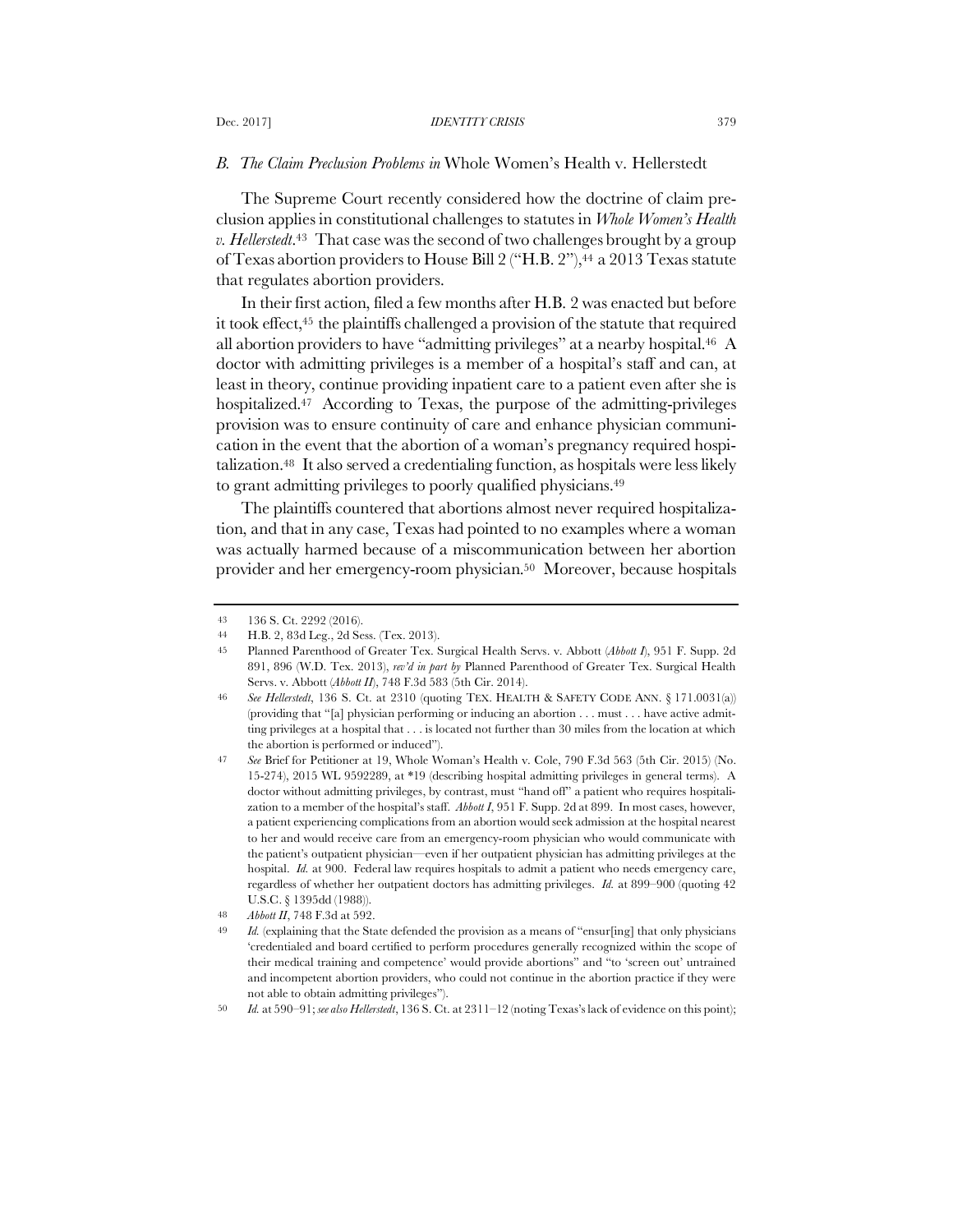usually condition the granting of admitting privileges on the number of patients a doctor admits, and because abortions so seldom require hospitalization, admitting privileges would be especially difficult for abortion providers to obtain, and many clinics would have to close if the admitting-privileges provision were to take effect.<sup>51</sup> Thus, the plaintiffs contended, given its marginal safety benefits, the admitting-privileges provision was an unconstitutional "undue burden" on the right of Texas women to have an abortion.<sup>52</sup>

The district court agreed and enjoined the enforcement of the provision, but the Fifth Circuit reversed.53 Unpersuaded of the difficulties that abortion providers would face in obtaining the requisite admitting privileges, the court held that the provision passed constitutional muster.<sup>54</sup> The plaintiffs did not petition for certiorari, and the admitting-privileges provision took effect.55

One week later, the same plaintiffs56 filed a second action challenging the admitting-privileges provision again. This time, however, they challenged it only insofar as it applied to two specific clinics,57 alleging that since the filing of their first lawsuit, the doctors at those two clinics had in fact been unable to obtain the required admitting privileges and that as a result, the clinics would soon have to close.58 The plaintiffs also challenged a different provision of H.B. 2, which required abortion clinics to meet the same physical plant requirements as "ambulatory surgical centers"—facilities that perform surgeries but do not provide inpatient (i.e., overnight) care.<sup>59</sup> Because abor-

*id.* at 2320 (Ginsburg, J., concurring) (noting that doctors without admitting privileges at a local hospital could perform plenty of more dangerous surgical procedures—including childbirth).

<sup>51</sup> *Abbott I*, 951 F. Supp. 2d at 900.

<sup>52</sup> *Id.*

<sup>53</sup> *Id.* at 901; *Abbott II*, 748 F.3d at 600.

<sup>54</sup> *Abbott II*, 748 F.3d at 597–600.

<sup>55</sup> *See* Whole Woman's Health v. Cole, 790 F.3d 563, 577 (5th Cir. 2015), *rev'd and remanded sub nom.* Whole Woman's Health v. Hellerstedt, 136 S. Ct. 2292, 2301 (2016) ("The time for seeking certiorari from the United States Supreme Court passed, and no petition was filed.").

<sup>56</sup> The plaintiffs in the second suit were not all the same, but the two groups of plaintiffs "largely overlap[ped]." *Cole*, 790 F.3d at 577 n.14.

<sup>57</sup> *Hellerstedt*, 136 S. Ct. at 2301.

<sup>58</sup> *Id.*; *see also Cole*, 790 F.3d at 591 ("We now know with certainty that the non-ASC abortion facilities have actually closed and physicians have been unable to obtain admitting privileges after diligent effort.").

<sup>59</sup> *See* TEX. HEALTH &SAFETY CODE ANN. § 243.002 (West 2015) ("'Ambulatory surgical center' means a facility that operates primarily to provide surgical services to patients who do not require overnight hospital care."); *Hellerstedt*, 136 S. Ct. at 2300 (providing that "the minimum standards for an abortion facility must be equivalent to the minimum standards adopted under [the Texas Health and Safety Code] for ambulatory surgical centers" (quoting TEX. HEALTH & SAFETY CODE ANN. § 245.010(a))). These requirements included: "scrub facilities; maintaining a one-way traffic pattern through the facility; having ceiling, wall, and floor finishes; separating soiled utility and sterilization rooms; and regulating air pressure, filtration, and humidity control." The costs of complying with these requirements would "rang[e] from \$1 million . . . to \$3 million per facility." *Id.* at 2315–16, 2318.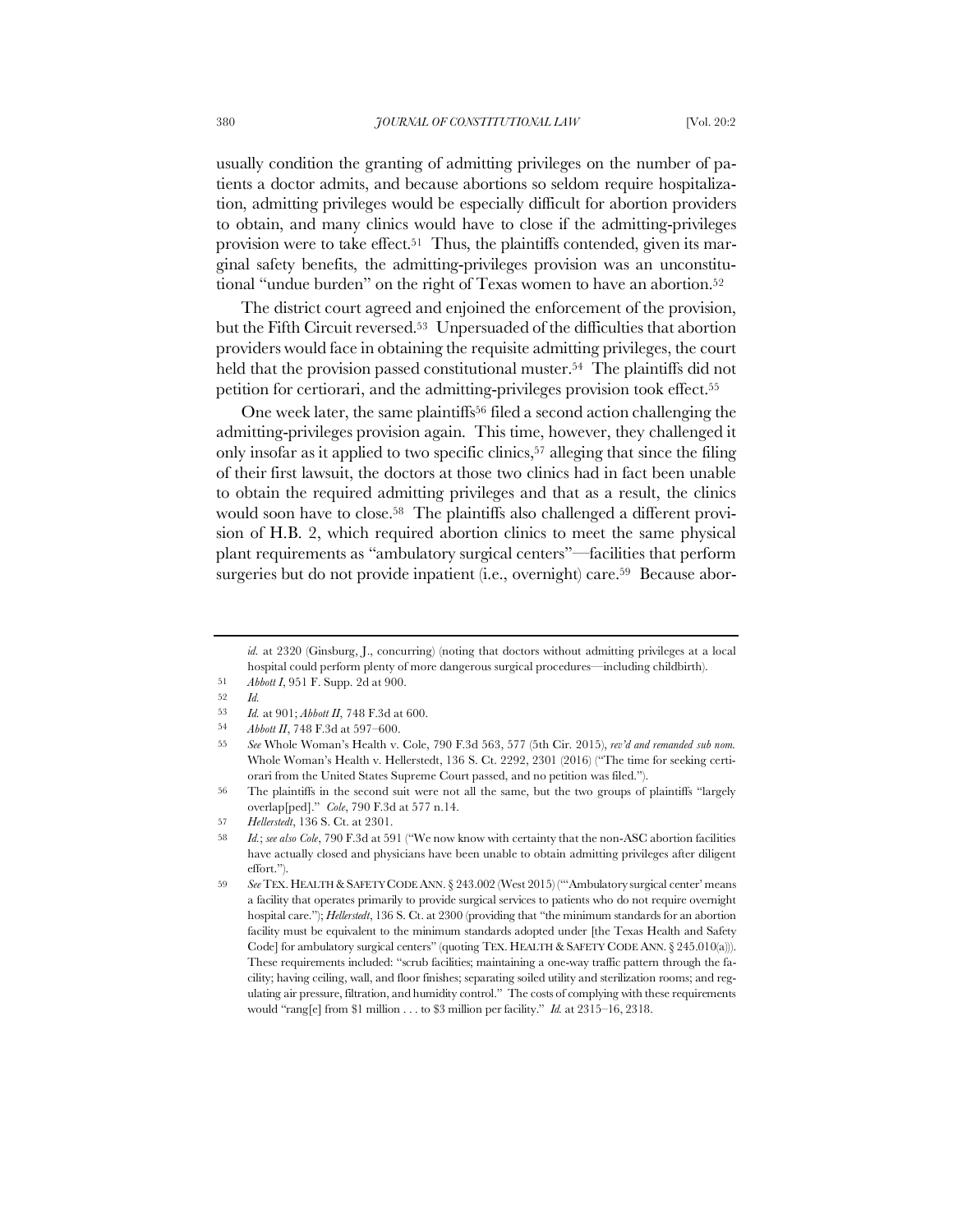tions could be performed safely without these expensive physical modifications, the plaintiffs claimed, the surgical-center requirement was also an "undue burden" on abortion rights.<sup>60</sup> Again, the district court agreed and enjoined the enforcement of both provisions.61

The Fifth Circuit reversed in part, holding that claim preclusion barred the challenge to the surgical-center provision but not the admitting-privileges provision.62 The challenge to the surgical-center provision, the court explained, was barred because it "ar[o]se from the same transaction" as the plaintiffs' earlier challenge to the admitting-privileges requirement.63 This was so because the two provisions were "enacted at the same time as part of the same act," "motivated by a common purpose," and "administered by the same state officials."64 The second challenge to the admitting-privileges provision, however, was permissible because it was an as-applied challenge (i.e., to only two clinics), whereas the prior challenge was a facial challenge.<sup>65</sup>

In a 5-3 opinion by Justice Breyer, the Supreme Court reversed the Fifth Circuit in part, holding that neither claim was barred by claim preclusion.<sup>66</sup> First, the Court agreed with the Fifth Circuit that although the plaintiffs had challenged the admitting-privileges requirement twice in two separate lawsuits, their "preenforcement facial challenge" was not the same "claim" as their "postenforcement as-applied challenge."67 This was because their second challenge relied on "later, concrete factual developments" that were "unknowable before [H.B. 2] went into effect"—specifically, the difficulty of obtaining admitting privileges for abortion providers at two clinics and the consequent imminent closure of those clinics.68 As support for this conclusion, the Court cited the Second Restatement's position "that development of new material facts can mean that a new case and an otherwise similar previous case do not present the same claim."69 It also gave the hypothetical

<sup>60</sup> *Hellerstedt*, 136 S. Ct. at 2300.

<sup>61</sup> *Id.* at 2301.

<sup>62</sup> The Fifth Circuit affirmed the district court's injunction against the application of the admittingprivileges requirement to the McAllen clinic, because it found that there was no other facility within a reasonable distance where women in the Rio Grande Valley could obtain an abortion. *Cole*, 790 F.3d at 592–96. It reversed the injunction as to the El Paso clinic, however, because women in El Paso could travel to an abortion clinic only twelve miles away. *Id.* at 596–98. And it reversed the statewide injunction as foreclosed by claim preclusion. *Id.* at 581.

<sup>63</sup> *Hellerstedt*, 136 S. Ct. at 2303 (citing *Cole*, 790 F.3d at 581–83).

<sup>64</sup> Id. at 2307 (quoting Cole, 790 F.3d at 581).

<sup>65</sup> *Cole*, 790 F.3d at 592.

<sup>66</sup> *Hellerstedt*, 136 S. Ct. at 2304–05, 2309.

<sup>67</sup> *Id.* at 2305.

<sup>68</sup> *Id.* at 2306.

<sup>69</sup> *Id.* at 2305 (citing RESTATEMENT (SECOND) OF JUDGMENTS § 24 cmt. f (AM. LAW INST. 1982)) (stating that "[m]aterial operative facts occurring after the decision of an action with respect to the same subject matter may in themselves, or taken in conjunction with the antecedent facts, comprise a transaction which may be made the basis of a second action not precluded by the first").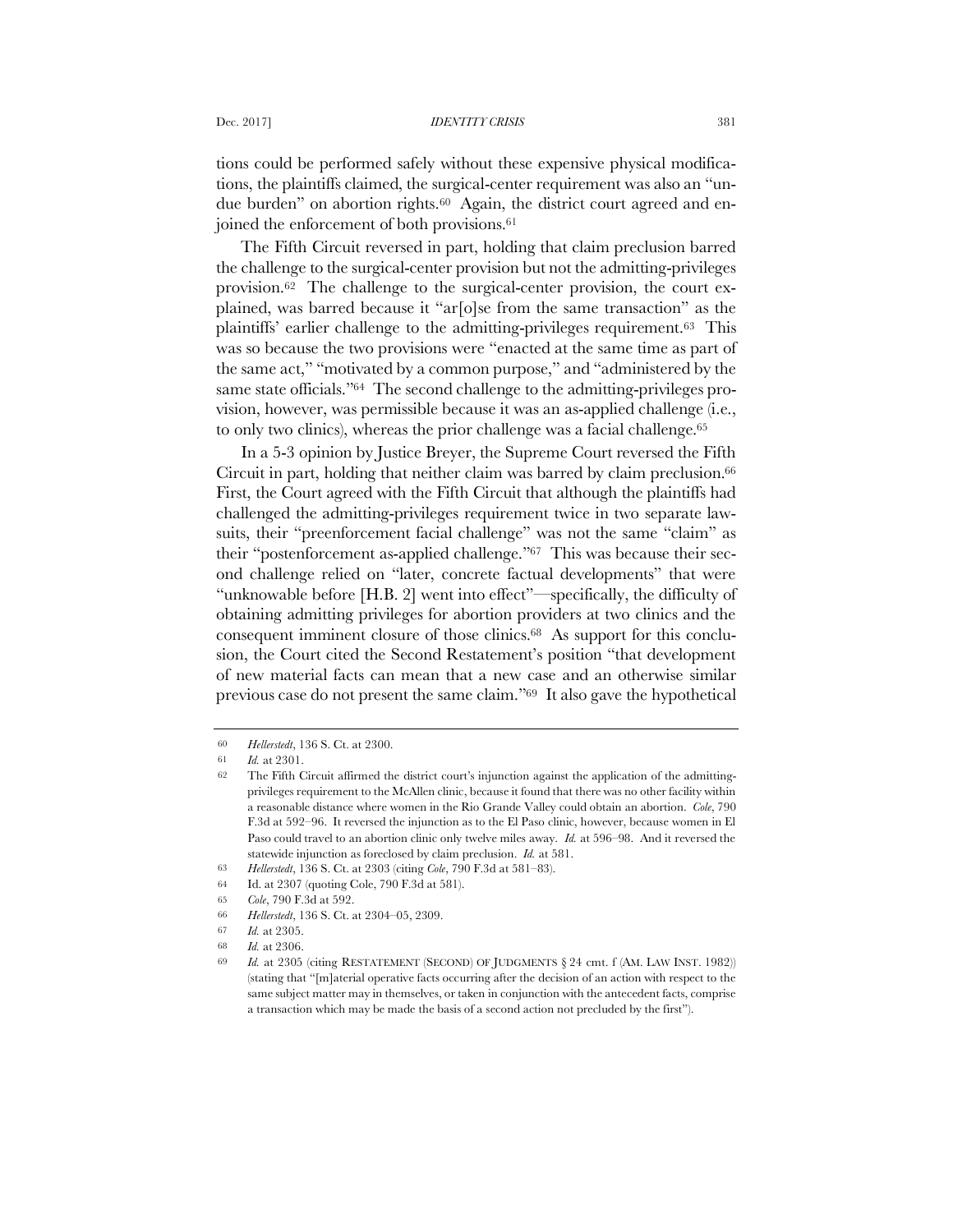example of "a group of prisoners who claim that they are being forced to drink contaminated water":

[Suppose that] [t]hese prisoners file suit against the facility where they are incarcerated. If at first their suit is dismissed because a court does not believe that the harm would be severe enough to be unconstitutional, it would make no sense to prevent the same prisoners from bringing a later suit if time and experience eventually showed that prisoners were dying from contaminated water. . . . Factual developments may show that constitutional harm, which seemed too remote or speculative to afford relief at the time of an earlier suit, was in fact indisputable. In our view, such changed circumstances will give rise to a new constitutional claim.70

Thus, the Court agreed with the Fifth Circuit that the plaintiffs' as-applied challenge to the admitting-privileges provision was not barred by claim preclusion.

But the Court disagreed that the plaintiffs' challenge to the surgical-center provision was barred because it could have been brought in their first action. After setting out the passage from the Fifth Circuit's opinion that explained why the plaintiffs' challenges to the two provisions arose out of the same "transaction,"71 the Supreme Court explained that the Fifth Circuit had failed "to take account of meaningful differences" between the two provisions:

The surgical-center provision and the admitting-privileges provision are separate, distinct provisions of H.B. 2. They set forth two different, independent requirements with different enforcement dates. This Court has never suggested that challenges to two different statutory provisions that serve two different functions must be brought in a single suit. And lower courts normally treat challenges to distinct regulatory requirements as "separate claims," even when they are part of one overarching "[g]overnment regulatory scheme."72

"That approach makes sense," the Court continued, because the Fifth Circuit's approach

would require treating every statutory enactment as a single transaction which a given party would only be able to challenge one time, in one lawsuit, in order to avoid the effects of claim preclusion. Such a rule would encourage a kitchen-sink approach to any litigation challenging the validity of statutes. That outcome is less than optimal—not only for litigants, but for courts.73

<sup>70</sup> *Id.* at 2305.

<sup>71</sup> *See supra* text accompanying notes 62–64.

<sup>72</sup> *Hellerstedt*, 136 S. Ct. at 2308 (alteration in original) (citations omitted).

<sup>73</sup> *Id.* The Court also pointed to several "other good reasons why [the plaintiffs] should not have had to bring their challenge to the surgical-center provision at the same time they brought their first suit." *Id.* For one thing, at the time of the plaintiffs' first suit, the Texas agency responsible for administering the surgical-center provision had not yet issued rules implementing the provision, and given that "more than three quarters" of then-existing surgical centers had been granted full or partial waivers of those requirements, the plaintiffs "might well have expected" that they would receive comparable exemptions and that litigation would be unnecessary. *Id.* Moreover, "the relevant factual circumstances" changed between the plaintiffs' two suits, as the Court noted in its discussion of the admitting-privileges provision. *Id*.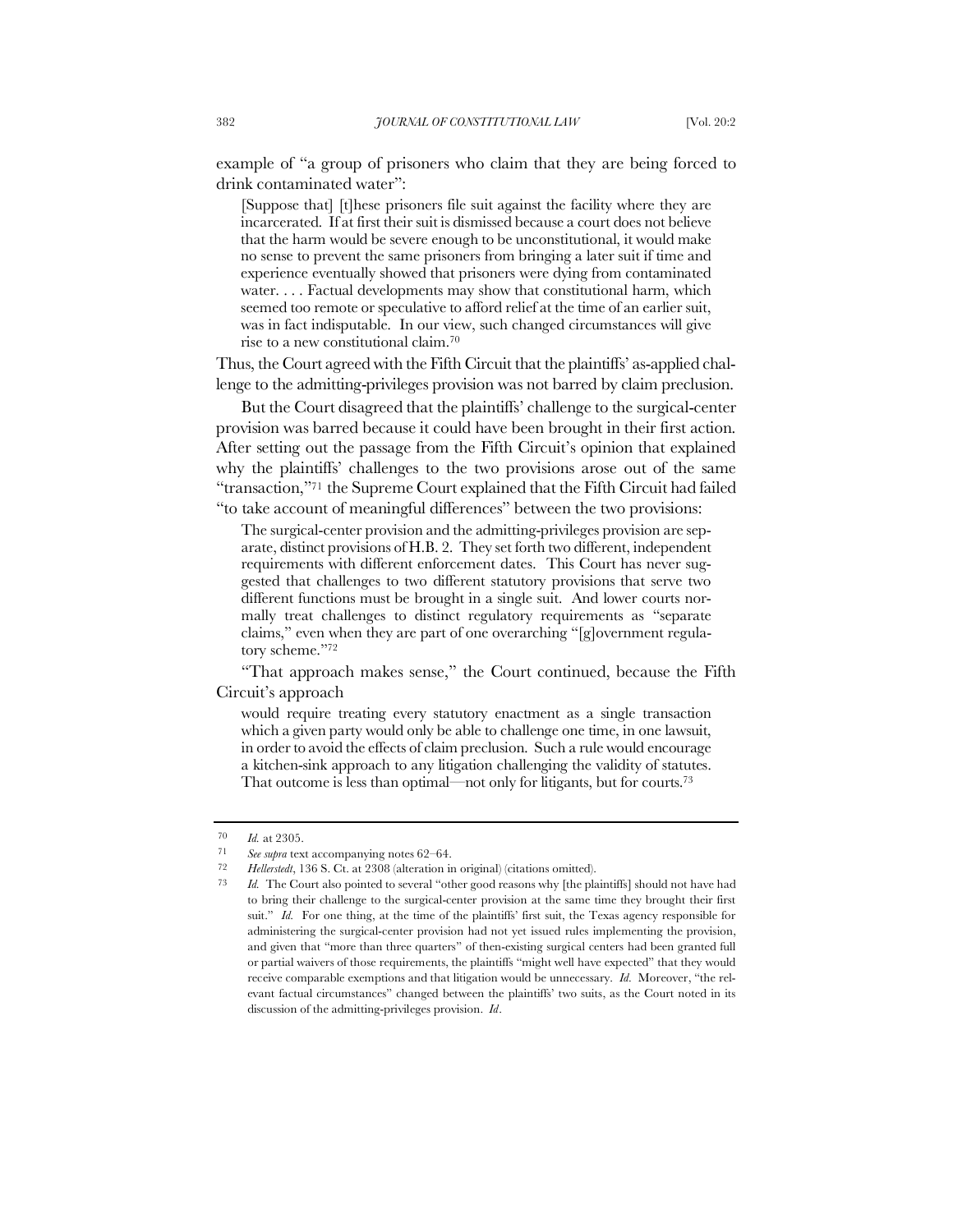Thus, the Court concluded, neither the plaintiffs' challenge to the surgicalcenter provision nor their second challenge to the admitting-privileges provision was barred by claim preclusion.

Having disposed of the claim-preclusion issue, the Court proceeded to the merits of the case. The admitting-privileges requirement, the Court held, offered few "medical benefits" because "[t]he great weight of evidence demonstrates that, before the act's passage, abortion in Texas was extremely safe," and thus "there was no significant health-related problem that the new law helped to cure."74 By contrast, it placed a "substantial obstacle in the path of a woman[ ]" seeking an abortion, especially because admitting privileges are difficult for abortion providers to obtain.75 Likewise, the Court held that although the physical specifications made applicable to abortion clinics through the surgical-center provision made sense as applied to outpatient clinics that actually performed surgeries, they had "such a tangential relationship to patient safety in the context of abortion as to be nearly arbitrary."76 The surgical-center requirement therefore lacked sufficient medical benefits to justify its costs, and it too amounted to an undue burden.

The three dissenting justices disagreed with the Court both on claim preclusion and on the merits of the plaintiffs' claims, but they concentrated their fire on the former issue. Echoing commentators' cries of "abortion distortion,"77 Justice Alito wrote for the dissenters that "[u]nder the rules that apply in regular cases, petitioners could not relitigate the exact same claim in a second suit. . . . In this abortion case, however, that rule is disregarded."78

Though Justice Alito expressed skepticism as to whether the Restatement's transactional approach was the correct one to apply to the plaintiffs' constitutional challenge, he nonetheless went through the motions of applying it.79 "[T]he 'operative fact' in the prior case," Justice Alito wrote, "was the enactment of the admitting privileges requirement."80 Because "that is

<sup>74</sup> *Id.* at 2311.

<sup>75</sup> *Id.* at 2312–13.

<sup>76</sup> *Id.* at 2316 (quoting Whole Woman's Health v. Lakey, 46 F. Supp. 3d 673, 684 (W.D. Tex. 2014), *vacated by* Whole Woman's Health v. Hellerstedt, 833 F.3d 565 (5th Cir. 2016)).

<sup>77</sup> "Abortion distortion" is a term coined by conservative commentators to describe the purported phenomenon whereby liberal judges allegedly disregard ordinary legal rules—both substantive and procedural—to reach pro-choice results in abortion cases. *See, e.g.*, Jay Sekulow, *Supreme Court's Abortion Distortion Puts Women at Risk*, FOX NEWS (June 27, 2016), http://www.foxnews.com/opinion/2016/06/27/supreme-courts-abortion-distortion-puts-women-at-risk.html; Travis Weber, *"Abortion Distortion" at Work in* Whole Woman's Health v. Hellerstedt, FAM. RES. COUNCIL (June 28, 2016), http://www.frcblog.com/2016/06/abortion-distortion-work-whole-womans-health-vhellerstedt/.

<sup>78</sup> *Hellerstedt*, 136 S. Ct. at 2330 (Alito, J., dissenting).

<sup>79</sup> Justice Alito's dissent criticized the majority for "simply assum[ing] that we should follow the second Restatement . . . ." *Id.* at 2332.

<sup>80</sup> *Id.* at 2334.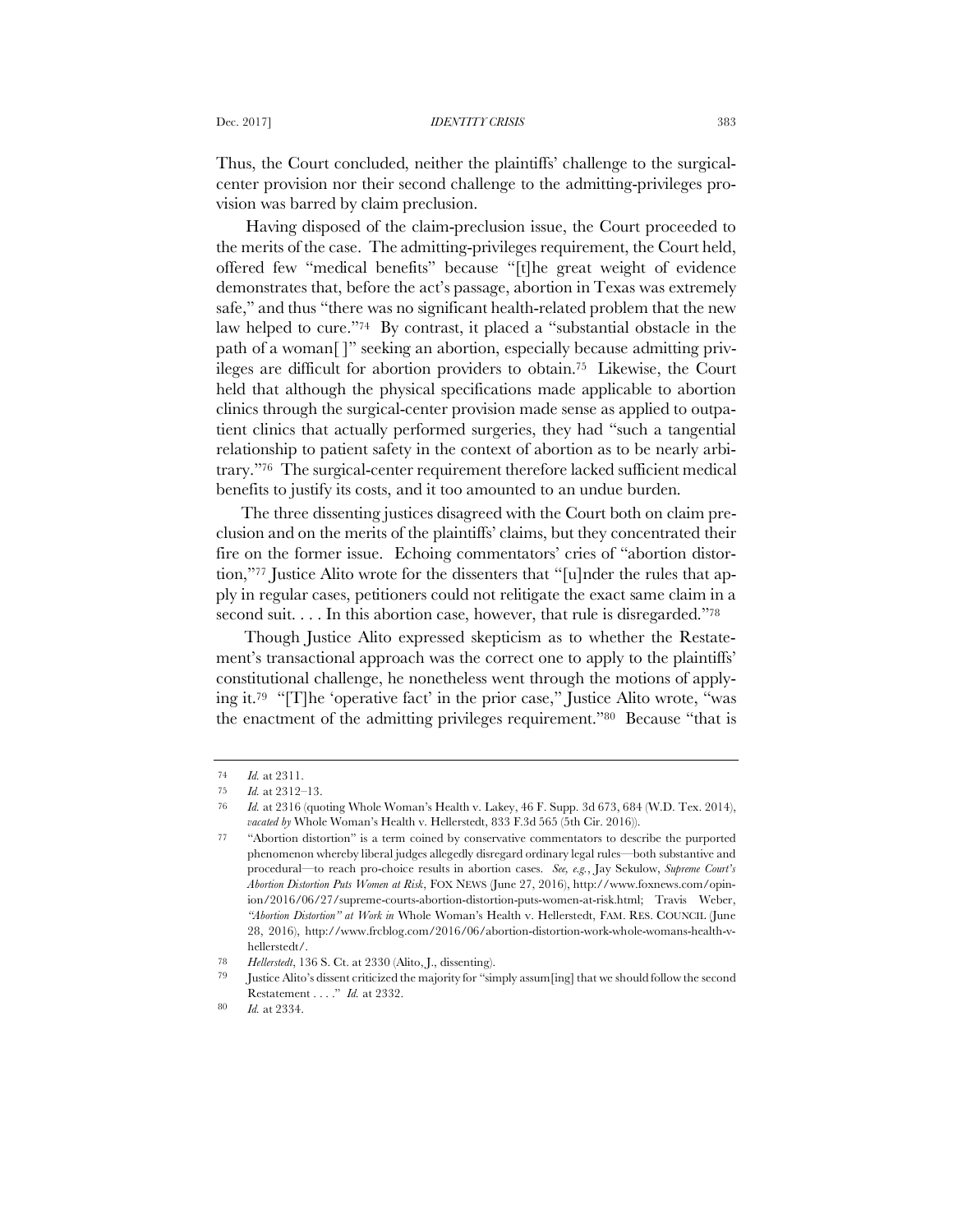precisely the same operative fact underlying petitioners' facial attack [to the admitting-privileges requirement] in the case now before us," the plaintiffs' admitting-privileges challenge was barred.81 And because the surgical-center provision was also part of the same enactment as the admitting-privileges provision, it too should have been barred.<sup>82</sup> Under the transactional approach, therefore—at least when correctly applied—none of the plaintiffs' claims should have survived.

\* \* \*

*Hellerstedt*'s discussion of claim preclusion in constitutional challenges leaves many questions unanswered. Does the Restatement's transactional approach survive for cases where a plaintiff challenges two provisions of a statute in separate actions, or does some other rule apply? We know that a preenforcement facial challenge does not preclude a later postenforcement as-applied challenge to the same statute, at least as long as there are "changed circumstances" between the two suits. But why? Are there any other situations where a plaintiff can challenge the same provision of the same statute twice?

The remainder of this Article seeks out answers to these questions. Part II begins with the first question: What rule governs successive challenges to related provisions of a statute after *Hellerstedt*? Drawing on existing scholarship on facial and as-applied challenges and the structure of constitutional doctrine, Part III considers what sort of exceptions courts should recognize in this area. Part IV then returns to the question of when challenges to the same provision of the same statute ought to be allowed and seeks to explain *Hellerstedt*'s holding on this point within the broader context of claim-preclusion doctrine.

# II. SUCCESSIVE CHALLENGES TO RELATED PROVISIONS OF A STATUTE: THE RULE

### *A. The Transactional Approach*

As noted already, the Restatement's transactional approach is the prevailing modern approach to claim preclusion in U.S. jurisdictions.83 In seeking to extract a rule from the Supreme Court's opinion in *Hellerstedt*, therefore, a natural first question is whether the Court endorsed the transactional approach for challenges to statutes.

<sup>81</sup> *Id.* at 2340.

<sup>82</sup> *Id.* at 2334.<br>83 See subra pol

See supra note 31 and accompanying text.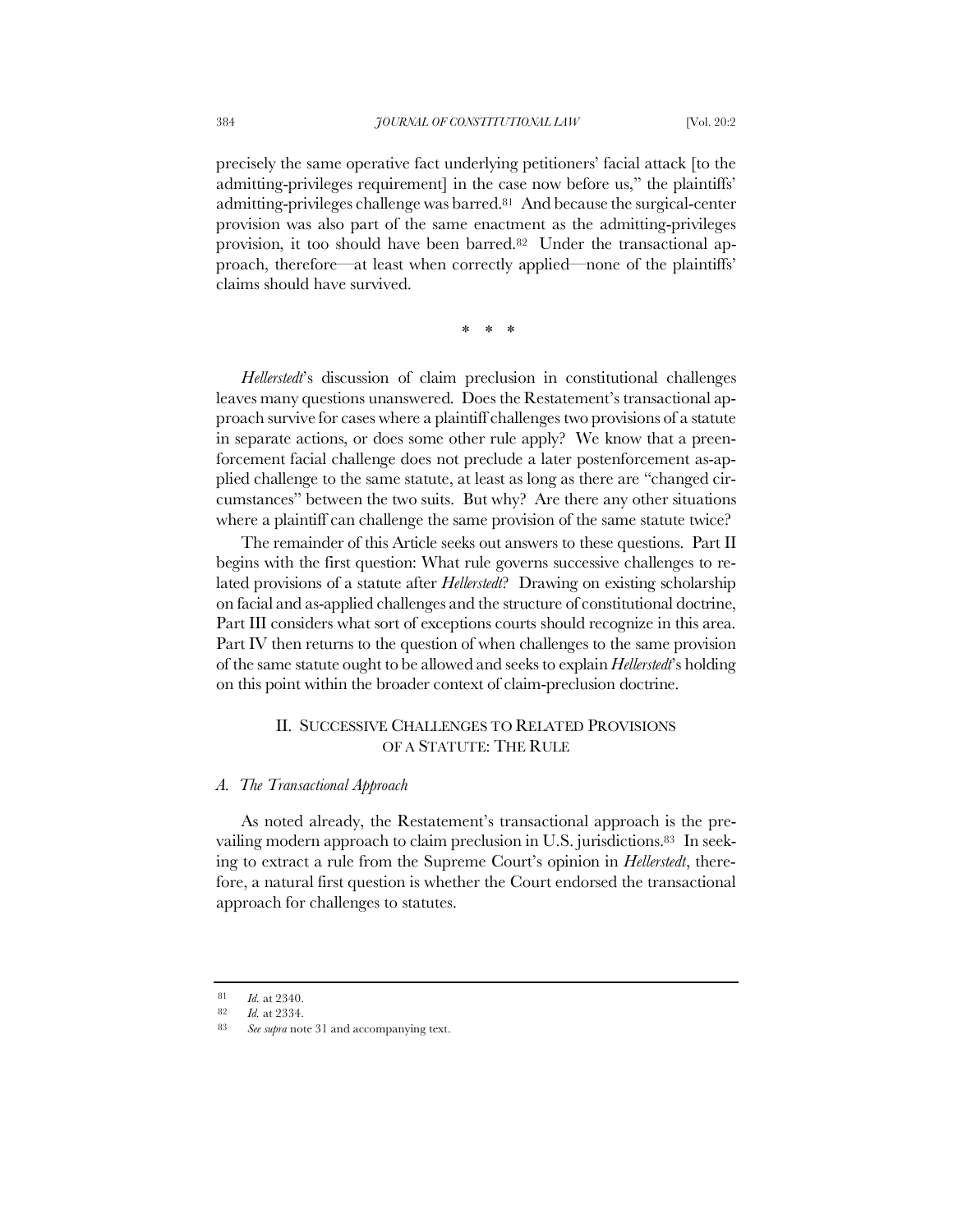Dec. 2017] *IDENTITY CRISIS* 385

Answering this question proves surprisingly difficult. Though a cursory reading might suggest that the opinion embraced the transactional approach—indeed, Justice Alito's dissent criticized the majority for adopting the transactional approach *sub silentio*—a close reading of the opinion reveals that the Court in fact carefully avoided either adopting or rejecting that approach. Thus, the question remains an open one.

For example, in its discussion of the plaintiffs' challenge to the surgicalcenter provision, the Court began by quoting at length the Fifth Circuit's conclusion that the challenge "ar[o]se from the same transaction or series of connected transactions" as their challenge to the admitting-privileges provision.84 But instead of addressing whether the Fifth Circuit was correct to apply a transactional analysis, the Court simply said that the Fifth Circuit had erred because it had failed to account for "meaningful differences" between the two provisions, which it then proceeded to enumerate.85 Likewise, in its discussion of the admitting-privileges provision, the Court cited in a parenthetical a comment to the Restatement which states that "[m]aterial operative facts occurring after the decision of an action with respect to the same subject matter may . . . comprise a *transaction* which may be made the basis of a second action not precluded by the first."86 But the proposition for which the Court cited the comment was that "development of new material facts can mean that a new case and an otherwise similar previous case do not present *the same claim*"—the Court never actually stated that the two challenges arise out of different transactions.<sup>87</sup> Indeed, the Court conspicuously avoided using the word "transaction" throughout its opinion—the word appears outside of quotation marks only once, in a passage that criticizes the Fifth Circuit's own application of the transactional approach.<sup>88</sup>

<sup>84</sup> Specifically, the Court wrote:

The [Fifth Circuit] explained that petitioners' constitutional challenge to the surgical-center requirement and the challenge to the admitting-privileges requirement mounted in *Abbott* "arise from the same 'transaction or series of connected transactions.' . . . The challenges involve the same parties and abortion facilities; the challenges are governed by the same legal standards; the provisions at issue were enacted at the same time as part of the same act; the provisions were motivated by a common purpose; the provisions are administered by the same state officials; and the challenges form a convenient trial unit because they rely on a common nucleus of operative facts."

*Hellerstedt*, 136 S. Ct. at 2307 (quoting Whole Women's Health v. Cole, 790 F.3d 563, 581 (5th Cir. 2015)).

<sup>85</sup> *Id.* at 2308.

<sup>86</sup> *Id.* at 2305 (emphasis added).

<sup>87</sup> *Id.* at 2305 (emphasis added) (citing RESTATEMENT (SECOND) OF JUDGMENTS § 24 cmt. f (AM. LAW. INST. 1982)).

<sup>88</sup> *Id.* at 2308 ("The opposite approach adopted by the Court of Appeals would require treating every statutory enactment as a single transaction which a given party would only be able to challenge one time, in one lawsuit, in order to avoid the effects of claim preclusion.").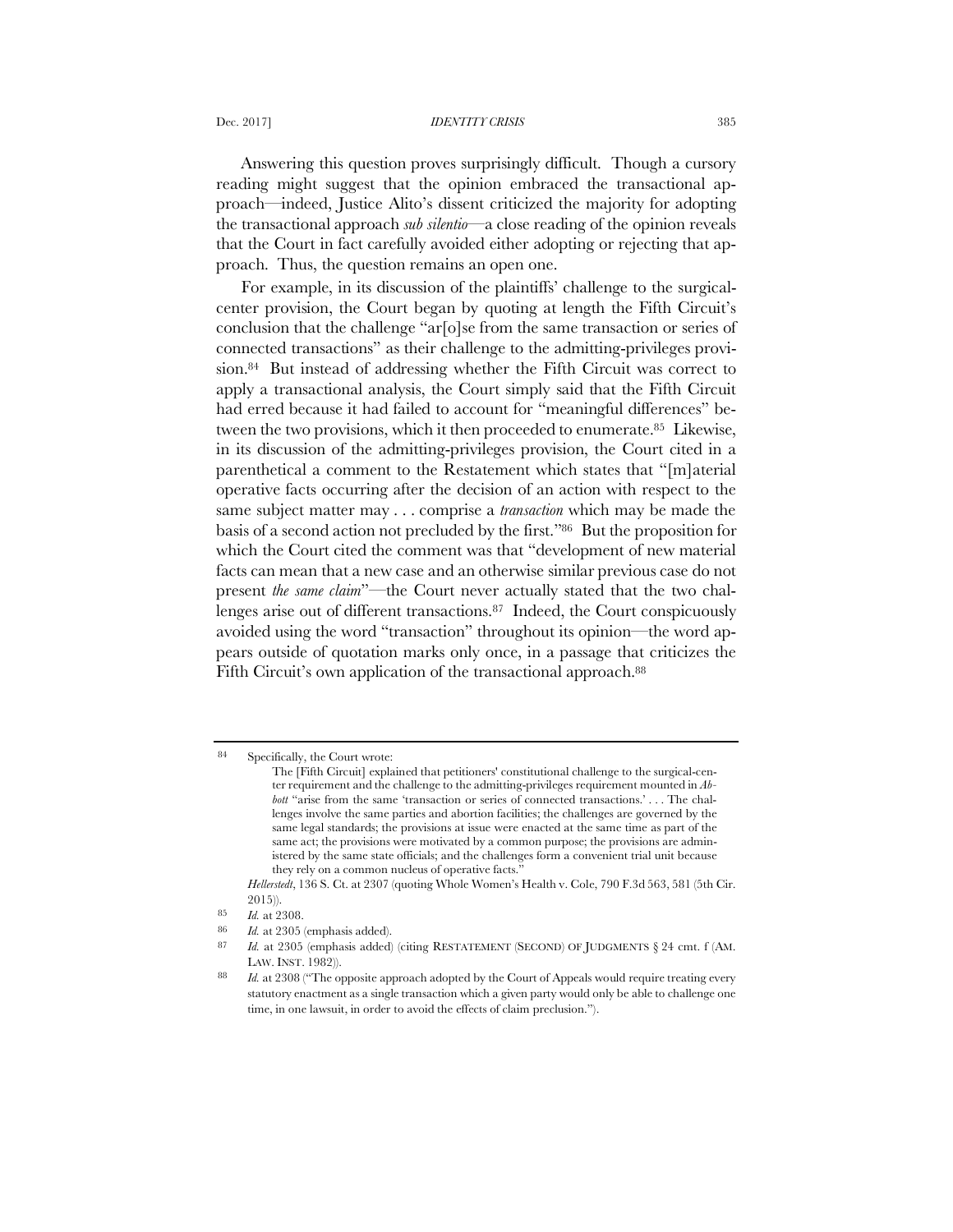Given that both the Fifth Circuit and the dissent explicitly applied the transactional approach to the plaintiffs' claims, the Court's care to avoid endorsing that approach cannot be dismissed as an oversight. Whether the transactional approach applies remains an open question.

But if the transactional approach does apply, then what is the "transaction" out of which a challenge to a statute arises? Was Justice Alito right to agree with the Fifth Circuit that, assuming *arguendo* that the transactional approach applies, the relevant "transaction" would be the enactment of the challenged statute?89 Though the Supreme Court ultimately rejected this definition of the transaction, Justice Alito's analysis provides a useful starting point.

# 1. *Possible "Transactions" in a Challenge to a Statutory Provision*

# *a. The Enactment of the Challenged Statute*

Initially, Justice Alito's definition of the relevant "transaction"—the enactment of the challenged statute—is attractive. One can easily imagine the legislative process leading up to a statute's enactment as a "natural grouping" of facts that are "related in time, space, origin, [and] motivation" and would form a "convenient trial unit."90 Such facts might include committee reports on the proposed legislation, statements made by legislators during floor debates, the legislature's factual findings, and prior drafts or proposed amendments.

But the *Hellerstedt* Court rejected this approach, and for good reason. Recall that under the transactional approach, *all* claims arising out of the same "transaction" as a previously litigated claim are barred in a later action, regardless of whether they state different legal theories, involve different evidence, or seek different relief.91 Thus, if the "transaction" in a challenge to a statutory provision is the enactment of the statute in which the provision appears, then a challenge to one provision of a statute would preclude a subsequent challenge to *any* other provision that appears in the same enactment. As the *Hellerstedt* Court observed, this would be impractical:

Such a rule would encourage a kitchen-sink approach to any litigation challenging the validity of statutes. That outcome is less than optimal—not only for litigants, but for courts. . . . Statutes are often voluminous, with many related, yet distinct, provisions. Plaintiffs, in order to preserve their claims, need not challenge each such provision of, say, the USA PATRIOT Act, the Bipartisan Campaign Reform Act of 2002, the National Labor Relations Act, the

<sup>89</sup> *See id.* at 2333–34 (Alito, J., dissenting) (highlighting the admitting-privileges requirement); *id.* at 2340 (noting the surgical-center requirement).

<sup>90</sup> RESTATEMENT (SECOND) OF JUDGMENTS § 24(2) cmt. b (AM. LAW. INST. 1982).

See *id.* § 25 (stating that § 24 extinguishes a plaintiff's claim even though the plaintiff "is prepared in the second action to present evidence or grounds or theories of the case not presented in the first action, or to seek remedies or forms of relief not demanded in the first action").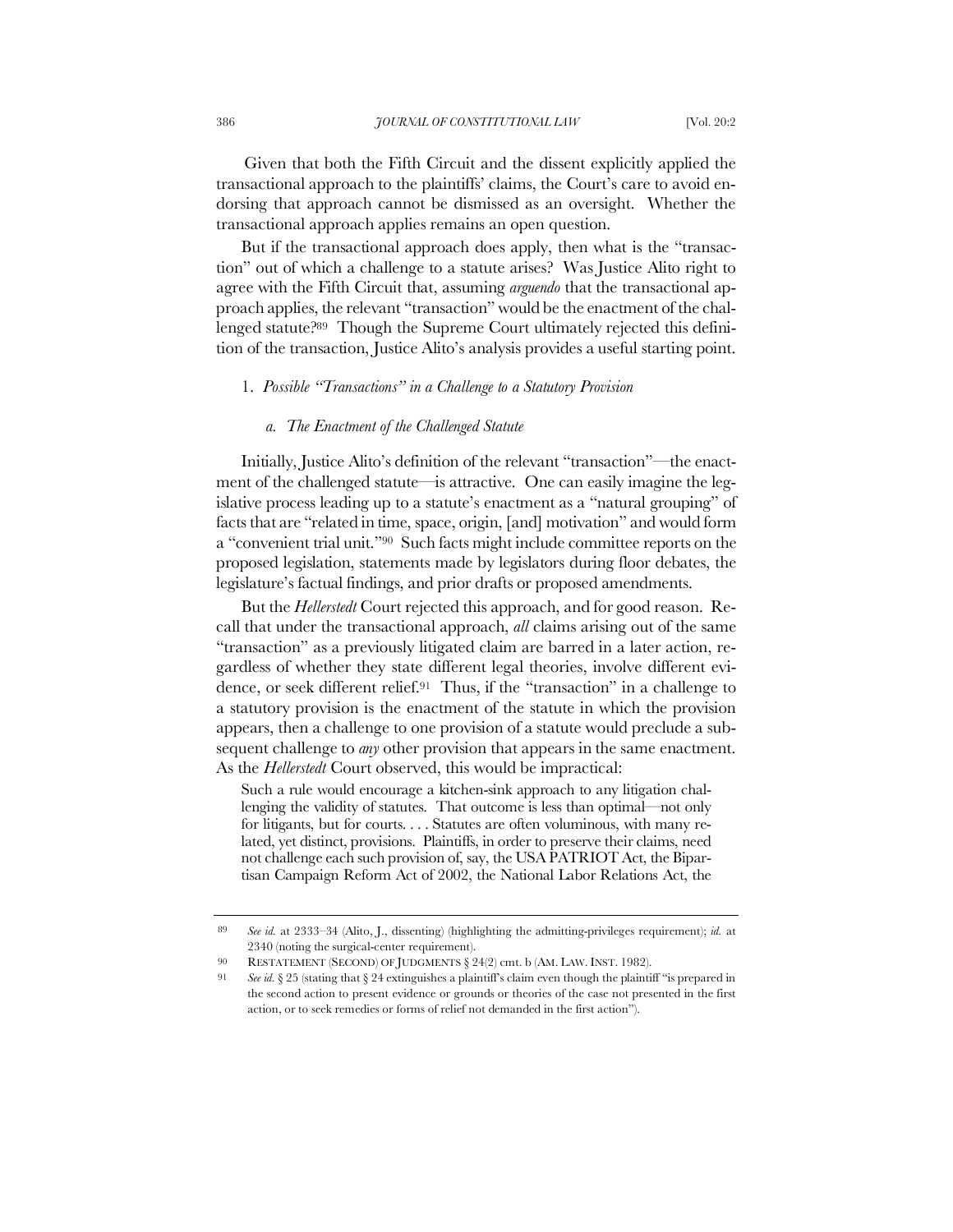Clean Water Act, the Antiterrorism and Effective Death Penalty Act of 1996, or the Patient Protection and Affordable Care Act in their first lawsuit.92

Moreover, the enactment-as-transaction theory is also underinclusive in important ways. If the "transaction" is the enactment of a statute, then a plaintiff who challenges a provision of one statute need not also challenge other provisions of statutes enacted at different times—even if those other rules are "closely related" to the challenged rule. But why should this be?

Assume, for example, that one year after passing H.B. 2, a new Texas legislature passed a law requiring abortion facilities to intermittently undergo state inspections for compliance with H.B. 2's surgical-center requirement. Under Justice Alito's approach, a challenge to the surgical-center requirement would preclude a later challenge to the admitting-privileges requirement, but not the inspection requirement, because the two provisions did not arise out of the same enactment. Yet the inspection requirement is *more* closely related to the surgical-center requirement than the admitting-privileges requirement. This makes little sense in terms of judicial efficiency, repose, or any of the other interests that claim preclusion seeks to promote.

In sum, the enactment-as-transaction theory has all the hallmarks of a too-broad theory of claim preclusion. It would "increase litigation of matters that otherwise would be forgotten or forgiven" and punish plaintiffs for "justifiable omissions,"93 all while only halfheartedly serving the interests of judicial efficiency and repose. Thus, the *Hellerstedt* Court rightly rejected the suggestion—made by both the Fifth Circuit and the dissenters—that the enactment of a statute is the transaction out of which a constitutional claim against that statute arises.

<sup>92</sup> *Hellerstedt*, 136 S. Ct. at 2308–09*.* Indeed, H.B. 2 itself contained numerous requirements not challenged by the plaintiffs in *Hellerstedt*. *See, e.g.*, H.B. 2, 2013 Leg., Reg. Sess. § 3 (Tex. 2013) (prohibiting abortions after twenty weeks, subject to certain exceptions, and regulating the distribution of "abortion-inducing drugs"); *id*. § 5 (imposing additional reporting requirements on abortion providers); *id*. § 6 (providing for the revocation of a doctor's occupational license for failure to comply with § 3); *id.* § 9 (providing that nothing in H.B. 2 should be construed as repealing "any other provision of Texas law regulating or restricting abortion not specifically addressed by this Act").

In his dissent, Justice Alto seemed to acknowledge the breadth of his proposal and sought to avoid it by allowing for a "relatedness" requirement. *Id.* at 2341 (Alito, J., dissenting) (agreeing with the majority "that we should not 'encourage a kitchen-sink approach to any litigation challenging the validity of statutes'" but arguing "that is not the situation in this case," in part because "[t]he two claims here are very closely related"). This "relatedness" requirement flies in the face of the transactional approach, however, whose value lies in its categorical effect: Once a claim arises out of the same "transaction"—here, the enactment—it is barred, regardless of how "unrelated" it may be to the prior claim. The dissent did not explain how to tell whether any given set of rules are "closely related" enough to constitute the same claim. Indeed, the only apparent difference between the dissent's "closely-related" test and the majority's "different-functions" test, *see id.* at 2308 (majority opinion), is that the statutory provisions at issue in *Hellerstedt* flunked the former and passed the latter. 93 WRIGHT, MILLER & COOPER, *supra* note 4, § 4407, at 168.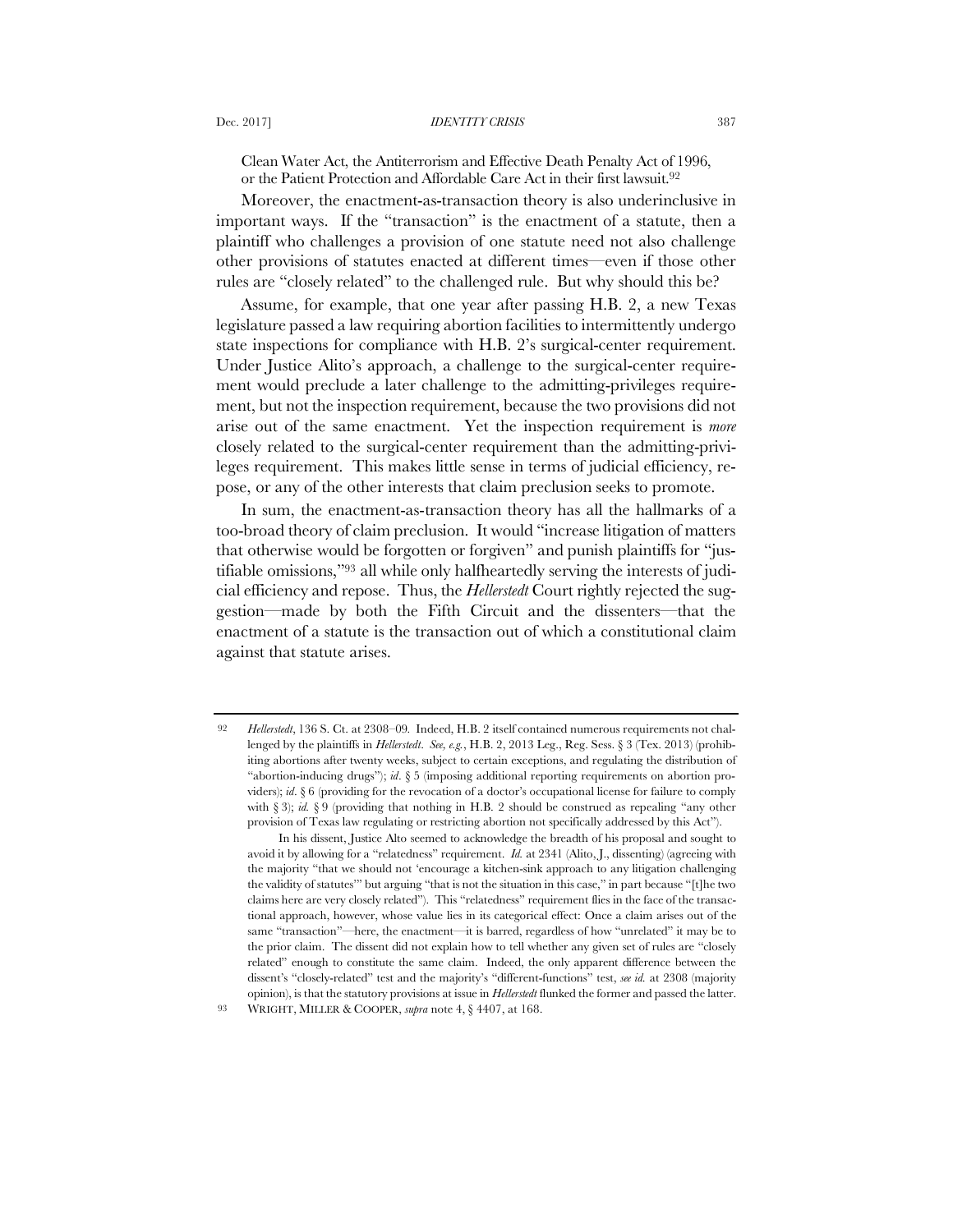### *b. The Injury to the Plaintiff*

Justice Alito's dissent in *Hellerstedt* also considered another possible "transaction" out of which the plaintiffs' first challenge to the admitting-privileges requirement might have arisen: the "actual clinic closures" that were about to occur because of that requirement.94 Although Justice Alito was somewhat dismissive of this option,95 the "likely or actual effects" of a statute's enforcement are in fact a promising candidate for the transaction in a challenge to a statute. This is because in most cases, a statute's effects will form a "natural grouping" of facts that are related in "time, space, origin, or motivation" and hence make up "a convenient unit for trial purposes."96

One problem with this proposal is that only some substantive constitutional doctrines—including the "undue burden" test applied in *Hellerstedt* evaluate statutes based on their real-world effects. Other doctrines evaluate statutes based on their relationship to legitimate state interests, the processes by which they were enacted, or simply their text and semantic content.97 It would seem anomalous to consider a statute's real-world effects as the "transaction" underlying a challenge when the outcome of that challenge has little or nothing to do with those effects.

There is another sense, however, in which a challenge to a statute must "arise out of" the statute's effects on the challenger: A plaintiff must always assert that a statute has injured her (or will injure her) to establish her Article III standing.98 The requirement of Article III standing is jurisdictional, moreover, so no constitutional challenge may proceed without it.<sup>99</sup>

<sup>94</sup> *Hellerstedt*, 136 S. Ct. at 2334 n.3 (Alito, J., dissenting).

<sup>95</sup> *Id.* at 2340.

<sup>96</sup> RESTATEMENT (SECOND) OF JUDGEMENTS § 24 (AM. LAW INST. 1982).

<sup>97</sup> *See* Richard H. Fallon, Jr., *Foreword: Implementing the Constitution*, 111 HARV. L. REV. 56, 57 (1997) [hereinafter Fallon, *Implementing the Constitution*] (giving a more detailed discussion of these types of tests); *see also infra* Part III.B (discussing the relationship between claim preclusion and different types of doctrinal tests).

<sup>98</sup> *See* Lujan v. Defs. of Wildlife, 504 U.S. 555, 560–61 (1992) (explaining that "standing is an essential . . . part of the case-or-controversy requirement of Article III," and that standing entails an "injury in fact" and "a causal connection between the injury and the conduct complained of"). In some cases, the plaintiff satisfies this requirement by showing that the law *could* be applied to her because of conduct in which she is engaged or regularly engages. *See, e.g.*, *Abbott II*, 748 F.3d 583, 589 (5th Cir. 2014) ("Here, the requirements for third-party standing are met in relation to the claims asserted by the physician-plaintiffs on behalf of their patients because[,] [*inter alia*,] the physicians face potential administrative and criminal penalties for failing to comply with H.B. 2."). Alternatively, a plaintiff could satisfy the injury requirement by showing that a law's application to others will have adverse effects on her. *Lujan*, 504 U.S. at 562–64 (recognizing that "[t]he desire to use or observe an animal species, even for purely esthetic purposes, is undeniably a cognizable interest for purpose of standing," such that a plaintiff could in theory challenge regulatory action that did not impose legal obligations on her but rather damaged environmental areas which the plaintiff had "concrete plans" to visit).

<sup>99</sup> *Lujan*, 504 U.S. at 559–60 (explaining that Article III "limits the jurisdiction of federal courts to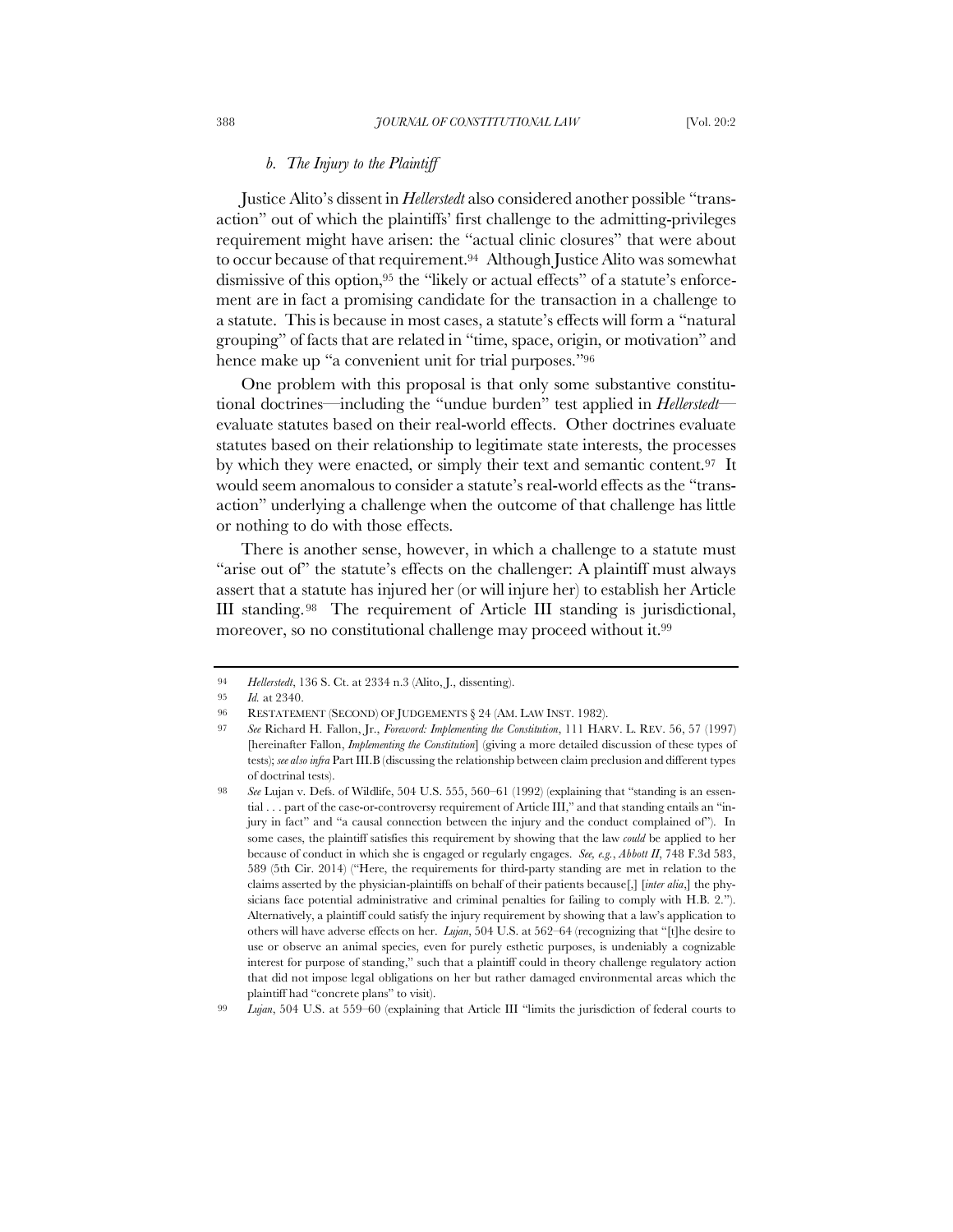To determine the "transaction" underlying a prior constitutional challenge, a court could look to the "injury" that the plaintiff alleged for standing purposes. This injury might include an enforcement action against the plaintiff;100 the detriment that the plaintiff has suffered by coming into compliance with the law; or, if the plaintiff has not yet complied, the detriment that she would suffer if she were to comply.101 If two provisions threaten the same injury but the plaintiff challenges only one of them in her first action, then claim preclusion would bar a later challenge to the provision that she initially decided not to challenge.

The problem with this theory is that again, in many cases, a single "injury" could give a plaintiff standing to challenge a great many provisions of a statute. Imagine a case with the same facts as *Hellerstedt*, except that a group of Texas women brought the two challenges, instead of a group of Texas abortion providers. The women's standing would derive from the fact that the admitting-privileges and surgical-center provisions injured them by impeding their access to abortions.102 But nearly every other provision of H.B. 2—whose formal title, after all, was "an act relating to the regulation of abortion procedures, providers, and facilities"—would also make it more difficult for Texas women to obtain abortions.103 Because the question would be not

<sup>&#</sup>x27;Cases' and 'Controversies,'" and that "the core component of standing is an essential and unchanging part of the case-or-controversy requirement of Article III" (citing Allen v. Wright, 468 U.S. 737, 751 (1984))). Even in a so-called "preenforcement" challenge, where the government has not yet applied the law to anyone, the plaintiff must prove that the law threatens her with an "imminent" injury. *Id.* at 564 (holding that a plaintiff must prove that there has been an injury, or that injury is imminent, to have standing).

Raising the unconstitutionality of a law as a defense in an enforcement action is perhaps the archetypal setting for a constitutional challenge. *See Ex parte* Young, 209 U.S. 123, 163 (1908) ("It has been suggested that the proper way to test the constitutionality of the act is to disobey it, at least once, after which the company might obey the act pending subsequent proceedings to test its validity."). Because this could put challengers "in peril of large loss . . . if it should be finally determined that the [challenged] act was valid," however, courts have long recognized a right to sue a state preemptively to enjoin the enforcement of an unconstitutional law. *Id.* at 165.

<sup>101</sup> *See Abbott II*, 748 F.3d at 589 (holding that "the rule for third-party standing requires the named plaintiff to have suffered an injury in fact and to share a 'close' relationship with third-parties who face an obstacle inhibiting them from bringing the claim on their own behalf." (citing Kowalski v. Tesmer, 543 U.S. 125, 130 (2004))). The fact that the doctors in *Abbott* could avoid criminal penalties by complying with the statute, for example, does not defeat their standing, because compliance would require the expenditure of time and money and, in some cases, would require not performing abortions at all. *See* Singleton v. Wulff, 428 U.S. 106, 113 (1976) ("If the physicians prevail in their suit [to invalidate an abortion restriction,] they will benefit, for they will then receive payment for the abortions.").

<sup>102</sup> The fact that the provisions imposed no legal obligations directly on them would not defeat their standing. *See* Roe v. Wade, 410 U.S. 113, 124 (1973) (noting there was "little dispute" that "a pregnant single woman thwarted by [] Texas['s] criminal abortion laws[] had standing to challenge those statutes.").

<sup>103</sup> *See, e.g.*, H.B. 2, 2013 Leg., Reg. Sess. § 3 (Tex. 2013) (prohibiting abortions after twenty weeks, subject to certain exceptions, and regulating the distribution of "abortion-inducing drugs"); *id*. § 5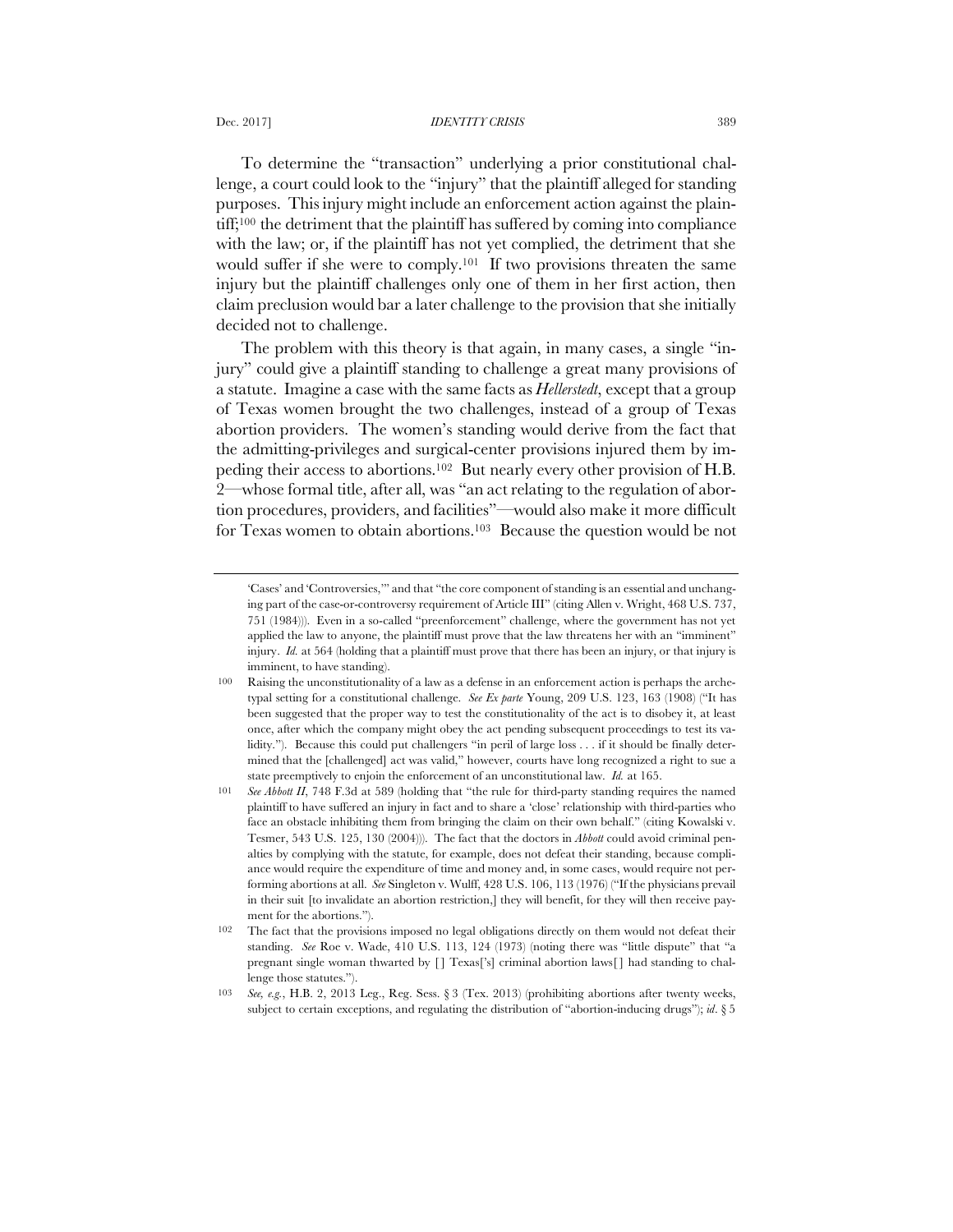whether these laws impose such obstacles as to be unconstitutional, but rather whether they impose any obstacle *at all*, this requirement would quickly reduce to requiring the plaintiffs to challenge nearly all of the enactment. Thus, it would not differ meaningfully from Justice Alito's approach, and it should be rejected for similar reasons.

### 2. *The Breakdown of the Transactional Approach*

So far, this Part's attempts to define a plaintiff's constitutional claim around a "natural grouping" of facts that are "related in time, space, origin, and motivation" have resulted in transactions that are both over- and underinclusive of claim preclusion's basic rationales. Both the enactment-as-transaction and injury-as-transaction theories could easily bar later challenges to potentially unrelated statutory provisions, while at the same time allowing later challenges to related provisions.104 Have we simply failed to identify the correct transaction? Or is there a more fundamental reason that the transactional approach is incompatible with challenges to statutes?

The genius of the transactional approach is that in most civil litigation, the facts that a plaintiff must prove to prevail on her claim form part of a larger factual narrative involving real-world interactions between the plaintiff and the defendant.105 Thus, instead of evaluating the relatedness of two civil claims by directly comparing the evidence or legal arguments required to sustain them, courts today can *approximate* the relatedness of two claims by asking whether they "arise out of" a common factual narrative.106 If they do, then it is safe to assume they would entail sufficiently similar evidence and legal argument to justify preclusion.

Challenges to statutes are different. For one thing, not all constitutional challenges require the plaintiff to prove facts in order to prevail; many constitutional doctrines simply ask a court to use its tools of statutory interpretation to determine whether a statute is valid.107 In such cases, *any* "transaction" will have little to do with the substance of the plaintiff's challenge, because a transaction is a grouping of facts, and facts are not relevant to the merits of such challenges.

<sup>(</sup>imposing additional reporting requirements on abortion providers); *id*. § 6 (providing for the revocation of a doctor's occupational license for failure to comply with § 3); *id.* § 9 (providing that nothing in H.B. 2 should be construed as repealing "any other provision of Texas law regulating or restricting abortion not specifically addressed by this Act.").

<sup>104</sup> *See generally supra* Part II.A.1.

<sup>105</sup> *See, e.g.*, WRIGHT, MILLER & COOPER, *supra* note 4, § 4407, at 175–76 ("Matters with a common historic origin ordinarily form a convenient package for joint litigation.").

<sup>106</sup> *See, e.g.*, CAL. CIV. PROC. CODE § 426.10(c) (West 2017) (defining "related cause[s] of action" as those that "arise[] out of the same transaction, occurrence, or series of transactions or occurrences").

<sup>107</sup> *See infra* Part III.B.2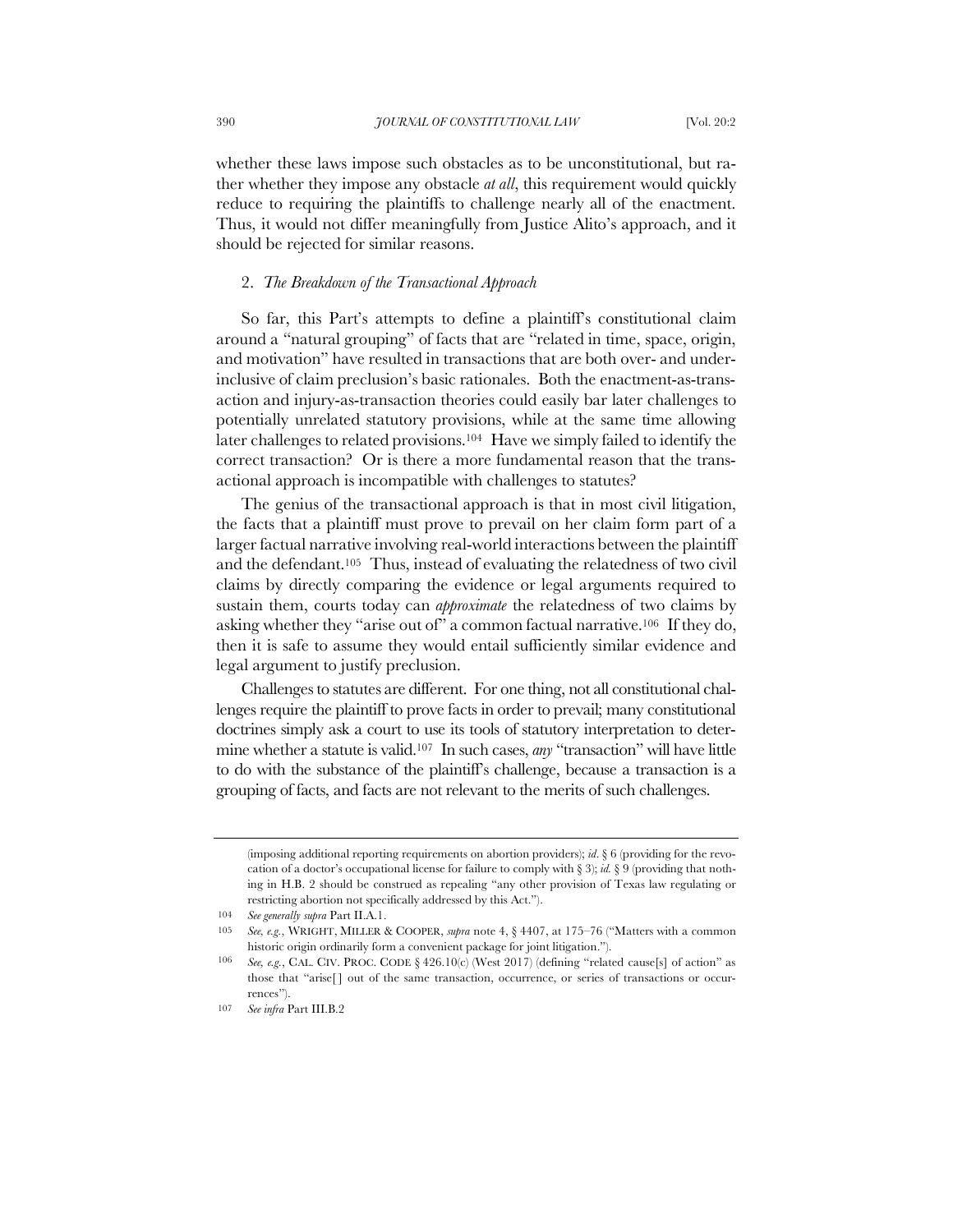#### Dec. 2017] *IDENTITY CRISIS* 391

Moreover, even when a plaintiff must prove facts to prevail on a constitutional challenge, those facts usually pertain to the characteristics of the challenged statute rather than to interactions between the plaintiff and the defendant government entity. For example, some constitutional doctrines require proof of a statute's effects; others require proof of the legislature's motive in enacting the statute; and still others require proof of the law's relationship to its aims.108 Thus, any real-world transaction between the plaintiff and the government defendant will poorly approximate the substantive relatedness of whatever constitutional claims that "arise" out of that transaction.

In sum, in interpreting *Hellerstedt* and crafting rules of claim preclusion in its wake, courts should look beyond the Restatement's transactional approach and consider more creative ways of measuring the relatedness of separate statutory provisions. Indeed, *Hellerstedt* itself specifies several such metrics. The majority looked to the substantive and linguistic characteristics of the admitting-privileges and surgical-center provisions, noting that they were "distinct," that their requirements were "independent," and that their purposes were "different."109 To formulate these observations into a workable claim-preclusion rule, however, it is first necessary to shed the transactional approach applied by the Fifth Circuit and by Justice Alito in his dissent.

### 3. *Coda: Does Claim Preclusion Matter in Constitutional Challenges?*

As we have seen, the "transactional" theory of claim preclusion is a poor fit for challenges to statutes. But even if this is so, should courts really spend valuable judicial resources developing new rules of claim preclusion? In other words, if claim preclusion is seldom of consequence in challenges to statutes, wouldn't it be more efficient to continue applying the existing rules and simply accept that in a very narrow set of cases, they will produce undesirable results?

Ultimately, the answer is no. To see why, however, we need to examine the objection more closely. The objection proceeds as follows: Because claim preclusion only ever applies in later litigation between the same two parties,110 even if an application of claim preclusion unjustifiably barred a plaintiff from mounting a constitutional challenge, some *other* plaintiff could always mount that same challenge in a later action.<sup>111</sup> This is particularly true if the

<sup>108</sup> *See generally* Fallon, *Implementing the Constitution*, *supra* note 97; *see also infra* Part III.B.

<sup>109</sup> Whole Woman's Health v. Hellerstedt, 136 S. Ct. 2292, 2308 (2016).

<sup>110</sup> *See* RESTATEMENT (SECOND) OF JUDGEMENTS § 17 (AM. LAW INST. 1982) (explaining that under claim-preclusion doctrine, "[a] valid and final personal judgment is conclusive *between the parties*" (emphasis added)).

<sup>111</sup> Nor would the doctrine of issue preclusion prevent the second plaintiff from asserting a new challenge that involves the same factual or legal issues as the first, because issue preclusion can only be asserted *against* a party to the original action. *See id.* § 27 (stating the general rule that "[w]hen an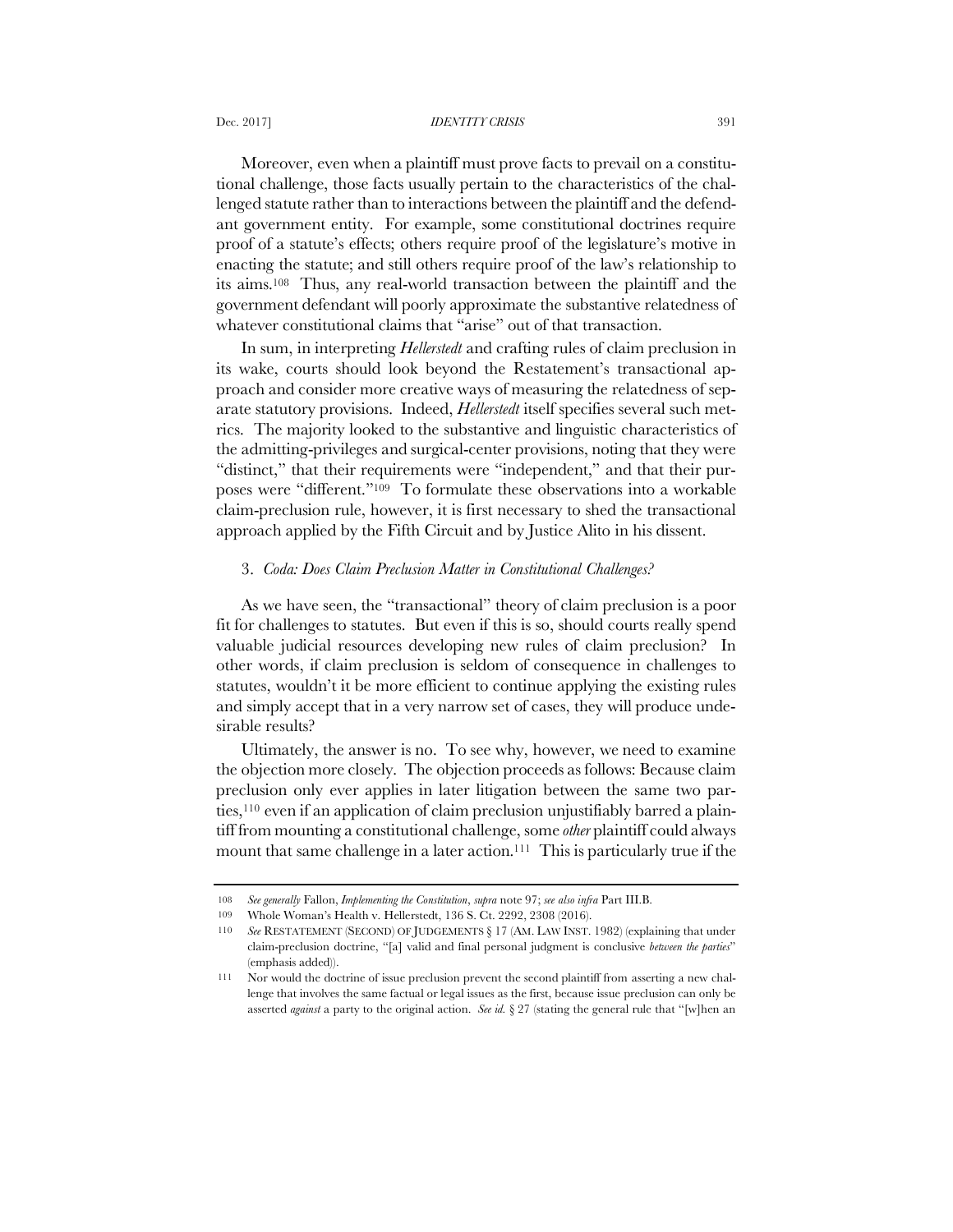constitutional challenge was orchestrated by an impact-litigation firm like the American Civil Liberties Union, which could easily find a new plaintiff to challenge any statute that claim preclusion might bar the same plaintiff from challenging. Similarly, the court's interest in efficiency and the government's interest in repose are mostly illusory, because even if the government prevails in a challenge brought by one plaintiff, another plaintiff could always mount that same challenge in a later action.<sup>112</sup> Thus, even if the two "transactional" theories are imperfect, why not adopt one of them anyway, safe in the knowledge that claim preclusion is rarely dispositive in challenges to statutes?

There are at least two responses to this argument. First, it overlooks the various scenarios in which a new plaintiff is *not* likely to assert whatever constitutional challenges the prior plaintiff forfeited in her first action. For example, it could be the case that most or all of the eligible plaintiffs joined together in the first action.113 Or the first action could have been brought on behalf of a class, such that the judgment was binding on all eligible plaintiffs even if they were not joined as parties.114 The challenged statute could also target a vulnerable minority, such as a religious or ethnic group, or even a relatively powerful minority, such as a small group of the nation's largest banks<sup>115</sup> or the

issue of fact or law is actually litigated and determined by a valid and final judgment, and the determination is essential to the judgment, the determination is conclusive in a subsequent action *between the parties*." (emphasis added)); *id.* § 29 (providing for non-mutual issue preclusion, but only against "[a] party precluded from relitigating an issue with an opposing party, in accordance with §§ 27 and 28 [which provide certain exceptions not relevant here]").

<sup>112</sup> Theoretically, the second plaintiff could assert the exact same claim as the first plaintiff, so long as her challenge was not foreclosed by precedent. This could be the case, for example, if the first plaintiff unsuccessfully challenged a statute in district court and took no appeal.

<sup>113</sup> *See* FED. R. CIV. P. 20 (allowing plaintiffs to join together in an action if "they assert any right to relief jointly, severally, or in the alternative with respect to or arising out of the same transaction, occurrence, or series of transactions or occurrences" and if "any question of law or fact common to all plaintiffs will arise in the action"). Indeed, why should claim preclusion discourage plaintiffs from joining together to challenge a law that they believe is unconstitutional? The enactment-astransaction theory would create an incentive for some plaintiffs to "hang back" in case the group later wanted to bring a challenge to a different provision of the same statute. This kind of gamesmanship serves neither constitutional nor procedural values.

<sup>114</sup> *See* FED. R. CIV. P. 23(c)(3) ("Whether or not favorable to the class, the judgment in a class action must . . . include and describe those whom the court finds to be class members.").

<sup>115</sup> *See, e.g.*, Dodd-Frank Wall Street Reform and Consumer Protection Act, Pub. L. No. 111-203, § 165, 124 Stat. 1376, 1423 (2010) (authorizing regulators to "establish prudential standards for [financial institutions] with total consolidated assets equal to or greater than \$50,000,000,000 that [] are more stringent than the standards and requirements applicable to [financial institutions] that . . . do not present similar risks to the financial stability of the United States"); 12 C.F.R. §§ 217.402–.403 (2017) (requiring "global systemically important [financial institutions]" to hold additional capital reserves); *Federal Reserve Board Approves Final Rule Requiring the Largest, Most Systemically Important U.S. Bank Holding Companies to Further Strengthen Their Capital Positions*, BD. OF GOVERNORS OF THE FED. RES. SYS. (July 20, 2015), https://www.federalreserve.gov/ newsevents/pressreleases/bcreg20150720a.htm (identifying eight U.S. banks as "global systematically important [financial institutions]").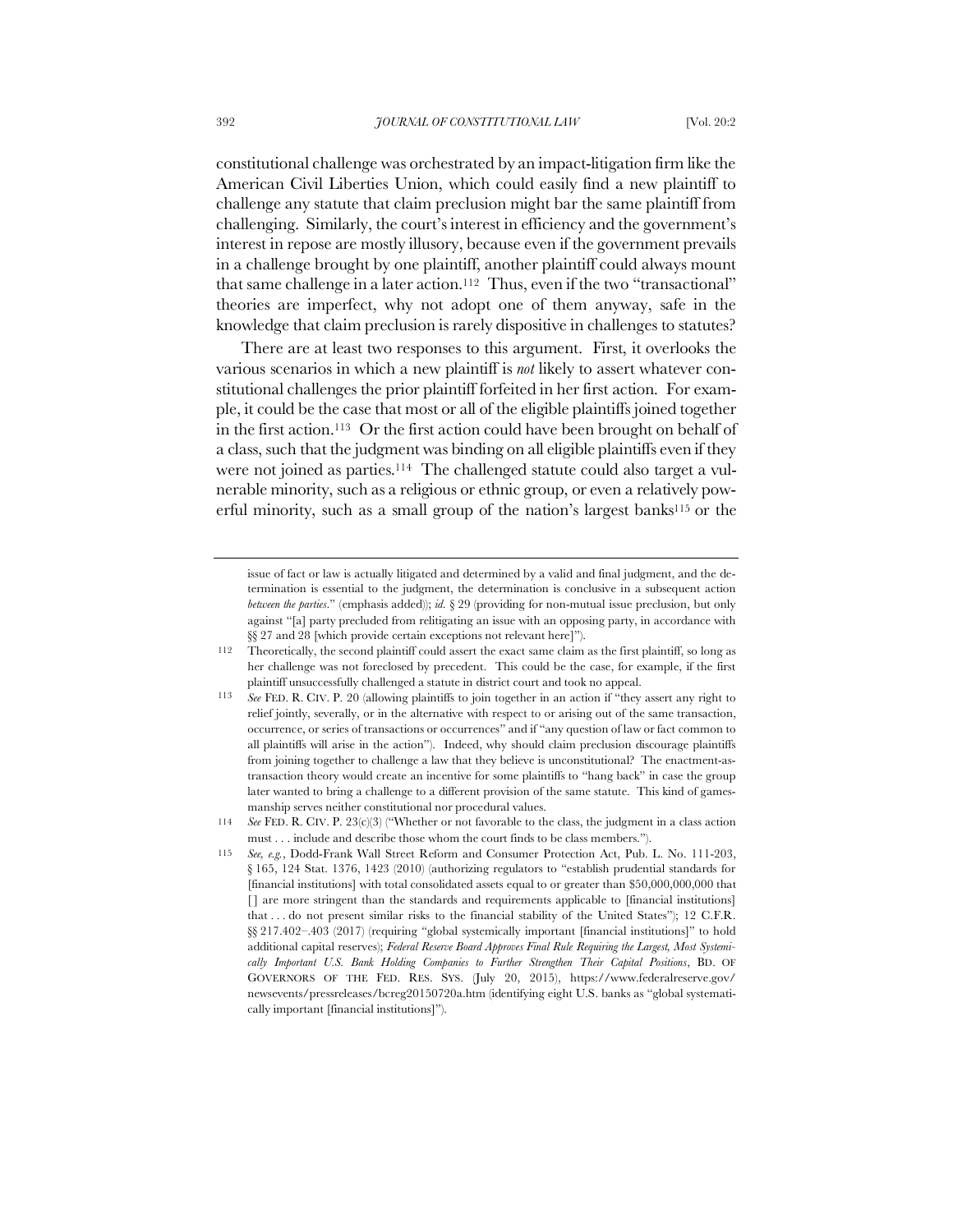#### Dec. 2017] *IDENTITY CRISIS* 393

political parties within a state.116 Similarly, the statute could be invalid in only a narrow set of applications, or the prior plaintiff could be one of relatively few individuals who believe that the law violates the Constitution. In such cases, the eligible challengers could quickly run out, particularly if the statute in question is large or complex. Thus, an overbroad rule of claim preclusion could insulate provisions of the statute from judicial review entirely.

Second, even if other challengers are available, it does not follow that courts should disregard a prior plaintiff's interest in asserting later constitutional challenges. Indeed, there are good reasons why an individual or an organization may want to be "the" plaintiff who asserts a challenge. For one thing, the plaintiff in a constitutional case is entitled to exercise a degree of control over the litigation strategy in that case, which can in turn shape the court's ultimate constitutional holding.117 There may also be reputational or psychic benefits to being the plaintiff who successfully obtains the invalidation of an unconstitutional statute.<sup>118</sup> Rather than impose a harsh forfeiture rule on the theory that someone else will come along and vindicate the plaintiff's constitutional rights, courts should provide clear *ex ante* guidance on what claims a plaintiff stands to forfeit by failing to assert them in her first action. An overbroad "transactional" theory of claim preclusion would needlessly deprive both individual and organizational plaintiffs of their entitlement to assert constitutional challenges, and would require those plaintiffs to expend time and financial resources searching for someone else to assert the challenges that they had been unfairly barred from asserting.

Similar arguments counsel against adopting a too-narrow rule of claim preclusion, or abolishing claim preclusion in constitutional challenges entirely. Again, a court might adopt such a rule on the theory that because a new plaintiff can always assert whatever challenges a prior plaintiff has forfeited, plaintiffs and their lawyers can impose the very efficiency and repose costs that claim preclusion seeks to avoid by interposing new plaintiffs, regardless of how robust a theory of claim preclusion courts adopt. In practice, therefore, claim preclusion is pointless in constitutional challenges, and courts should not bother with it.

<sup>116</sup> *See* Utah Republican Party v. Cox, 177 F. Supp. 3d 1343, 1357–59 (D. Utah 2016) (holding the Utah Republican Party's constitutional challenge of a state statute was not barred by claim preclusion).

<sup>117</sup> *See* MODEL RULES OF PROF'L CONDUCT r. 1.2 (AM. BAR ASS'N, 2016) ("[A] lawyer shall abide by a client's decisions concerning the objectives of representation and . . . shall consult with the client as to the means by which they are to be pursued.").

<sup>118</sup> Indeed, in many constitutional challenges, impact-litigation firms sue in their own names rather than recruiting individual plaintiffs. *See, e.g.*, NAACP v. Alabama, 357 U.S. 449, 458–59 (1958) (holding that the NAACP had standing to bring a suit to protect the constitutional rights of its members); *see also* Havens Realty Corp. v. Coleman, 455 U.S. 363, 379 (1982) (recognizing that an organization has standing to challenge conduct which results in a "concrete and demonstrable injury to the organization's activities" and a "consequent drain on the organization's resources").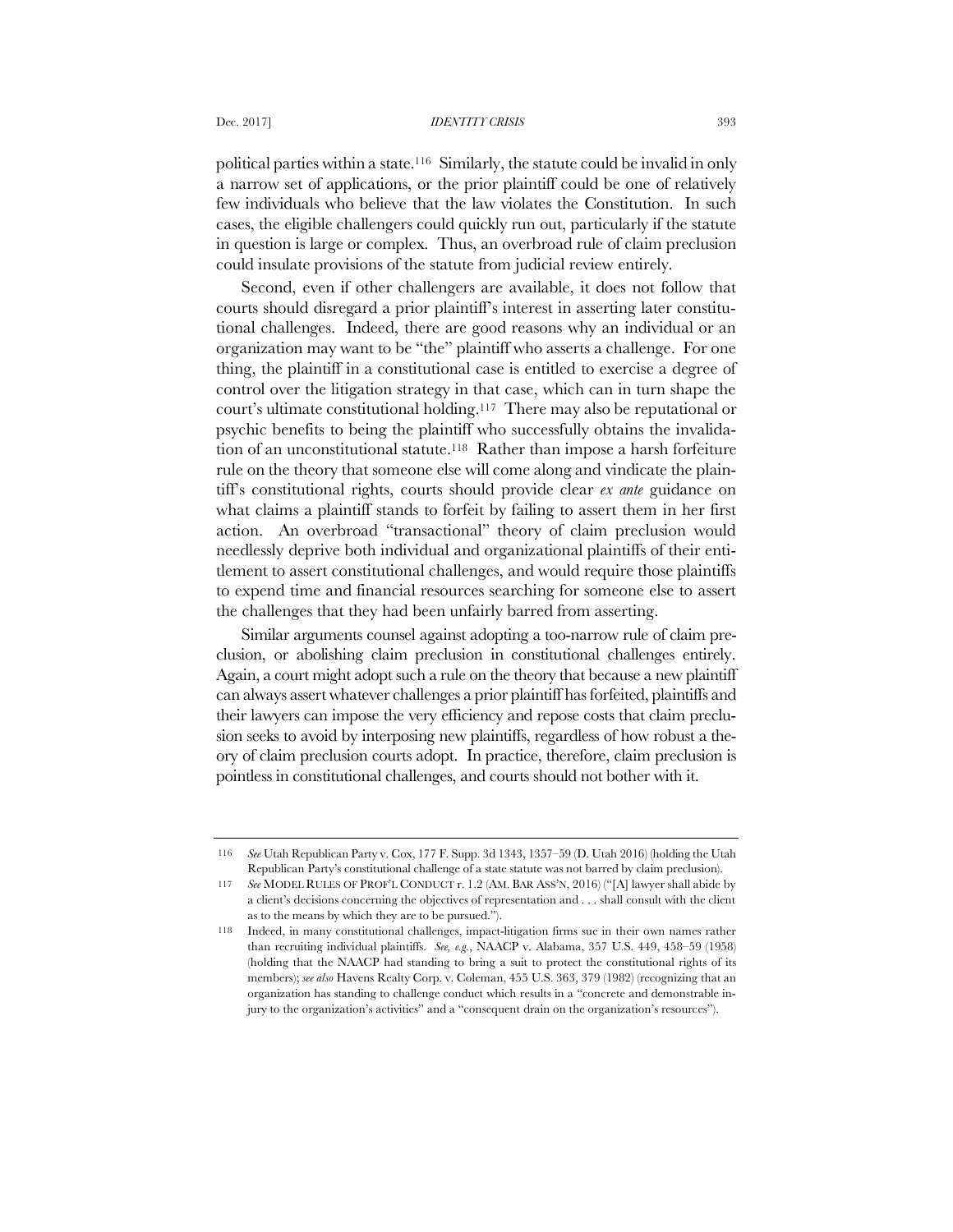But again, in some cases, a prior plaintiff will not be able to locate a new challenger, either because there are none, or because the costs of locating one are prohibitive.119 Moreover, claim preclusion is about setting *ex ante* incentives for plaintiffs: If a plaintiff and her lawyers know that the plaintiff will forfeit her right to challenge Provision A of a statute by not including it in her pending lawsuit against Provision B of that statute (or that at the very least, if they decide to challenge Provision A later, they will have to find a new plaintiff), they will think twice before deciding not to challenge Provision A. Though it might not protect the finality of judgments as completely as existing claim-preclusion rules for ordinary civil litigation, such a rule would encourage more appropriately sized, and therefore more efficient, constitutional litigation.

Despite first appearances, therefore, claim preclusion matters in constitutional challenges. Courts should not settle for a poorly fitting approach simply because to do so would be the easiest course of action. Fortunately, moreover, courts are not bound to apply the transactional approach.120 Rather, because claim preclusion is a judge-made doctrine rooted in federal and state common law, courts are free to formulate new claim-preclusion rules where the old ones cease to function.

### *B. Constructing a New Approach*

Having established that the transactional approach is inconsistent with both *Hellerstedt* and the broader aims of claim preclusion in constitutional challenges to statutes, the task remains to formulate a new approach to take its place. This will require stepping back and considering from a more theoretical perspective

<sup>119</sup> For example, the civil-rights attorneys who argued *Lawrence v. Texas*, 539 U.S. 558 (2003), which invalidated a Texas law criminalizing sodomy, had difficulty finding a plaintiff, because state sodomy laws were rarely enforced. Dahlia Lithwick, *Extreme Makeover: The Story Behind the Story of Lawrence v. Texas*, NEW YORKER (Mar. 12, 2012), http://www.newyorker.com/magazine/2012/03/ 12/extreme-makeover-dahlia-lithwick.

<sup>120</sup> *See* Semtek Int'l v. Lockheed Martin, 531 U.S. 497, 508 (2001) (holding that the judgment of a federal court sitting in diversity is subject to the state's claim-preclusion rules); WRIGHT, MILLER & COOPER, *supra* note 4, § 4403, at 17, 29, 38 ("The judge-made character of res judicata doctrine reflects the role of res judicata in regulating relationships between successive judicial or quasi-judicial proceedings. . . . Res judicata is very much a common-law subject. Federal statutes . . . [and] [c]onstitutional theory ha[ve] provided little . . . direction."). Critically, *Hellerstedt* itself never adopted the transactional approach for constitutional adjudication. *See* Whole Woman's Health v. Hellerstedt, 136 S. Ct. 2292, 2305 (2016) (discussing the Second Restatement but never expressly applying the transactional approach); *id.* at 2308 (criticizing the Court of Appeals' application of the transactional approach); *id.* at 2332 (Alito, J., dissenting) (criticizing the majority for failing to identify with greater specificity the method it used to determine whether the plaintiffs' claims were "the same"). This is especially notable given the Court's acknowledgement of the Fifth Circuit's express reliance on that approach in the proceedings below. *Id*. at 2307 (quoting *Whole Woman's Health v. Cole*, 790 F.3d 563, 581 (5th Cir. 2015)).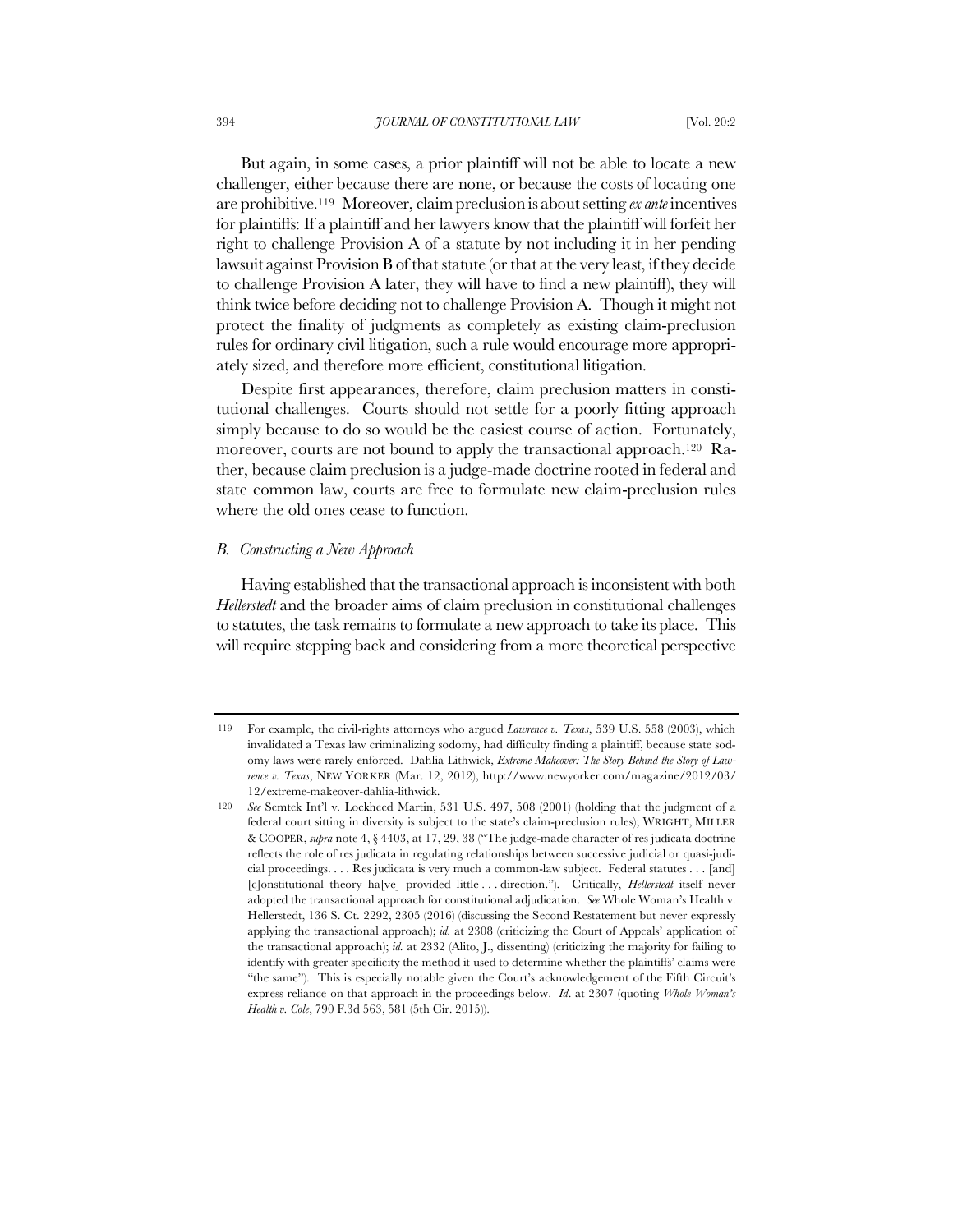the optimal structure of res judicata doctrine—what Professors Robert Casad and Kevin Clermont call the "jurisprudence of rules and exceptions."121

Casad and Clermont begin by grouping res judicata's underlying policy concerns into three categories: efficiency, fairness, and substantive policies.122 As Casad and Clermont are careful to note, the policy considerations in each category can point in different directions. Most efficiency concerns (such as the desire to avoid inconsistent decisions, to prevent duplicative litigation, or to promote repose) counsel in favor of preclusion, although some (such as the costs of administering res judicata doctrine itself) cut the other way.123 By contrast, fairness concerns (such as the unfairness of deciding an issue on a procedural technicality) generally counsel against preclusion, although sometimes these too cut the other way (for example, when the party being precluded has sought to harass the other party with repetitious litigation).124 Substantive policies can tip the balance either way in a specific area of the law, such as real estate transactions (where res judicata should be "fierce . . . to promote an efficient market") or attorney-client relations (where res judicata should be "wary" about allowing lawyers to escape liability to clients through procedural technicalities).125 Casad and Clermont then posit a simple formula: Because res judicata is fundamentally a policy-driven doctrine, in any given case, "[t]he law should preclude what our society sees as a person's normal right to seek adjudication" only where the balance of policy concerns "pushing for preclusion" outweighs the balance of factors "cutting the other way."126

It follows from this formula that res judicata doctrine should be structured in a way that guides courts to the proper balance of policy factors in the greatest number of individual cases. Thus, Casad and Clermont argue, the doctrine should consist of a few "[c]lear, rigid, and simple" rules that "approximate" the balance of res judicata's competing policies "over the run of past and future cases."127 Then, because no rule can perfectly balance the factors in every case, the doctrine should provide exceptions for specific situations where, "in an individual case before a court" that technically falls within the rule, the balance of policies nonetheless tips against preclusion.128 These ex-

<sup>121</sup> CASAD & CLERMONT, *supra* note 16, at 39–45.

 $\frac{122}{123}$  *Id.* at 29–38.

*Id.* at 31-34.

<sup>124</sup> *Id.* at 32–34.

<sup>125</sup> *Id.* at 35.

<sup>126</sup> *Id.* at 36.

<sup>127</sup> *Id.* at 36, 40.

<sup>128</sup> *Id.* at 36, 41.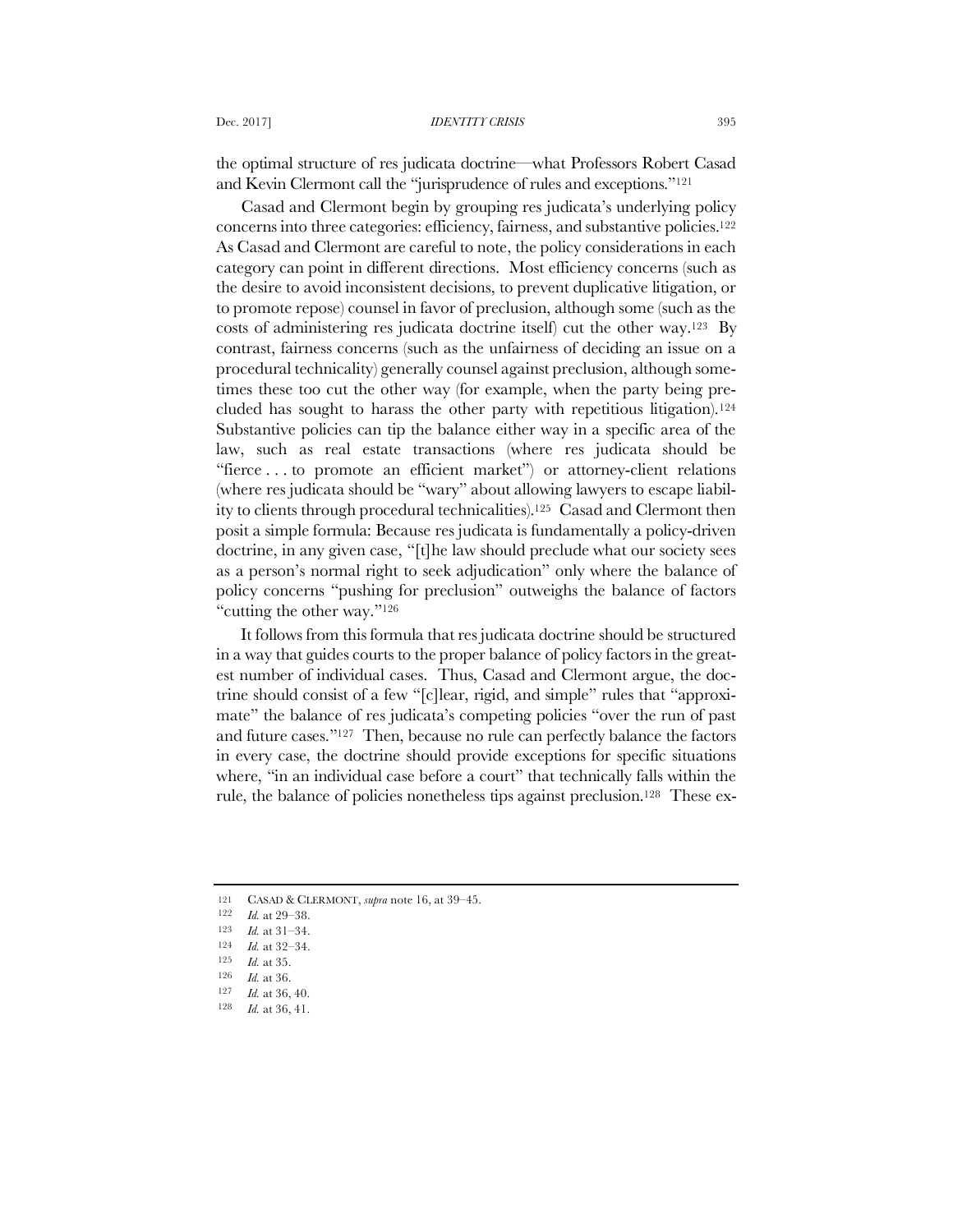ceptions should be "small in scope, even if necessarily considerable in number," and should also be more flexible—even "ad hoc"—so that courts can exercise greater discretion where the danger of unfairness is especially high.129

The transactional approach to claim preclusion provides a good example of Casad and Clermont's method. Its prima facie rule—that one claim precludes another if the two arise out of the same factual transaction—is clear, simple, and sufficient to resolve the majority of cases to which it applies.<sup>130</sup> It is also tempered by a number of exceptions, which identify situations where a plaintiff might have a good reason not to assert one claim along with another even though the two arise out of the same transaction.131 In this way, the transactional approach first focuses the court's attention on a simple question designed to dispose of most cases, and then provides a list of exceptions to address the few cases in which the simple, rigid rule misses the mark.

### 1.Hellerstedt*'s Rule for Claim Preclusion in Challenges to Statutes*

To determine whether *Hellerstedt* announces a claim-preclusion rule that fits within Casad and Clermont's broader framework for res judicata doctrine, it is first necessary to determine exactly what *Hellerstedt* holds. Although a cursory reading of the Court's opinion might suggest that a challenge to one provision of a statute is seldom (if ever) the same "claim" as a challenge to a different provision, a closer reading demonstrates that this is not quite what the opinion says.

In its discussion of the "meaningful differences"132 that made the abortion providers' challenge to the admitting-privileges provision a different "claim" than their challenge to the surgical-center provision, the *Hellerstedt* Court repeatedly fell just short of holding that claim preclusion *never* applies between challenges to two different provisions of a statute. For example, after observing that "[t]he surgical-center provision and the admitting-privileges provision are separate, distinct provisions of H.B. 2," the Court went on to note that they also "set forth two different, *independent requirements* with *different enforcement dates*."133 It continued: "This Court has never suggested

<sup>129</sup> *Id.* at 41. Whether to phrase a particular principle as a rule or exception should turn on how many cases will be affected by the principle, how much complexity the principle will introduce into the existing doctrine, how much discretion the principle calls for, as well as other concerns that attend the formulation of rules and exceptions in other areas of the law—such as which party ought to bear the burden of persuasion.

<sup>130</sup> *See id.* at 62–66 (summarizing approaches to claim preclusion in U.S. jurisdictions).

<sup>131</sup> *See* RESTATEMENT (SECOND) OF JUDGMENTS § 18 (AM. LAW INST. 1982) (setting out exceptions to the general rule of bar); *id.* § 26 (setting out several "exceptions to the rule against claim splitting"). 132 Whole Woman's Health v. Hellerstedt, 136 S. Ct. 2292, 2308 (2016).

<sup>133</sup> *Id.* (emphasis added).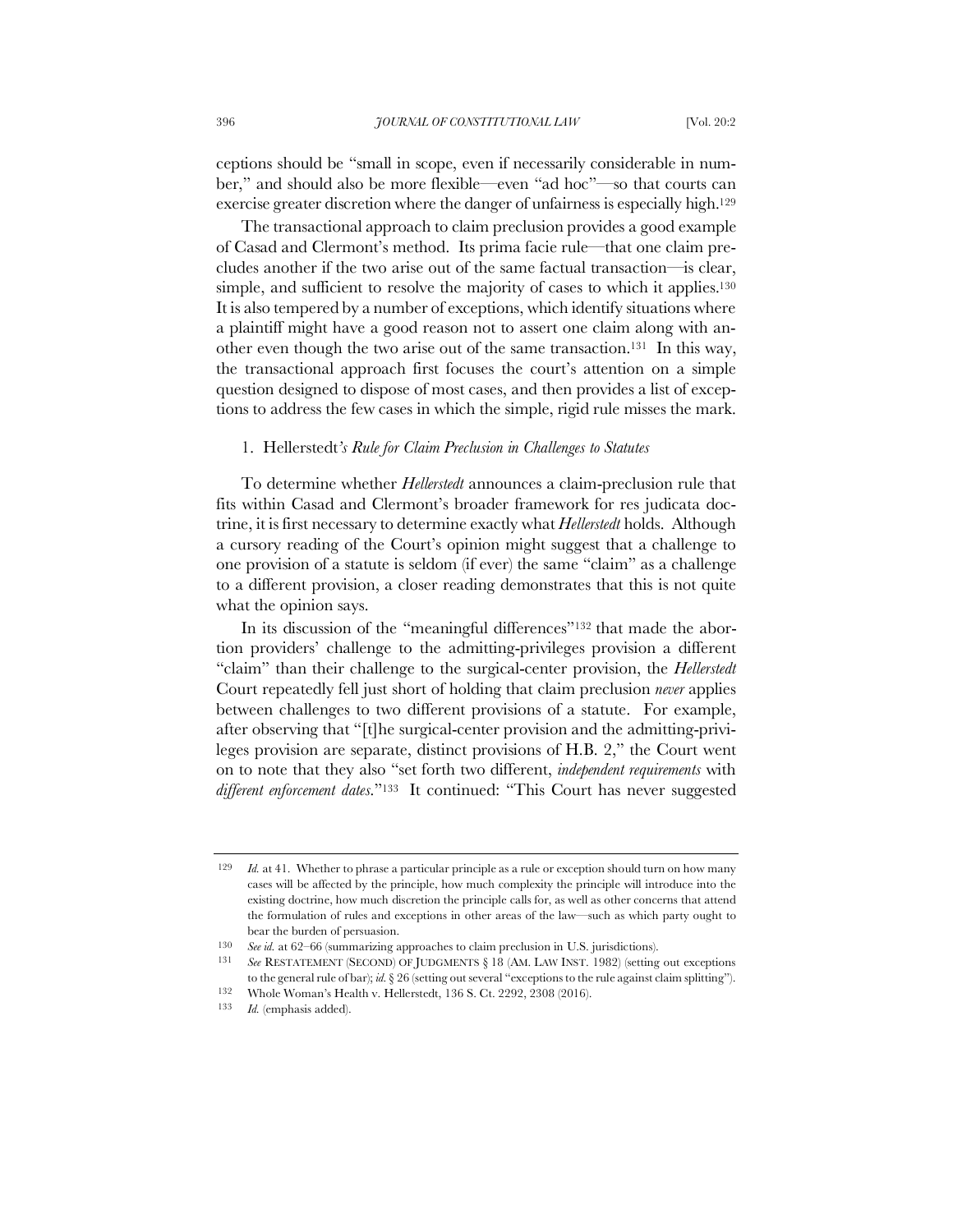#### Dec. 2017] *IDENTITY CRISIS* 397

that challenges to two different statutory provisions *that serve two different functions* must be brought in a single suit. And lower courts *normally* treat challenges to distinct regulatory requirements as separate claims, even when they are part of one overarching government regulatory scheme."134

With these qualifications, the Court left open the possibility that two provisions that lack the "meaningful differences" present in *Hellerstedt*—i.e., two provisions that take effect simultaneously, impose "dependent" requirements, serve the same "function," and so forth—might have to be challenged together in one action. Indeed, as a leading treatise acknowledges:

The only safe general statement [after *Hellerstedt*] is that it is not always appropriate to treat the entire statute as the same transaction . . . . Several complex federal statutes were offered [in *Hellerstedt*] to illustrate the advantages of permitting separate actions. It remains to be seen how far this decision will be generalized.... [O] ther cases may involve simpler statutes, with closely interlocked provisions that seem inseparably linked in the facts and the theory of attack.<sup>135</sup>

In such cases, *Hellerstedt* was careful to allow, claim preclusion may still have a role to play.

And why shouldn't it? The efficiency and fairness concerns that claim preclusion protects are at their highest when two provisions of a statute are closely related. Challenges to such provisions are likely to involve similar legal and factual issues, and hearing them in separate actions would run the risk of redundancy and unharmonious or even conflicting decisions.136 It could allow a plaintiff to file intentionally vexatious litigation—for example, piecemeal suits that delay the implementation of a statutory scheme by challenging its multiple, interlocking provisions in separate actions.<sup>137</sup> And although we should perhaps not be too sympathetic to a government official tasked with defending an allegedly unconstitutional law, a complete lack of claim preclusion would allow a plaintiff to assert in later actions challenges that the government might have justifiably expected to have been asserted in an earlier one.138

<sup>134</sup> *Id.* (emphasis added) (citations omitted) (internal quotation marks omitted).

<sup>135</sup> WRIGHT, MILLER & COOPER, *supra* note 4, § 4408, at 224–25 (footnote omitted).

<sup>136</sup> *See supra* note 119 and accompanying text (arguing against a too-narrow rule of claim preclusion). 137 *Cf. Hellerstedt*, 136 S. Ct. at 2308 (arguing that too broad a rule would encourage a plaintiff to challenge the entirety of statutes like these in a single lawsuit). In theory, a well-funded impact-litigation firm could achieve the same result by finding separate plaintiffs to challenge separate provisions of such a statute, and even a robust rule of claim preclusion could not prevent such a tactic. But not all constitutional challenges are brought by impact-litigation firms, and the costs of having to find a new plaintiff would discourage firms from pursuing such tactics.

<sup>138</sup> True, because claim preclusion ordinarily applies only between the two parties to a prior lawsuit, no definition of a plaintiff's claim—no matter how expansive—can prevent a *different* plaintiff from later challenging a law related to one challenged in an earlier action. The repose interest at issue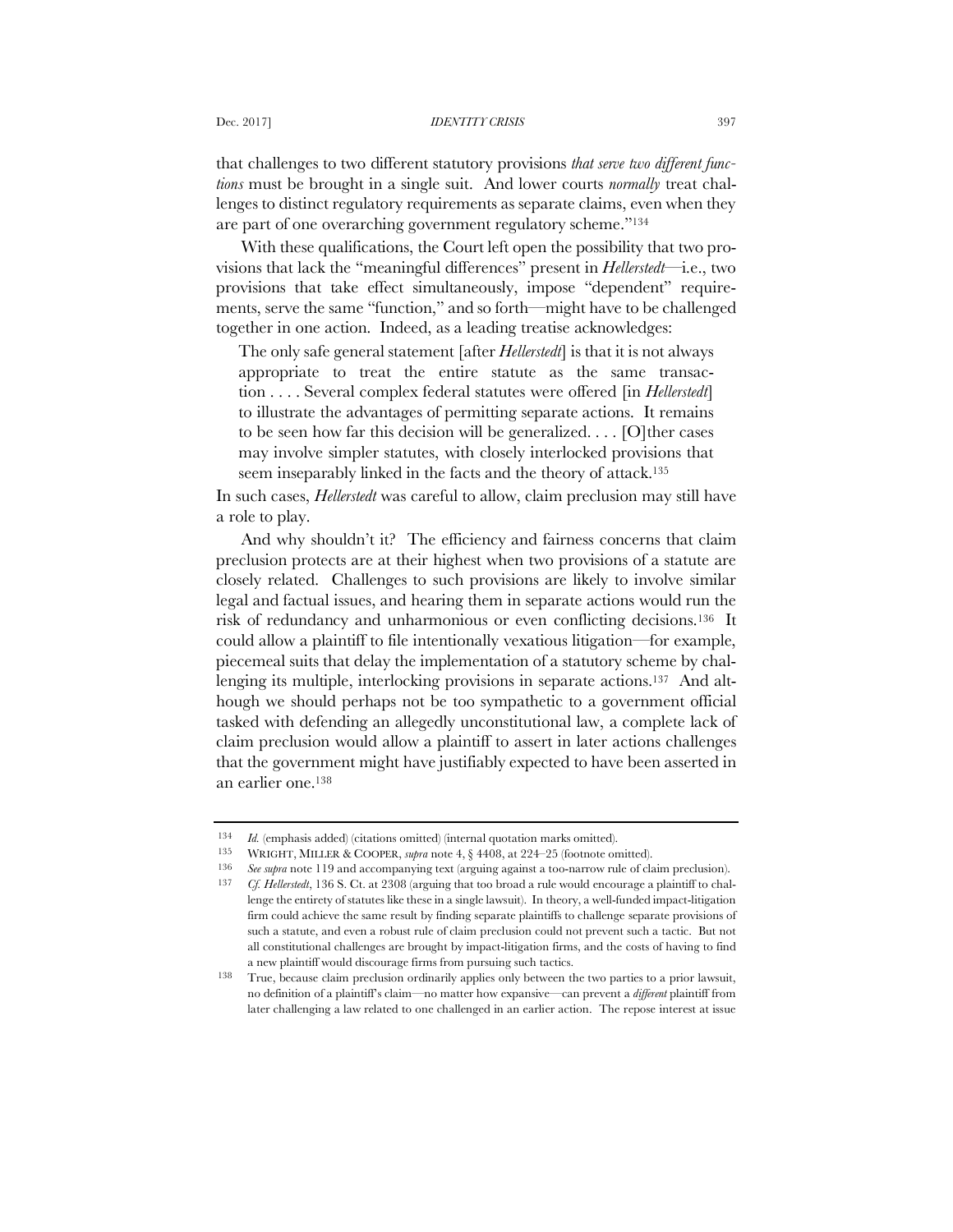Thus, both a close reading of *Hellerstedt*'s language and an analysis of claim preclusion's policies suggest that *Hellerstedt* should be read as setting forth a narrow prima facie rule: Where a plaintiff has challenged a statutory provision in a prior action, claim preclusion bars only a later challenge to a closely related provision of the same statute.139 Two statutory provisions are closely related when they lack the "meaningful differences" recited in *Hellerstedt*—that is, when they take effect simultaneously, impose logically dependent requirements, and serve similar functions. As they do when applying the transactional approach, courts should evaluate these differences "pragmatically," with an eye to whether the two challenges "form a convenient trial unit" and whether they conform to the parties' reasonable expectations.<sup>140</sup>

What sort of claims would fall within this rule? Suppose that your state's hypothetical gun-control statute contained the following provision:

Section 1. Registration of firearms.

- (a) Any person who owns or possesses a firearm shall register that firearm with the Bureau of Firearms pursuant to regulations promulgated by that Bureau. A fee of \$500 shall be assessed for each firearm registered under this subsection.
- (b) If a person fails to register a firearm as required by subsection (a) of this section:
	- (1) The person shall surrender to the Bureau all firearms in his or her possession; and
	- (2) It shall be an offense for the person to possess any firearm for a period of five years after the date of the forfeiture required by paragraph (1) of this subsection.

Suppose further that you, the owner of several unregistered firearms, file a lawsuit challenging subsection (a) of this section (the "registration provision") but not subsection (b) (the "failure-to-register" provision). You argue that the registration provision's \$500 fee violates the Second Amendment because it burdens your ability to possess a firearm and because it is not supported by a sufficiently weighty state interest.<sup>141</sup> You lose. Can you now file a second action challenging the penalties provided for failure to register in subsection (b)?

here, therefore, is not repose as to *all* later challenges to a statute, but rather a narrower sense of repose as to later challenges *by the same plaintiff*.

<sup>139</sup> It is worth noting that even if *Hellerstedt* did eliminate claim preclusion for constitutional challenges to statutes, the question of whether this was the right decision would still be a live one. Like all of res judicata, claim preclusion is a common-law doctrine; thus, although the Supreme Court can authoritatively establish the content of the doctrine as a matter of federal common law, it is up to the courts of the several states whether to follow its lead. Moreover, because *Hellerstedt* is federal common law, Congress could always override it by statute—which it might do if the Supreme Court's approach were largely rejected by other jurisdictions.

<sup>140</sup> *See* RESTATEMENT (SECOND) OF JUDGEMENTS § 24(2) (AM. LAW INST. 1982).

<sup>141</sup> *See* District of Columbia v. Heller, 554 U.S. 570 (2008) (holding a ban on handgun possession in the home to be a violation of the Second Amendment); *see also* McDonald v. City of Chicago, 561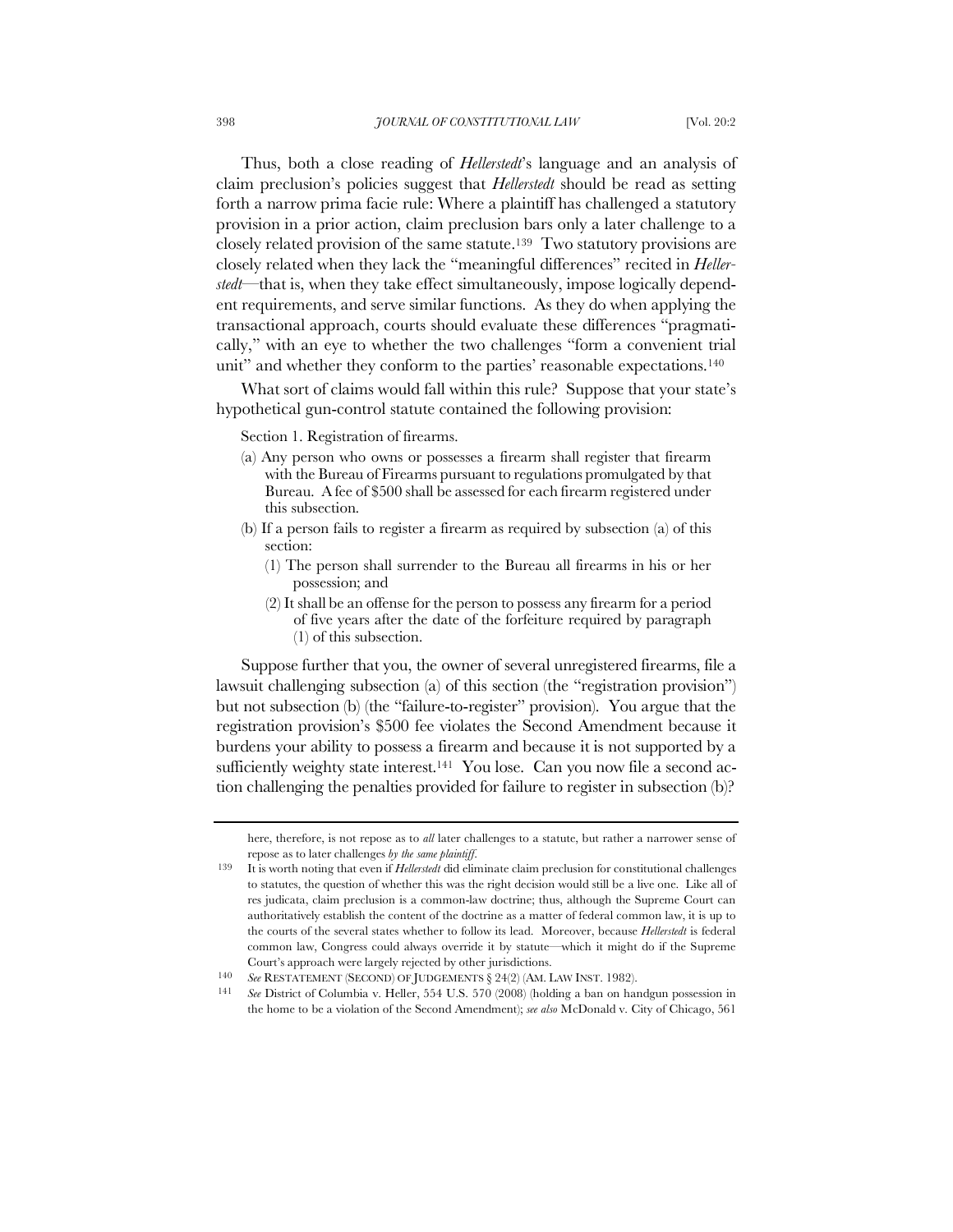Under the reading of *Hellerstedt* that I have advanced so far, the answer should be no. None of the "meaningful differences" between the admittingprivileges and surgical-center provisions which rendered the plaintiffs' challenges to those provisions different "claims" in *Hellerstedt* are present here. Though subsections (a) and (b) are certainly "distinct," they serve the same "function": To encourage the registration of firearms within the state. And far from imposing "independent requirements," the requirements imposed by subsections (a) and (b) are logically dependent on one another: The penalties in subsection (b) are triggered only when the registration requirement imposed by subsection (a) is violated. Section 1 is a "simpler statute[ ], with closely interlocked provisions that seem inseparably linked in the facts and the theory of attack," and claim preclusion should require that it be challenged all at once in a single action.<sup>142</sup>

# 2.Hellerstedt *and the Jurisprudence of Rules and Exceptions*

This is all well and good as a simple matter of interpreting the language used in the Court's opinion. But what about Casad and Clermont's broader framework for res judicata doctrine? Under the reading I have proposed, *Hellerstedt* sets forth a special rule for constitutional challenges to statutes that is significantly narrower than the rule prescribed by the transactional approach for ordinary civil litigation. Can Casad and Clermont's framework account for this difference? In other words, is there some *reason* that, on balance, claim preclusion ought to apply less frequently in constitutional challenges than in other kinds of litigation?

Res judicata's procedural concerns—efficiency and fairness—account for some of the difference. On balance, these concerns weigh somewhat more heavily against preclusion in constitutional challenges than in ordinary civil litigation. For example, the unfairness of denying the plaintiff an adjudication on the merits will often be more pressing where a plaintiff seeks to vindicate a constitutional right rather than a statutory or common law right, although courts should be careful not to assume that constitutional rights are *ipso facto* more important than rights drawn from other sources.<sup>143</sup> Likewise, although in some cases the desire to avoid repetitive litigation or inconsistent decisions will support reviewing two provisions of the same statute together, this will not always be the case, as different provisions of a statute will often

U.S. 742 (2010) (holding that the Second Amendment applies to the States through the Fourteenth Amendment).

<sup>142</sup> *See* WRIGHT, MILLER & COOPER, *supra* note 4, § 4408, at 225.

<sup>143</sup> Plenty of important rights—such as the right to be compensated for grave bodily injury or the right to continue living in one's home—derive from common law or statutes, rather than constitutional law. *See, e.g.*, CAL. CIV. CODE § 789.3 (West 2017) (prohibiting a landlord from evicting a tenant by cutting off utilities, locking the tenant out, or removing the tenant's personal property).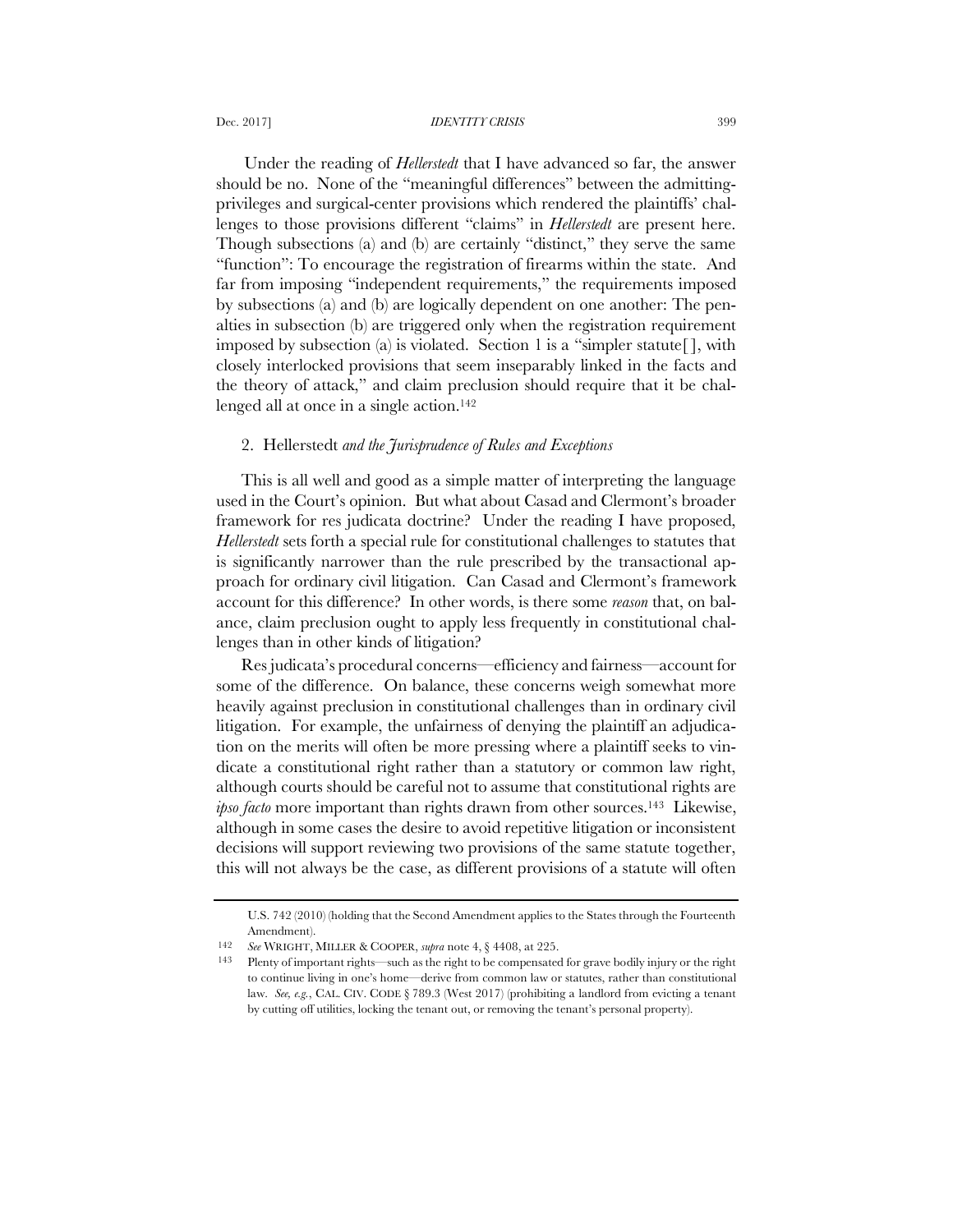suffer from different constitutional infirmities which, in turn, require consideration of different legal issues and proof of different facts.144 Moreover, as the *Hellerstedt* Court noted, the inefficiency of encouraging a "kitchen sink" approach to litigation counsels in favor of a narrow rule, although this concern is perhaps equally pressing in ordinary civil litigation.145 Finally, the government's interest in repose is somewhat narrower in constitutional challenges than in ordinary civil litigation, because unlike in an ordinary civil case, a *different* plaintiff can always assert in a later suit whatever constitutional challenges the first plaintiff omitted in the prior suit.146 Thus, the only "repose" claim preclusion can really offer in a constitutional challenge is repose with respect to a particular plaintiff.

In sum, the difference in the balance of procedural policies can only account for *some* of the difference in breadth between the transactional approach and *Hellerstedt*'s rule for constitutional challenges. One category of claim-preclusion policies remains: Do any *substantive* policies account for the difference between the two rules?

Here, I think the answer is yes. Both *Hellerstedt* and the Restatement endorse a strong general policy in favor of adjudicating constitutional issues on the merits,147 and this policy is most pronounced when a plaintiff challenges an allegedly unconstitutional provision of a statute. Several aspects of this type of constitutional adjudication make it more deserving of merits review, on balance, than ordinary civil litigation. For one thing, as already noted, the interests protected by constitutional rights are often—although not always simply more important to individuals than statutory or common-law rights. Moreover, unlike most statutory and common-law rights, constitutional rights

<sup>144</sup> *See infra* Part IV (discussing the need to relitigate when a holding is foreseeable from the first case but not proven therein).

<sup>145</sup> *See* Whole Woman's Health v. Hellerstedt, 136 S. Ct. 2292, 2308 (2016) (noting that precluding subsequent challenges to other provisions of the same statute "would encourage a kitchen-sink approach to any litigation challenging the validity of statutes<sup>[1]</sup>, [an] outcome [that] is less than optimal—not only for litigants, but for courts").

<sup>146</sup> *See supra* notes 110–112. Indeed, even if the second plaintiff sought to challenge the very same law as the first plaintiff, the judgment in the first action would only bind the parties in the second action through the doctrines of precedent and *stare decisis*, not issue or claim preclusion.

<sup>147</sup> *See*, *e.g.*, *Hellerstedt*, 136 S. Ct. at 2305–06 (agreeing with the Restatement that when a claim involves "important human values," such as a woman's right to seek an abortion or a prisoner's right to drink uncontaminated water, "even a slight change of circumstances may afford a sufficient basis for concluding that a second action may be brought."); RESTATEMENT (SECOND) OF JUDGMENTS § 26 cmt. e (AM. LAW INST. 1982) (stating that when "inequities in the implementation of a constitutional scheme may result from inflexible application of the rules of merger and bar," and when "such inequities involve important ongoing social or political relationships, a second action should be allowed even if the claim set forth is not viewed as different from that presented in the initial proceeding").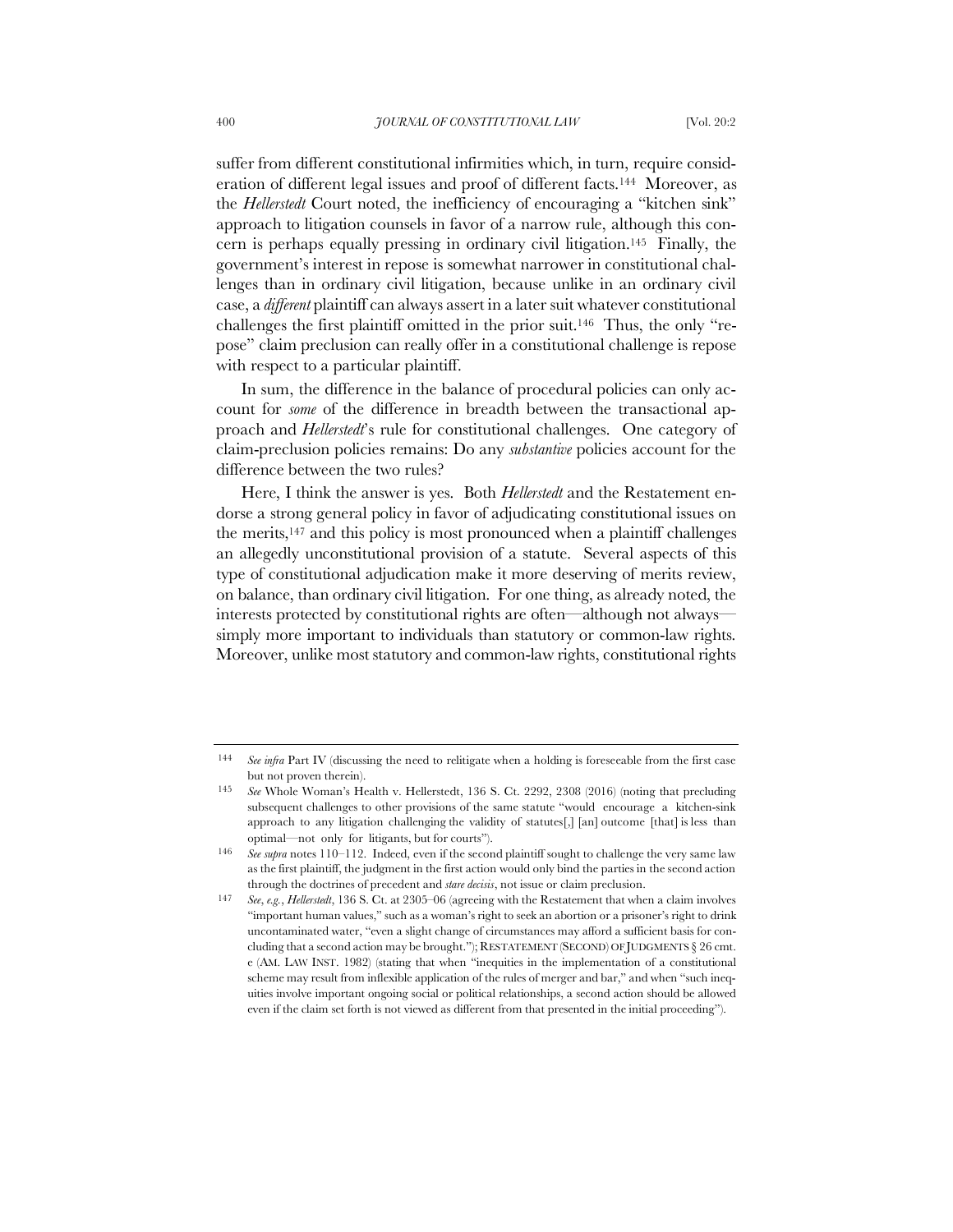#### Dec. 2017] *IDENTITY CRISIS* 401

ordinarily constrain the conduct of *government actors* rather than private individuals.148 Because a legal rule promulgated by a government actor (a statute, regulation, or the like) almost always applies to more than one person, when a court declines to adjudicate a person's claim that such a rule is invalid on claim preclusion grounds, it declines not only to adjudicate that person's rights because of a prior procedural misstep, but also the rights of *all persons affected by the statute*—most of whom had nothing to do with the prior litigation.

To put the point another way, consider two competing accounts of the function of the judicial branch that scholars have identified in different strains of the Supreme Court's justiciability jurisprudence. On the one hand is Chief Justice John Marshall's famous statement in *Marbury v. Madison* that it is "emphatically the province and duty of the judicial department to say what the law is."149 This statement captures the essence of the "law-declaration" model of the federal judiciary—the idea that "federal courts (and especially the Supreme Court) have a special function of enforcing the rule of law."150 On the other hand are the Supreme Court's repeated pronouncements that "its law declaration power [is] incidental to its responsibility to resolve concrete disputes."151 This strain—the "dispute-resolution" model—surfaces in the Court's discussion of justiciability doctrines like standing, mootness, and ripeness and of other doctrines that similarly concern the scope of the judicial power.152 As scholars have noted, though the Court's more recent statements regarding the judiciary's role have tended to align with the dispute-resolution model, various doctrinal developments in the past several decades can seemingly be explained only by the Court's concern for its law-declaration function.153

<sup>148</sup> Of course, this is somewhat of a generalization. Some provisions of the Constitution operate directly on individuals. *See*, *e.g.*, U.S. CONST. amend XIII, § 1 (prohibiting "slavery" and "involuntary servitude"). And some statutory rights operate against government officials. *See*, *e.g.*, 42 U.S.C. § 2000bb-1 (2012) ("Government shall not substantially burden a person's exercise of religion even if the burden results from a rule of general applicability . . . [unless] it demonstrates that application of the burden to the person . . . is in furtherance of a compelling governmental interest; and . . . is the least restrictive means of furthering that compelling governmental interest."). Because we are designing a rule of claim preclusion, however, generalizations are permissible, as the goal is simply to "approximate" the balance of claim preclusion's policies over the "run of past and future cases." CASAD & CLERMONT, *supra* note 16, at 36, 40.

<sup>149</sup> Marbury v. Madison, 5 U.S. 137, 177 (1803).

<sup>150</sup> RICHARD H. FALLON, JR., JOHN F. MANNING, DANIEL J. MELTZER & DAVID L. SHAPIRO, HART AND WECHSLER'S THE FEDERAL COURTS AND THE FEDERAL SYSTEM 73 (6th ed. 2009).

<sup>151</sup> *Id.* Indeed, even *Marbury* recognized this limitation in the less-quoted sentence following its pronouncement of the "province and duty of the judicial department": "Those who apply the rule to particular cases, must of necessity expound and interpret that rule." *Marbury*, 5 US. at 177.

<sup>152</sup> Examples include the "constitutional avoidance" doctrine, see, for example, Clark v. Martinez, 543 U.S. 371 (2005); *"*independent and adequate state-law grounds" doctrine, see, for example, Michigan v. Long, 463 U.S. 1032 (1983); and the abstention doctrines, see, for example, Colo. River Water Conservation Dist. v. United States, 424 U.S. 800 (1976).

<sup>153</sup> *See* FALLON ET AL., *supra* note 150, at 75 (citing Richard H. Fallon, Jr. & Daniel J. Meltzer, *New*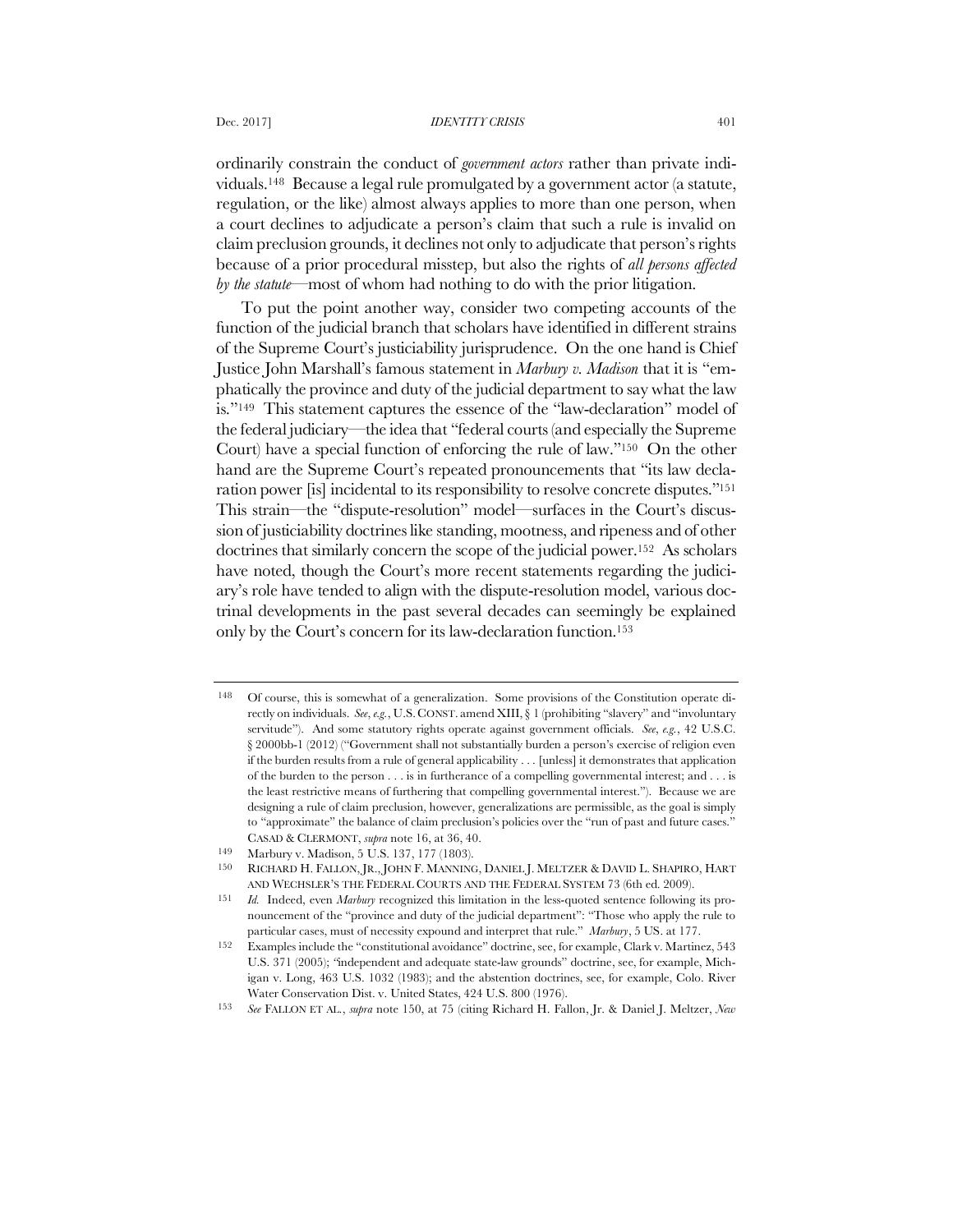When a person files a civil action alleging that a provision of a statute violates the Constitution, she invokes primarily the court's law-declaration power. True, she may have previously been subject to the law, and as we have already noted, she must at least face a threat of "imminent" harm to establish her Article III standing.154 But this requirement is not so difficult to satisfy so long as the challenger falls within the class of persons whose conduct is regulated by the statute (and even, in some cases, when she does not); thus, there need not be a live "dispute" between the government and the challenger in the sense that the challenger has actually been sanctioned under the allegedly invalid law.155 When a court declines to hear a constitutional challenge to a statute on claim preclusion grounds, therefore, it declines to perform its law-declaration function—a function which is itself sufficiently weighty to tip the balance of claim preclusion's policies starkly against preclusion. Thus, *Hellerstedt* is best explained as a decision that recognizesalbeit without explicitly saying so—that law declaration is an important function that the law should preserve and protect.

To summarize: Although *Hellerstedt* requires a rejection of the transactional approach to claim preclusion for challenges to statutes, it can still be understood within Casad and Clermont's general framework for claim preclusion doctrine. Its prima facie rule is "clear, rigid, and simple": Two challenges are not the same "claim" unless they target closely related provisions of the same statute. The narrowness of this rule reflects the unique balance of policy concerns in constitutional challenges to statutes, where a strong substantive policy favors courts fulfilling their law-declaration function. Together with the somewhat more equivocal balance of res judicata's procedural policies, this policy counsels against preclusion in constitutional challenges to statutes.

## 3. *Exceptions: The Restatement and Beyond*

As discussed above, *Hellerstedt* announces an especially narrow prima facie rule for claim preclusion in constitutional challenges. Nonetheless, there still may be specific cases that fall within the rule—that is, cases where a plaintiff asserts successive challenges to similar provisions of the same statute—where the balance of fairness and efficiency concerns counsels *against* preclusion. For example, the Restatement suggests that exceptions be made

*Law, Non-Retroactivity, and Constitutional Remedies*, 104 HARV. L. REV. 1731, 1779–800 (1991)) (pointing to, among others, the doctrine of harmless error and the mootness exception for cases "capable of repetition yet evading review" as forming "a substantial body of case law . . . in which adjudication functions more as a vehicle for the pronouncement of norms than for the resolution of particular disputes").

<sup>154</sup> *See supra* note 99 and accompanying text.

<sup>155</sup> *See supra* notes 98–101 and accompanying text.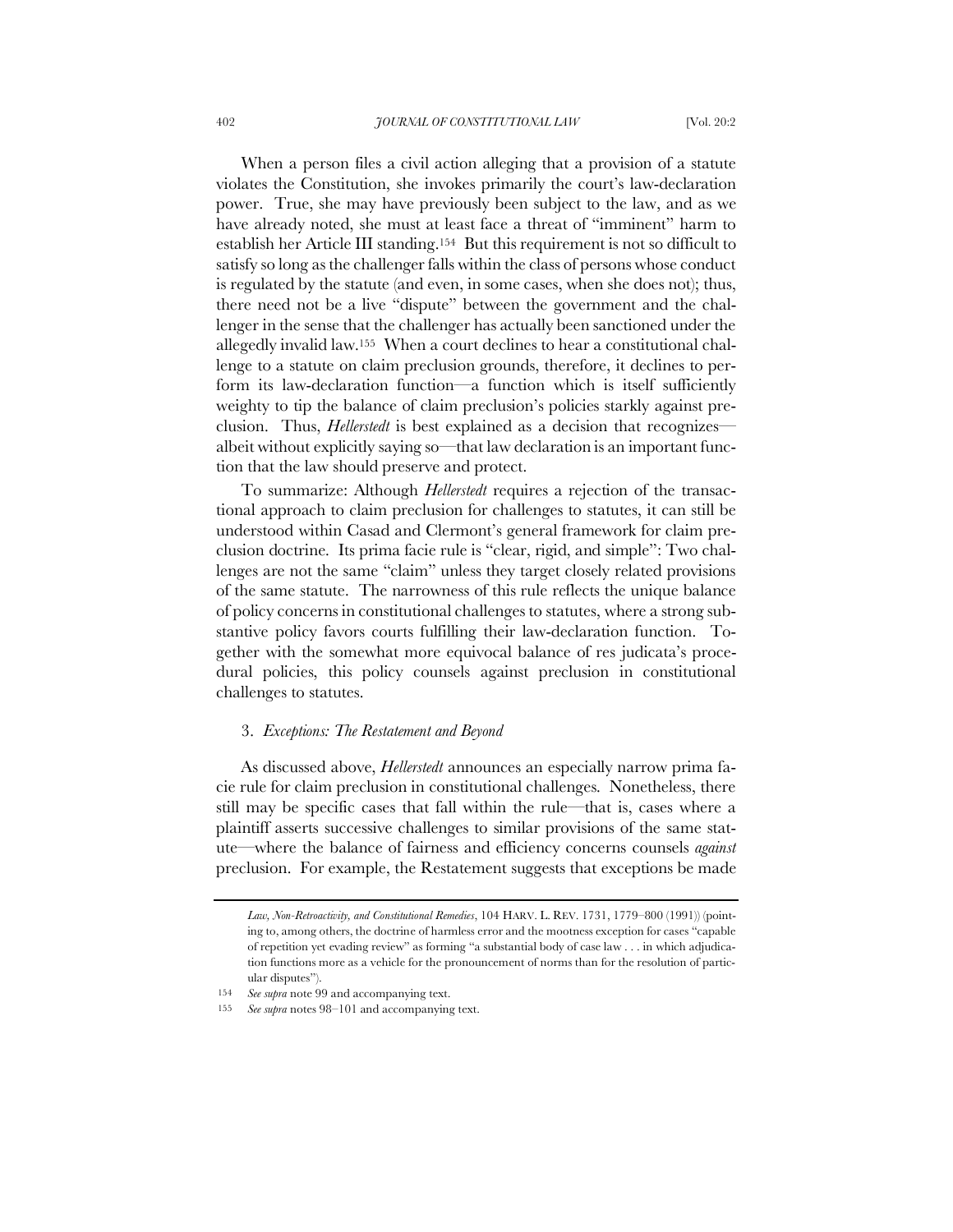in cases where the first claim was dismissed for lack of jurisdiction, improper venue, or failure to join a required party;156 where the plaintiff voluntarily dismissed her action or the court dismissed the action without prejudice;<sup>157</sup> where the parties agreed that the plaintiff could challenge two provisions of a statute in separate actions;158 where the prior court stated that its judgment would not preclude a later challenge to the second provision;159 where the plaintiff could not assert the second challenge because of a limitation on the prior court's jurisdiction;160 or where "[i]t is clearly and convincingly shown that the policies favoring preclusion of a second action are overcome for an extraordinary reason, such as the apparent invalidity of a continuing restraint."<sup>161</sup> These exceptions have served courts well in adjudicating claimpreclusion issues in ordinary civil cases, and there is no reason to reject them for constitutional challenges to statutes.

One final exception advanced by the Restatement applies specifically to constitutional claims. It holds that claim preclusion does not apply where "[t]he judgment in the first action was plainly inconsistent with the fair and equitable implementation of a statutory or constitutional scheme, or it is the sense of the scheme that the plaintiff should be permitted to split his claim."162 In relevant part, this exception applies where "inequities in the implementation of a constitutional scheme may result from inflexible application of the rules of merger and bar, especially when there is a change of law after the initial decision," and where "[s]uch inequities involve important ongoing social or political relationships."163 Though this exception applies "especially" where there has been an intervening change in constitutional law, by its terms, it can apply whenever "important ongoing social or political relationships" are implicated by a constitutional ruling.164

<sup>156</sup> RESTATEMENT (SECOND) OF JUDGMENTS § 20(1)(a) (AM. LAW INST. 1982).

<sup>157</sup> *Id*. § 20(1)(b).

<sup>158</sup> *Id.* § 26(1)(a).<br>159 *Id.* § 26(1)(b)

*Id.*  $§ 26(1)(b)$ .

<sup>160</sup> *Id*. § 26(1)(c).

<sup>161</sup> *Id*.§ 26(1)(f). This exception applies in cases where, for example, "the question at issue is the validity of a continuing restraint or condition having a vital relation to personal liberty," such as "civil commitment of the mentally ill" or "the custody of a child." *Id*. § 26 cmt. i. To take advantage of it, the plaintiff "must apply to the court that rendered the first judgment for a decision as to whether a second action is maintainable." *Id.* § 26 cmt. k.

<sup>162</sup> *Id.* § 26(1)(d).

<sup>163</sup> *Id.* § 26 cmt. e.

<sup>164</sup> *Id*. The Restatement gives the example of a group of black parents and students who sue to enjoin the enforcement of a state "tuition grant" law that the plaintiffs allege "fosters racial discrimination." *Id.* § 26 cmt. e, illus. 6. The plaintiffs lose their first action; thereafter, the Supreme Court strikes down a similar law enacted by a different state. "Whether or not the claims in the two actions by [the plaintiffs] are regarded as the same," the Restatement holds, "the second action is not barred by the first judgment," because "[i]n a matter of such public importance the policy of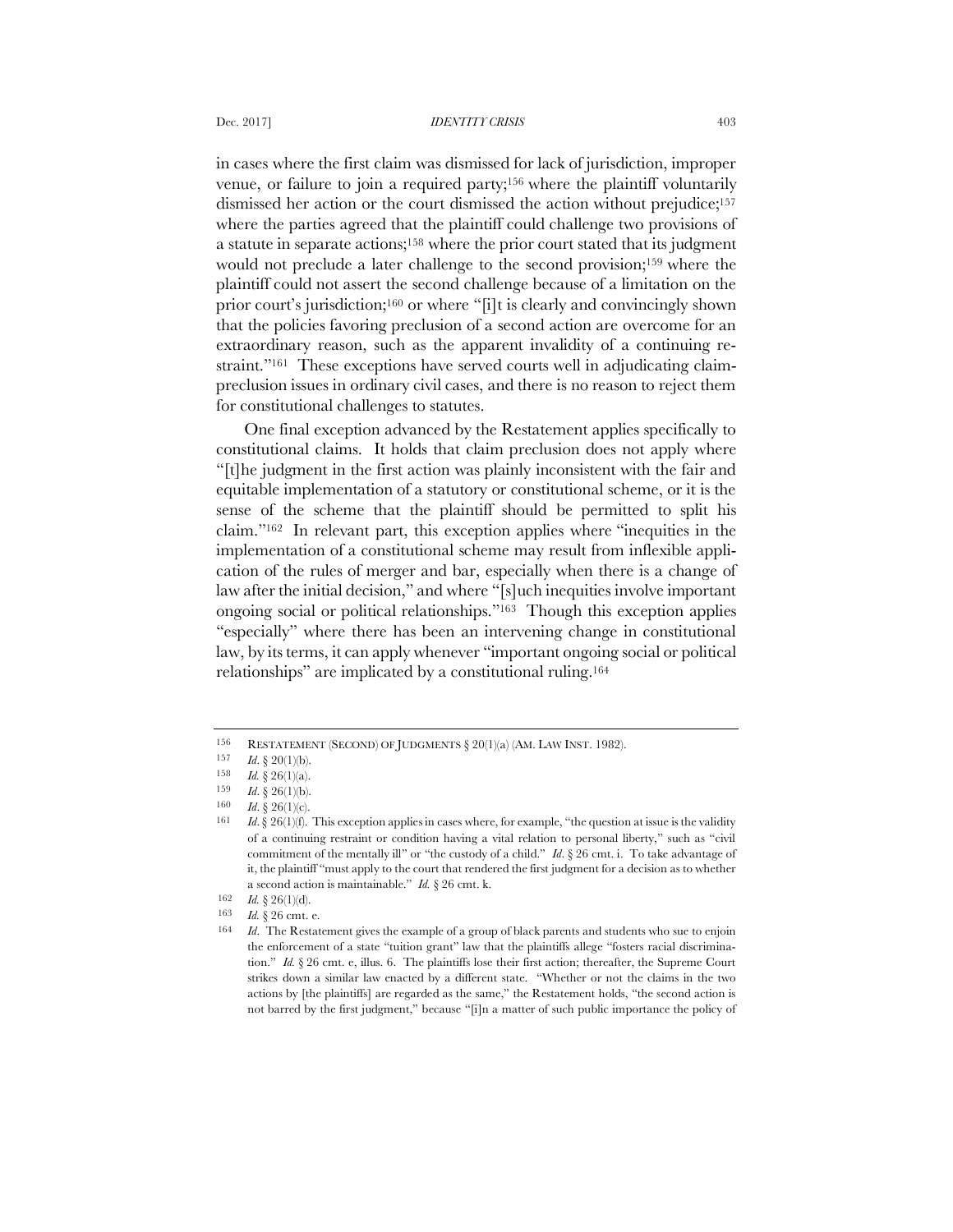The trouble with this exception should be clear from Part I's discussion of the sparring majority and dissenting opinions in *Hellerstedt*: Who's to say which "social and political relationships" are sufficiently "important" to avoid the application of claim preclusion? Justice Alito highlighted this concern in his dissent when he accused the majority of "disregard[ing]" the claim-preclusion rules "that apply in regular cases" to reach the merits of "this abortion case."165 And in a separate dissent, Justice Thomas went even further:

Our law is now so riddled with special exceptions for special rights that our decisions deliver neither predictability nor the promise of a judiciary bound by the rule of law. . . . Unless the Court abides by one set of rules to adjudicate constitutional rights, it will continue reducing constitutional law to policy-driven value judgments until the last shreds of its legitimacy disappear.166

Keep in mind that the issue in *Hellerstedt* was whether to extend claim preclusion's prima facie rule to bar the plaintiffs' claims—can you imagine the back-and-forth that would have resulted had the Justices been asked to decide whether the plaintiffs' patients' abortion rights were sufficiently "important" to allow for an exception to claim preclusion?

The flexible exception proposed by the Restatement might be a virtue in ordinary civil litigation,167 and it might even provide needed flexibility in cases where a plaintiff brings a constitutional challenge to a specific government action.168 But as *Hellerstedt* shows, when judges are called upon to evaluate in the abstract the "importance" of conduct regulated by a statute and allegedly protected by the Constitution, they have little to anchor their analysis other than their own political beliefs. That is not to say that judges are incapable of putting aside their political beliefs to decide cases on the facts and the law; no doubt, they are. But they are also human beings, and asking them to decide

nationwide adherence to the authoritative constitutional interpretation overcomes the policies supporting the law of res judicata." *Id.*

<sup>165</sup> Whole Woman's Health v. Hellerstedt, 136 S. Ct. 2292, 2330 (2016) (Alito, J., dissenting).

<sup>166</sup> *Id.* at 2321, 2330 (Thomas, J., dissenting).

<sup>167</sup> In such cases, courts are ordinarily called upon to draw inferences from statutory schemes. The Restatement gives the example of a landlord who institutes summary eviction proceedings against a tenant, and then later sues the tenant for unpaid rent. RESTATEMENT (SECOND) OF JUDGMENTS § 26 cmt. e, illus. 5 (AM LAW INST. 1982). According to the Restatement, "[t]he [second] action is not precluded if, for example, the statutory system discloses a purpose to give the landlord a choice between, on the one hand, an action with expedited procedure to reclaim possession which does not preclude and may be followed by a regular action for rent, and, on the other hand, a regular action combining the two demands." *Id.* 

<sup>168</sup> In such cases, at least, judges can consider the gravity of an alleged constitutional violation *in a particular case*. Thus, a judge who generally favors strong Eighth Amendment protections might conclude that in a particular case brought by a prisoner under 42 U.S.C. § 1983, the violations alleged are insufficiently serious to warrant an exception.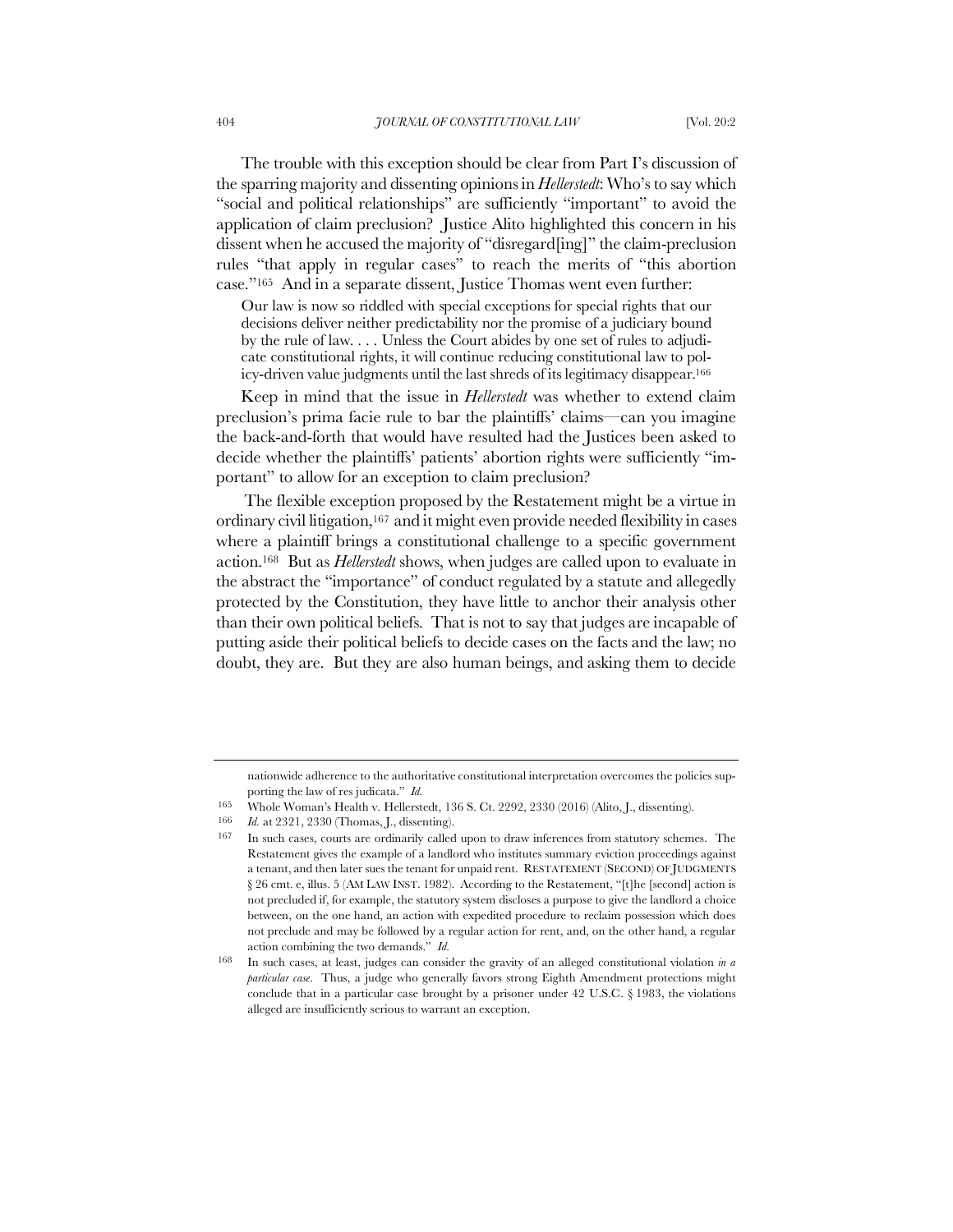whether the abstract interests implicated by a politically-charged constitutional challenge are sufficiently "important" to warrant an exception to an otherwise-applicable procedural rule is simply asking too much.169

But if the Restatement's catch-all exception for constitutional claims shouldn't be read to ask judges to evaluate the "importance" of the issues at stake where a plaintiff seeks to challenge different provisions of a statute in separate actions, at least where there has been no intervening change in the law,170 what is the basis for the exception? Should it be rejected entirely, or can it be salvaged to apply in other situations where it might be the "sense" of a constitutional "scheme" that a plaintiff "should be permitted to split his claim"?

Answering this question will require a careful analysis of the nature of the "schemes" in question—that is, the *structure* (as opposed to the *substance*) of constitutional law. Part III addresses this problem by drawing on two lines of scholarship relating to the structure of constitutional challenges and constitutional doctrine: First, the doctrine of facial and as-applied challenges; and second, one scholar's taxonomy of the various types of "tests" courts have fashioned to implement constitutional law. From these doctrines, Part III seeks to generalize about certain situations where claim preclusion's policies tilt predictably against preclusion, even when two provisions are closely related and hence fall within *Hellerstedt*'s prima facie rule.

<sup>169</sup> Another reason not to ask judges to evaluate the "importance" of the "ongoing social or political relationships" implicated by a constitutional right is that this "importance" is already accounted for in *Hellerstedt*'s prima facie rule, as discussed above. *See supra* Part II.B.2 ("[*Hellerstedt*'s] prima facie rule is 'clear, rigid, and simple': Two challenges are not the same 'claim' unless they target closely related provisions of the same statute. The narrowness of this rule reflects the unique balance of policy concerns in constitutional challenges to statutes, where a strong substantive policy favors courts fulfilling their law-declaration function."). Of course, to cite this as a reason for stripping judges of discretion to evaluate the importance of constitutional rights on a case-by-case basis is to embrace a sort of fiction that all constitutional rights are of roughly equal importance. Surely, this is not the case; some rights—such as the Fourteenth Amendment's proscription on race discrimination or the First Amendment's protection of free speech—are plainly more important than, say, the Seventh Amendment's guarantee of a jury trial in civil cases. Nonetheless, it is fair to say that *Hellerstedt*'s rule takes account of the importance of constitutional rights, at least in part.

<sup>170</sup> Where there has been such a change, courts can fairly evaluate the "equities" of barring the plaintiff's claim by evaluating not the importance of the right involved, but rather the magnitude of the change in law. *See, e.g.*, Justice v. Town of Cicero, 827 F. Supp. 2d 835, 839–40 (N.D. Ill. 2011) (holding that, under Illinois law, the Supreme Court's decisions in *District of Columbia v. Heller*, 554 U.S. 570 (2008), and *McDonald v. City of Chicago*, 561 U.S. 742 (2010), worked "momentous changes in important, fundamental constitutional rights" such that a plaintiff who had previously asserted an unsuccessful Second Amendment challenge to a town's business-licensing and firearms-registration ordinances could challenge the ordinances again in a later action).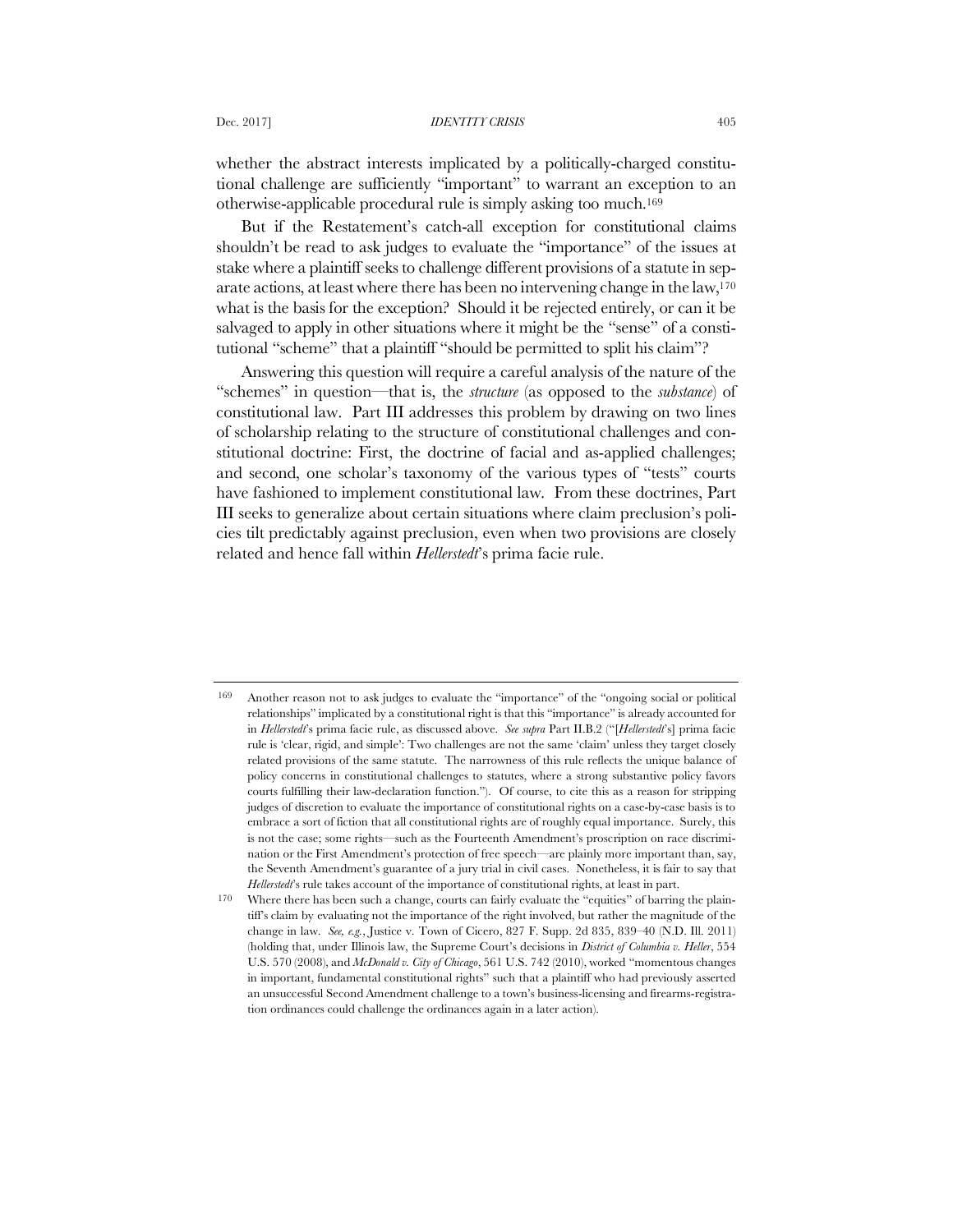# III. SUCCESSIVE CHALLENGES TO RELATED PROVISIONS: SOME EXCEPTIONS

# *A. A Framework for Recognizing Structural Exceptions to Claim Preclusion*

This Part begins its search for principles to guide the formulation of structural, rather than substantive, exceptions to claim preclusion in constitutional challenges with a doctrine of constitutional law which, like claim preclusion, asks courts to consider what part of a statute or statutory provision a plaintiff's challenge truly targets: the doctrine of facial and as-applied challenges. Analogies drawn from this doctrine guide the development of specific proposed exceptions later in this Part.

### 1. *The Doctrine of Facial and As-Applied Challenges*

One of the perennial questions in constitutional litigation is whether a statute should be invalidated facially—that is, as it applies under any circumstances—or only as it applies in a specific set of circumstances. In *Wisconsin v. Yoder*, for example, a Wisconsin statute imposed criminal penalties on any parent who failed to send his or her child to school until the child reached the age of sixteen.171 On its face, this law did not appear to violate any provision of the Constitution.172 But when Wisconsin used the statute to prosecute Jonas Yoder—an Amish father who refused to send his fourteen- and fifteen-year-old children to school because of his religious beliefs, which required him to engage his children in agricultural work when they turned fourteen—the Supreme Court held that it impermissibly interfered with Yoder's First Amendment rights.<sup>173</sup>

If the statute was invalid as it applied to the Yoder, was it also invalid as applied to other Wisconsin parents? Common sense would suggest not. The statute was only invalid as applied to Yoder because it interfered with his religious beliefs, which were not then (and are not now) commonly held among Wisconsin parents. Thus, it stands to reason that the statute was only invalid "as applied" to Yoder and other Amish parents of fourteen- and fifteen-year-old children.174

<sup>171</sup> Wisconsin v. Yoder, 406 U.S. 205, 207 (1972) (introducing the compulsory school attendance law).

<sup>172</sup> *See id.* at 213 ("There is no doubt as to the power of a State, having a high responsibility for education of its citizens, to impose reasonable regulations for the control and duration of basic education." (citing Pierce v. Soc'y of Sisters, 268 U.S. 510, 534 (1925))).

<sup>173</sup> *Id.* at 234–35.

<sup>174</sup> Indeed, this was what the Supreme Court held, although it never explicitly called Yoder's challenge an "as-applied" challenge. *Id.* at 234 ("[T]he First and Fourteenth Amendments prevent the State from compelling *respondents* to cause their children to attend formal high school to age 16." (emphasis added)).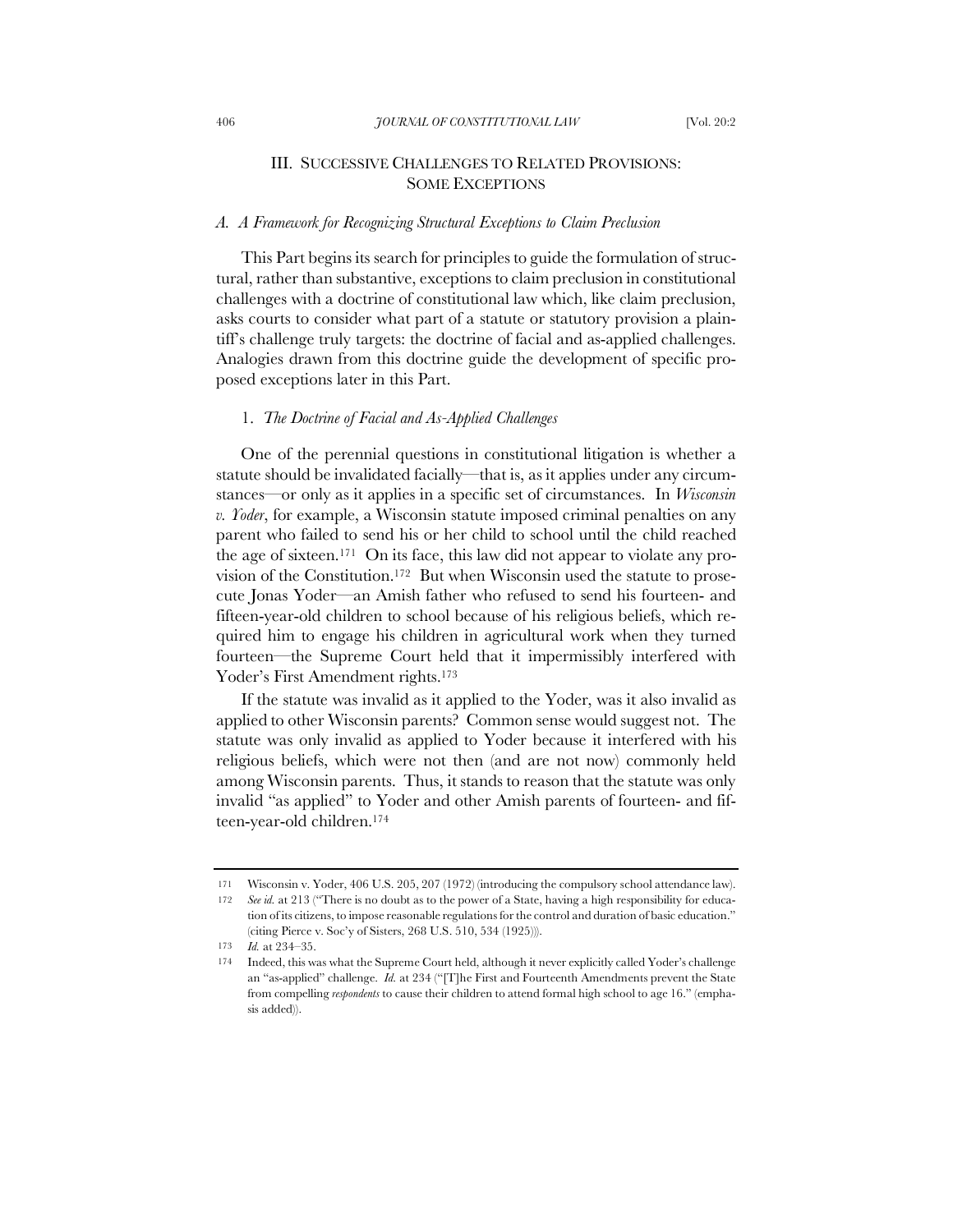#### Dec. 2017] *IDENTITY CRISIS* 407

In *United States v. Salerno*, the Supreme Court codified this intuition with a categorical rule: Courts should only invalidate a statute on its face if "no set of circumstances exists under which the Act would be valid."175 This formulation of the doctrine has since been much criticized by scholars, however. Professor Michael Dorf has argued that it reflects neither a coherent account of the difference between facial and as-applied challenges nor an accurate description of the Court's actual practice.176 Professor Matthew Adler has argued that it is founded on the mistaken assumption that "rule-applications can be properly described as unconstitutional," whereas in fact, all constitutional rights are "rights against rules." <sup>177</sup> Similarly, Professor Nicholas Rosenkranz has argued that any challenge to a statute must be facial, because a close reading of the grammar of the Constitution's various provisions reveals that courts review not statutes themselves, but rather the congressional *act* of enacting the statute.178

Scholars have offered too many glosses on *Salerno*'s no-set-of-circumstances test to discuss them all here.<sup>179</sup> Thus, I shall focus on one particularly salient account advanced by Professor Richard H. Fallon, Jr.<sup>180</sup> Professor

180 *See generally* Fallon, *Fact and Fiction*, *supra* note 176; *see also* Richard H. Fallon, Jr., *As-Applied and Facial* 

<sup>175</sup> United States v. Salerno, 481 U.S. 739, 745 (1987).

<sup>176</sup> Michael C. Dorf, *Facial Challenges to State and Federal Statutes*, 46 STAN. L. REV. 235, 249–51 (1994); *see also id.* at 251–79 (arguing that the Court applies *Salerno* neither to "underinclusive" statutes, nor to statutes that violate the First Amendment's overbreadth doctrine, nor to statutes enacted for an impermissible purpose); Richard H. Fallon, Jr., *Fact and Fiction about Facial Challenges*, 99 CALIF. L. REV. 915, 935–41 (2011) [hereinafter Fallon, *Fact and Fiction*] (reporting the results of an empirical study showing the "near ubiquity" of facial challenges in Supreme Court jurisprudence).

<sup>177</sup> Matthew D. Adler, *Rights Against Rules: The Moral Structure of American Constitutional Law*, 97 MICH. L. REV. 1, 153–58 (1998).

<sup>178</sup> Nicholas Quinn Rosenkranz, *The Subjects of the Constitution*, 62 STAN. L. REV. 1209, 1230–35 (2010). He also argued:

<sup>[</sup>C]onsider that, at the moment of the law's making, there has been no enforcement, and there are no facts about the application of the statute. At that moment, there is only the text of the statute and the text of the Constitution. . . . [I]f Congress has violated the Constitution at that moment, the violation must inhere in the text of the statute itself.

*Id.* at 1235 (emphasis omitted). Because Professor Rosenkranz's account treats a legislative "enactment" as one of the two actions that the Constitution authorizes courts to review (the other being a statute's enforcement by the executive branch), his account fits with the *Hellerstedt* dissenters' enactment-as-transaction theory of claim preclusion. *Id.* at 1235–40. If the Constitution authorizes judicial review of enactments, not statutes, then it makes sense to say that a plaintiff's "claim" in a challenge to a statute encompasses the whole legislative enactment. *See supra* Part II.A.1.a. (discussing the enactment-as-transaction theory advocated by the *Hellerstedt* dissenters).

<sup>179</sup> *See, e.g.*, Marc E. Isserles, *Overcoming Overbreadth: Facial Challenges and the Valid Rule Requirement*, 48 AM. U. L. REV. 359 (1998) (distinguishing between an "'overbreadth facial challenge,' which predicates facial invalidity on some aggregate number of unconstitutional applications of an otherwise valid rule of law," and a "'valid rule facial challenge,' which predicates facial invalidity on a constitutional defect inhering in the terms of the statute itself, independent of the statute's application to particular cases"); Gillian E. Metzger, *Facial Challenges and Federalism*, 105 Colum. L. Rev. 873 (2005) (examining the application of the doctrine of facial and as-applied challenges to legislation enacted pursuant to Section Five of the Fourteenth Amendment);.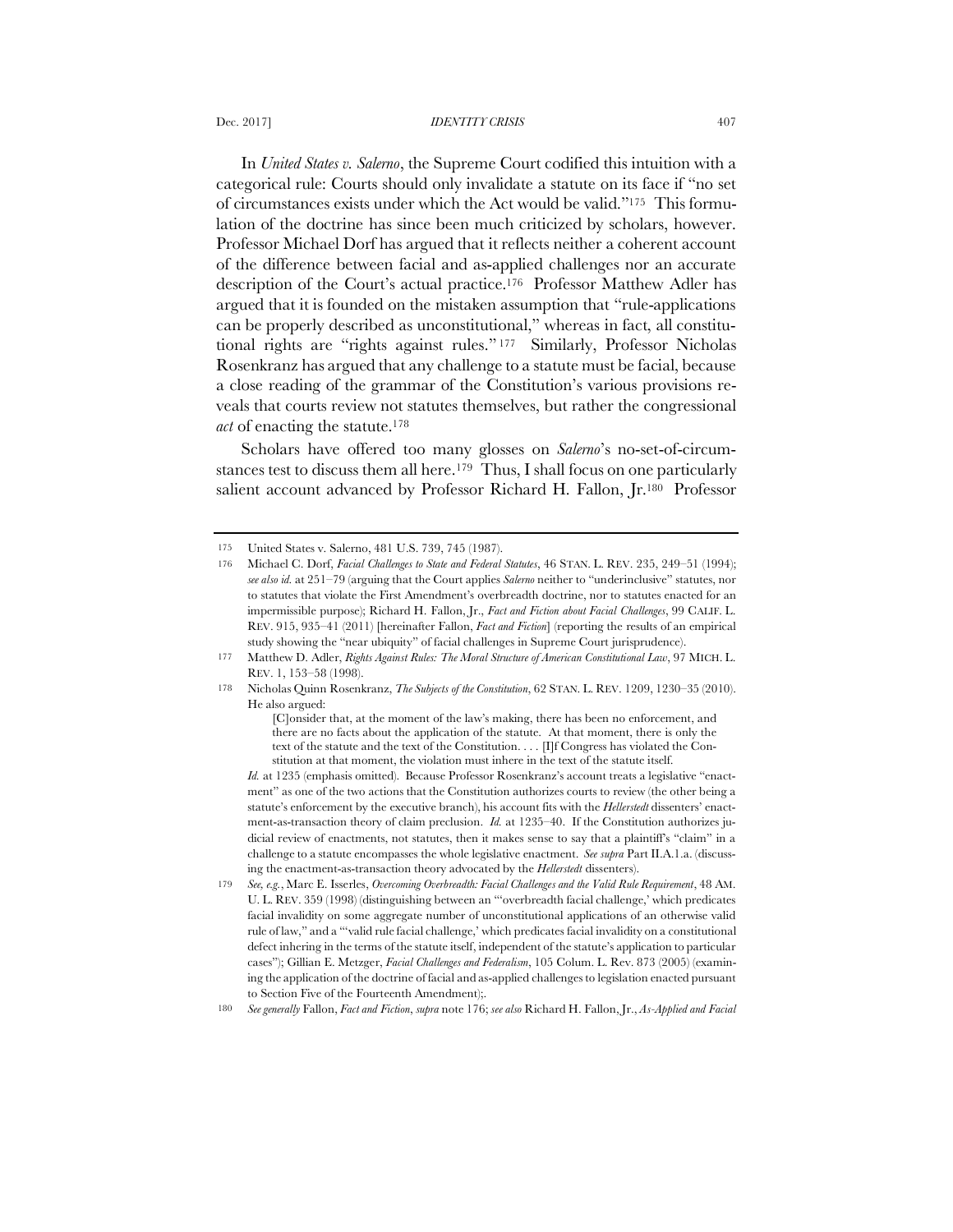Fallon begins by acknowledging that "all challenges to statutes are in an important sense as-applied," because "[a] litigant must always maintain that a statute cannot lawfully be invoked against her."181 The question, therefore, is whether the challenge is also "facial": If the court holds that the statute cannot validly be applied to the challenger, can the statute later be validly applied to anyone else?182 Professor Fallon's answer to this question proceeds in three parts: "reasons," severability, and ripeness.<sup>183</sup>

First and foremost, the answer has to do with the *reasons* that the court held the law invalid in the first action: "If the Supreme Court, in holding a statute unenforceable against a particular challenger, gives reasons broad enough to indicate that the statute cannot be enforced against anyone else, either, then it will effectively have held the statute facially invalid, even if it never employs those words."184

To explain why this is the case, Professor Fallon argues that repealing laws—even invalid ones—is a legislative power that courts do not possess.185 Rather, when a court "invalidates" a law, it simply declines to apply it to the challenger's case because it is invalid.186 But because a higher court's reasoning is binding on lower courts, when a higher court decides not to apply such a law, lower courts are forbidden from applying that law in any later case that is factually similar enough to come within the higher court's reasoning.187 The doctrine of *stare decisis*, moreover, generally binds the higher court to its reasoning in its prior decision.188 Thus, the invalidation of the statute is

*Challenges and Third-Party Standing*, 113 HARV. L. REV. 1321 (2000) [hereinafter Fallon, *As-Applied and Facial Challenges*].

<sup>181</sup> Fallon, *As-Applied and Facial Challenges*, *supra* note 180, at 1326; *see also* Fallon, *Fact and Fiction*, *supra*  note 176, at 923 (making the same argument).

<sup>182</sup> *See id.* at 924–25 (distinguishing between a "nearly purely as-applied ruling" where a plaintiff "advance[s] reasons so specifically tied to the facts of her case as to be unique, or nearly unique, to her circumstances," and the more "[t]ypical[ ]" case, in which "the extent to which a ruling is as-applied to particular facts will be a matter of degree").

<sup>183</sup> *Id.* at 950.

<sup>184</sup> *Id.*

<sup>185</sup> Fallon, *As-Applied and Facial Challenges*, *supra* note 180, at 1339.

<sup>186</sup> This authority derives from *Marbury v. Madison*, 5 U.S. 137, 177 (1803), which forbids courts to apply federal statutes that violate the Constitution, and the Supremacy Clause, which forbids courts to apply state statutes that violate the Constitution. *See* U.S. CONST. art. VI ("This Constitution . . . shall be the supreme Law of the Land; and the Judges in every State shall be bound thereby, any Thing in the Constitution or Laws of any State to the Contrary notwithstanding.").

<sup>187</sup> Fallon, *As-Applied and Facial Challenges*, *supra* note 180, at 1339–40.

<sup>188</sup> *See, e.g.*, Planned Parenthood of Se. Pa. v. Casey, 505 U.S. 833, 854–55 (1992) (recognizing that "the very concept of the rule of law underlying our own Constitution requires such continuity over time that a respect for precedent is, by definition, indispensable" but also that "a different necessity would make itself felt if a prior judicial ruling should come to be seen so clearly as error that its enforcement was for that very reason doomed").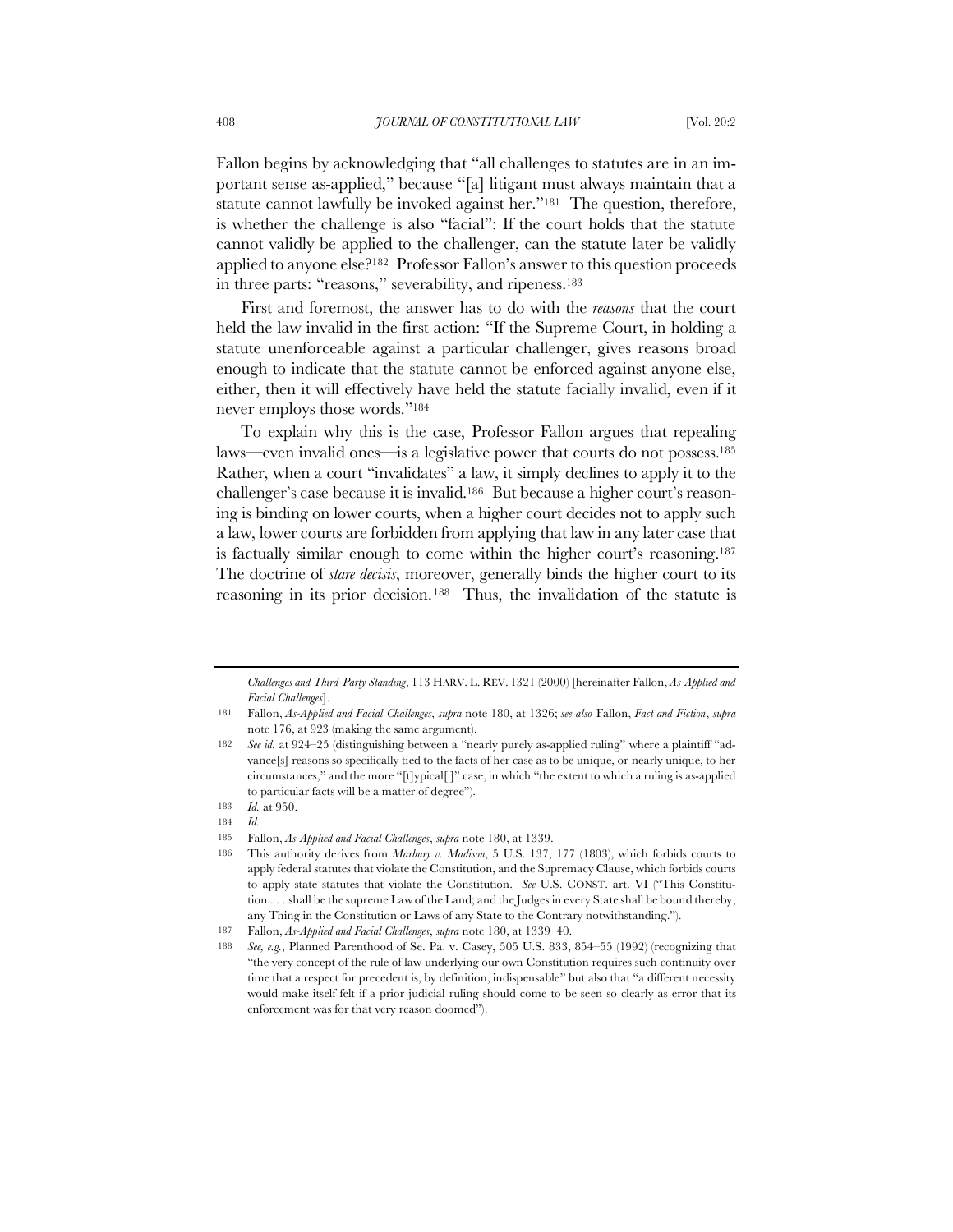accomplished de facto through the doctrines of precedent and *stare decisis*, not through any de jure power to strike the statute from the legislative code.189

Fallon also notes that in many cases, the reasons that a statute is constitutionally invalid will depend on the doctrinal test applied by the court to invalidate the law. Certain types of tests—such as the first prong of the Establishment Clause test laid down in *Lemon v. Kurtzman*, which asks whether a law was enacted without a "secular purpose"190—identify constitutional defects that necessarily permeate all of a statute's applications.191 Others, such as the Eighth Amendment's proscription of "cruel and unusual punishment," provide more room for as-applied adjudication.192 Thus, Professor Fallon concludes, there are no "trans-substantive rules governing facial challenges"; rather, "the availability of facial challenges varies on a doctrine-by-doctrine basis" and is a function of the applicable "*substantive* tests" of constitutional validity.193

Of course, doctrine is not the sole determinant of a court's reasons for invalidating a statute. Even within a given doctrinal framework, a court possesses wide latitude to rule on broader or narrower grounds.194 In *Yoder*, for

<sup>189</sup> Fallon, *As-Applied and Facial Challenges*, *supra* note 180, at 1339–40. This picture is not quite complete. In many constitutional cases, a plaintiff asks a court not simply to invalidate the application of a statute to her, but also to *enjoin* the application of that statute to her and, in many cases, to others as well. *See, e.g.*, Whole Woman's Health v. Hellerstedt, 136 S. Ct. 2292, 2303 (2016) (noting that the district court enjoined the enforcement of both the admitting-privileges and surgical-center provisions). In this sense, courts indeed possess a power that is functionally similar to "remov[ing] a law from the statute books." Fallon, *As-Applied and Facial Challenges*, *supra* note 180, at 1339. According to the Supreme Court, however, the same principles apply. *See* Ayotte v. Planned Parenthood of N. New Eng., 546 U.S. 320, 328–29 (2006) ("Generally speaking, when confronting a constitutional flaw in a statute, we try to limit the solution to the problem. We prefer, for example, to enjoin only the unconstitutional applications of a statute while leaving other applications in force, or to sever its problematic portions while leaving the remainder intact." (citing United States v. Raines, 362 U.S. 17, 20–22 (1960); then citing United States v. Booker, 543 U.S. 220, 227–29 (2005))).

<sup>190</sup> Lemon v. Kurtzman, 403 U.S. 602, 612 (1971).

<sup>191</sup> *See* Fallon, *Fact and Fiction*, *supra* note 176, at 937 (noting that most statutes that were held as invalid under the Establishment Clause failed at least one prong of the *Lemon* test); *see also* Dorf, *supra* note 176, at 279 (explaining that if a statute serves an impermissible purpose, such as lacking a secular purpose under the *Lemon* test, then the court cannot sever the purpose from the application and must find the statute facially invalid); Isserles, *supra* note 179, at 366 (articulating the concept of an overbreadth facial challenge, where a litigant, for whom a law constitutionally applies, argues that the court should find the law facially invalid because "applications of the law to parties not before the court would be unconstitutional").

<sup>192</sup> *See* Fallon, *Fact and Fiction*, *supra* note 176, at 924 (positing as an example of "a nearly purely asapplied ruling" the case of "a criminal defendant who challenges a statute prescribing life in prison without parole as the mandatory penalty for possessing an ounce or more of marijuana and who asserts that the statute violates the Eighth Amendment as applied to her because she: (1) was only one day over the age of sixteen at the time of the crime, (2) otherwise had no criminal record, (3) was an honor student, (4) had been abused by her parents as a child, and (5) purchased the marijuana at the request of and for her father, who gave her the money to do so").

<sup>193</sup> Fallon, *As-Applied and Facial Challenges*, *supra* note 181, at 1327 (emphasis added).

<sup>194</sup> *See* Fallon, *Fact and Fiction*, *supra* note 176, at 951–52 (noting that Justices "who disagree about contentious issues will frequently also diverge in their judgments about when the Court should issue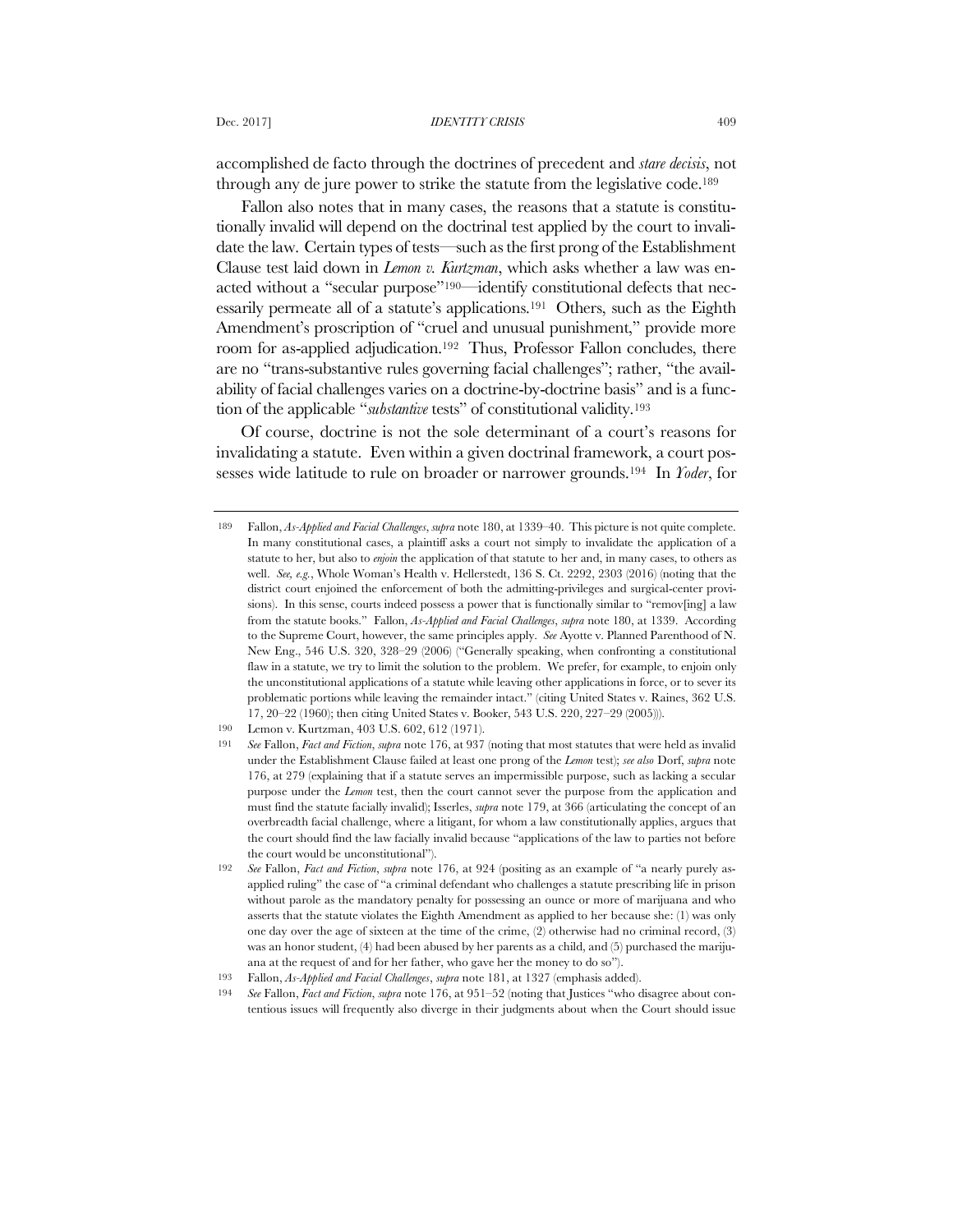example, the Court could have held that under the First Amendment, any sincere religious belief can entitle a parent to withhold his children from school. Instead, it expressly limited its holding to beliefs taught by an historically well-established religion, and disclaimed any application to "group[s] claiming to have recently discovered some 'progressive' or more enlightened process for rearing children for modern life."195 Thus, were a more "progressive" parent to invoke *Yoder* as a defense to a prosecution under Wisconsin's school-attendance statute, his defense would likely fail.

The reasons for a law's invalidity also depend critically on the facts of the law's application to the plaintiff. Because a law's applications are not always immediately apparent on the face of the law, courts must develop the content of the law by applying it to concrete cases—a process which Professor Fallon calls "specification."196 Wisconsin's school-attendance law, for example, did not appear to be constitutionally invalid on its face; rather, its constitutional defect was only revealed once Yoder was prosecuted under it. Facts therefore drive the process of specification: They act as probes of a statute's validity, constantly specifying the statute into further applications (or "sub-rules," to use Fallon's term) and raising the possibility that those new sub-rules are constitutionally invalid.

The second factor that influences whether a court will invalidate a law facially or as-applied is whether the law's invalid applications can be severed from its valid ones.197 Even if a law can be divided into sub-rules, one of which is invalid for a reason that does not implicate the others, a court can only apply the valid sub-rule if, in a later case involving an application of the *invalid* sub-rule, the future court could sever and invalidate that rule.<sup>198</sup> This makes sense from a practical standpoint: Otherwise, the future court would be bound by the prior court's holding that the rule as a whole was constitutionally valid, even though parts of it were not.<sup>199</sup>

broad rulings . . . and when it should stick closely to the facts of the case before it").

<sup>195</sup> Wisconsin v. Yoder, 406 U.S. 205, 235 (1972).

<sup>196</sup> Fallon, *As-Applied and Facial Challenges*, *supra* note 181, at 1325 n.31, 1325–26. Under this view, *Yoder*  specified Wisconsin's school-attendance statute into two sub-rules: "all Amish children must attend school until age 16" and "all non-Amish children must attend school until age 16." Though in a sense, the former sub-rule inhered in the statute from the time of its passage, it was not until Yoder's challenge that the court could evaluate its validity.

<sup>197</sup> *See* Fallon, *Fact and Fiction*, *supra* note 176, at 953 (explaining that "in the absence of severability, all challenges to statutes would necessarily be facial").

<sup>198</sup> *Id.* at 953–54.

<sup>199</sup> Though scholars seem to agree that a person *has* a right to have only valid legal rules applied to him, they disagree about the source of this right. Professor Monaghan has proposed that the Constitution protects "a right to be judged in accordance with a constitutionally valid rule of law." Henry P. Monaghan, *Overbreadth*, 1981 SUP. CT. REV. 1, 3 (1981). Professor Dorf has located this rule in *Marbury v. Madison* and the Supremacy Clause: "The Constitution does not create, in so many words, an individual right to be judged only by a constitutional law," Dorf argues, "[b]ut [it]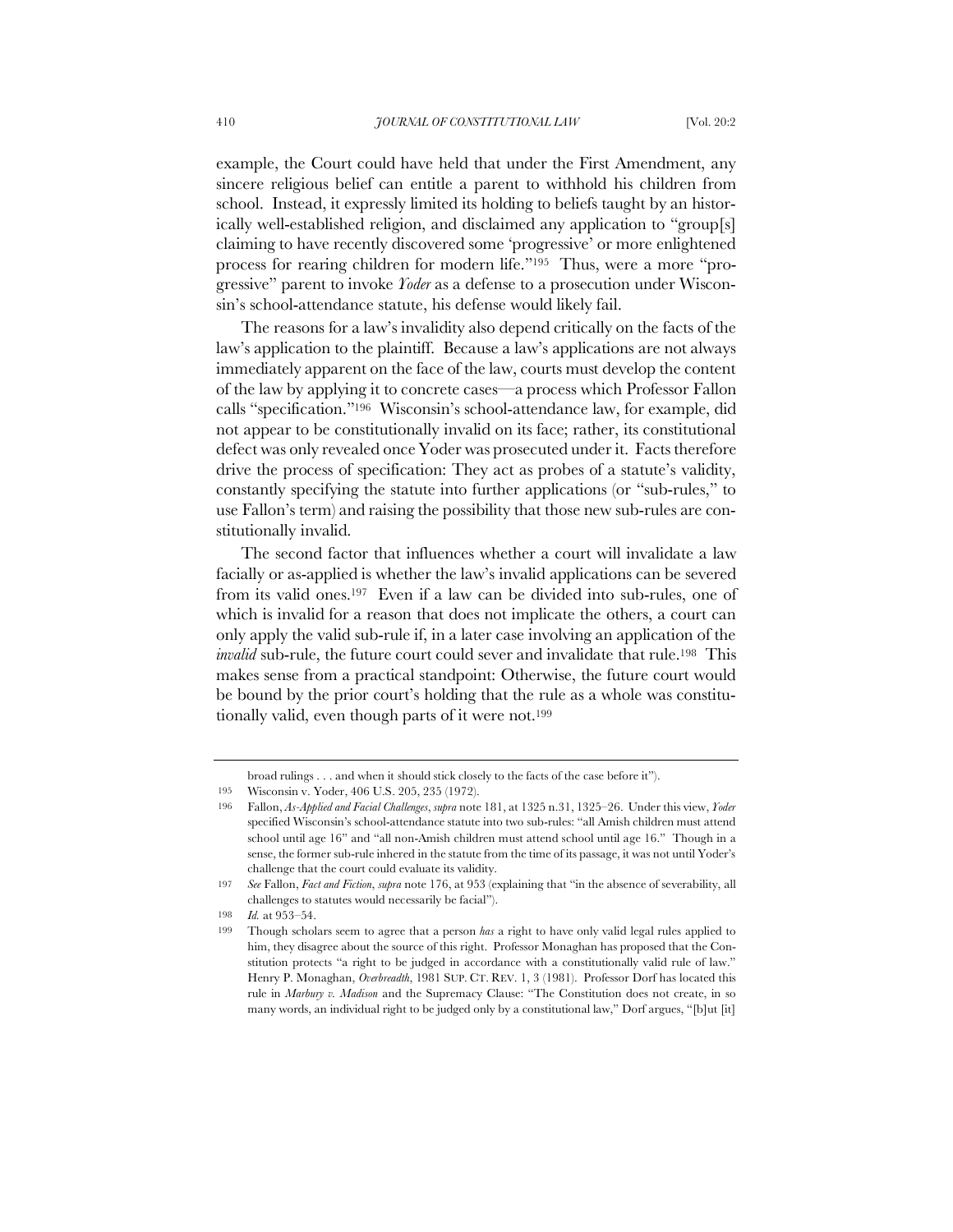### Dec. 2017] *IDENTITY CRISIS* 411

The classic example is *Yazoo & Mississippi Valley Railroad v. Jackson Vinegar Co.*<sup>200</sup> In that case, a Mississippi statute required railroads to settle claims for lost or damaged freight within a set period of time.<sup>201</sup> A vinegar manufacturer brought an action against a railroad for failing to settle within that period the manufacturer's claim that the railroad had damaged its shipment of vinegar.202 Although the railroad conceded that the manufacturer's claim was potentially meritorious, it nonetheless argued that the Mississippi statute was unconstitutional because it would also require the railroad to settle frivolous claims in violation of the Due Process Clause.203 Without deciding whether the obligation to settle frivolous claims would in fact violate due process, the Supreme Court upheld the application of the statute to the railroad.204

Though the Court never said so in its opinion, scholars have rationalized this decision *ex post* as establishing a presumption that a statute's applications are severable from one another.205 Thus, in a future case involving a frivolous claim against a railroad, the Court could always sever the statute into two sub-rules—the obligation to settle non-frivolous claims (upheld in *Yazoo*) and the obligation to settle frivolous claims—and invalidate only the latter. This avoids the difficulties inherent in applying a partially unconstitutional law to resolve a particular case.206

The final component of Fallon's account the is ripeness doctrine. Often, Fallon argues, when a doctrinal test requires a court to consider a statute's

certainly forbids a court from enforcing an unconstitutional law." Dorf, *supra* note 176, at 248; *see also* Marbury v. Madison, 5 U.S. 137, 177 (1803) ("[T]he theory of every such government must be, that an act of the legislature, repugnant to the constitution, is void."). "In practice, therefore, every litigant *does* have such a right." Dorf, *supra* note 176, at 249.

<sup>200</sup> 226 U.S. 217 (1912).

<sup>201</sup> *Id*. at 218.

<sup>202</sup> *Id*.

<sup>203</sup> *Id*. at 219. 204 *Id*. at 219–20.

<sup>205</sup> *See* HENRY M. HART,JR. ET AL.,THE FEDERAL COURTS AND THE FEDERAL SYSTEM 162–63 (6th ed. 2009) (stating that the holding in *Yazoo* was dependent on severing invalid applications from the valid application "without invalidating the statute as a whole"); *see also* Dorf, *supra* note 176, at 249– 51 (interpreting *Yazoo* in this way and also suggesting that *Salerno* be read as reaffirming the presumption that a statute's invalid applications are severable from its valid ones).

<sup>206</sup> Many scholars have pointed to severability as the guiding principle in facial and as-applied challenges. *See, e.g.*, Dorf, *supra* note 176, at 251 (arguing that "facial challenge doctrine really boils down to severability doctrine combined with institutional limits on the *Salerno* presumption of severability"). Yet Professor Fallon has questioned whether severability principles accurately account for the Supreme Court's practice. Fallon, *Fact and Fiction*, *supra* note 176, at 953–55. He concludes that the Court's practice is inconsistent at best, but offers five situations in which the Court is likely to sever a statute's invalid applications: (1) where the applications are "unusual or infrequent"; (2) where the court "can identify a relatively surgically precise way of curing the defect that an applicable test has identified"; (3) relatedly, where the statute is valid as applied to the challenger and its invalid applications can be surgically severed in future cases (as in *Yazoo*); (4) where severing would conform to legislative intent; and (5) where severing does not "feel" legislative. *Id.* at 955–58.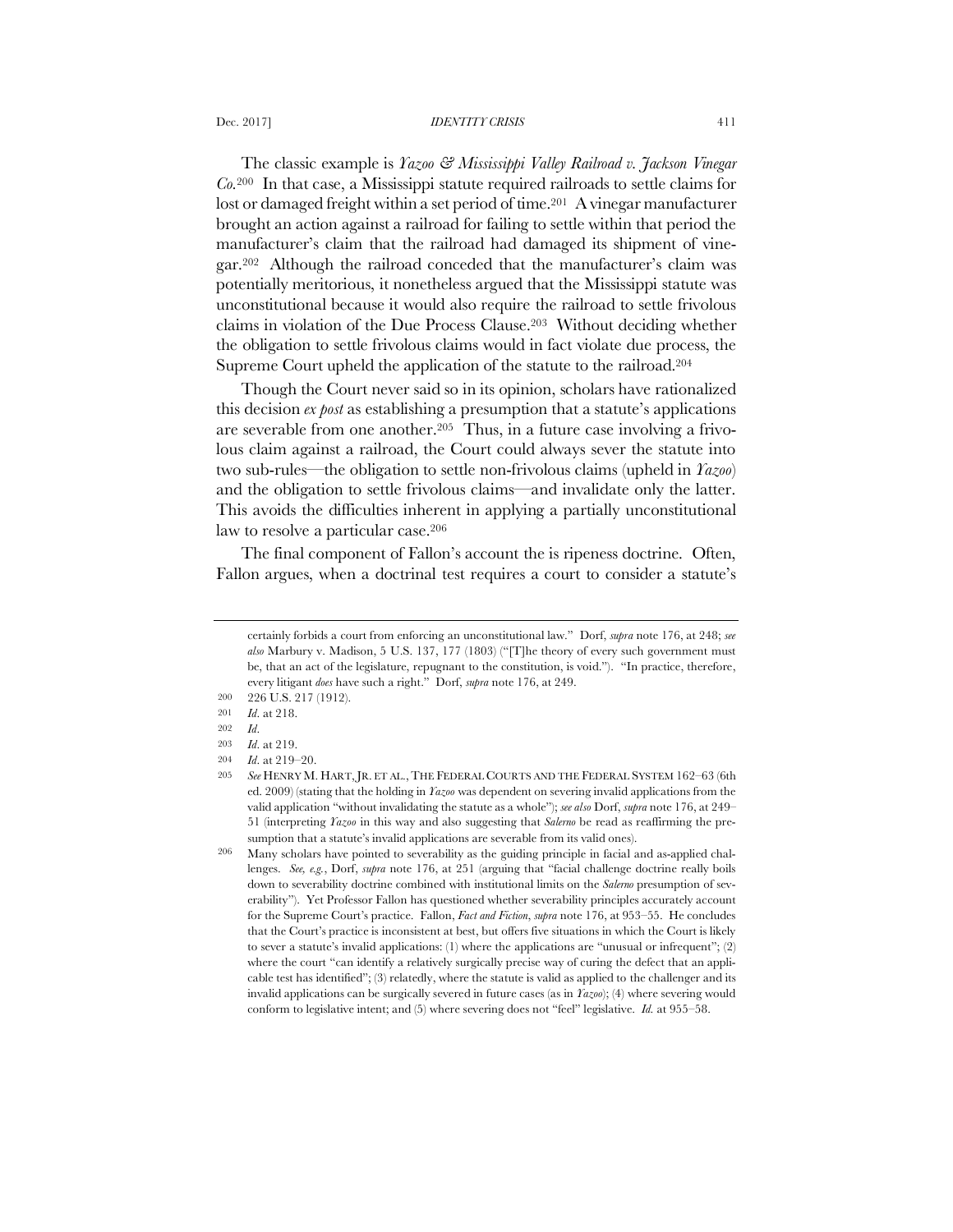real-world effects, the Supreme Court will categorically reject a facial challenge to that statute if its effects are not yet sufficiently clear.<sup>207</sup> The fact that a statute's effects are not yet clear, however, simply means that the statute has not yet been thoroughly "specified" through case-by-case adjudication; it does not mean that it will *never* be susceptible to a facial challenge. Thus, Fallon posits, many cases in which the Court has categorically held that a facial challenge to a statute is unavailable are better explained as ripeness cases: A facial challenge that seeks to invalidate a law on the basis of too-hypothetical effects should be deferred until those effects become sufficiently clear.208

To summarize Professor Fallon's view: Under the doctrine of facial and asapplied challenges, a court must first identify the reason that a challenged statute fails a given doctrinal test of constitutional validity.209 Then, it must determine whether that reason implicates the entire statute, or only the statute's application to a circumscribable set of factual circumstances.210 In the former case, the law is facially invalid; in the latter, it is only invalid as it applies in those particular circumstances (assuming that the statute's application in those circumstances is severable from its applications in other circumstances).211

### 2. *Parallels with Claim Preclusion*

Under Professor Fallon's account, the doctrine of facial and as-applied challenges has much in common with claim preclusion in constitutional challenges to statutes. It asks a court to identify the applications of a statutory provision that are tainted by the reasons given for its invalidity—in other words, the applications that the plaintiff *ought* to have challenged at the outset of the lawsuit—and enjoin *only* those applications. Claim preclusion performs a complementary function: By encouraging plaintiffs to challenge closely related provisions of statutes together in a single action, it discourages challenges that are too narrow.

<sup>207</sup> Fallon, *Fact and Fiction*, *supra* note 176, at 960.

<sup>208</sup> *Id*. at 961–62.

<sup>209</sup> *See supra* notes 184–189 and accompanying text.

<sup>210</sup> *Id*.

<sup>211</sup> *See supra* notes 197–199 and accompanying text. One of Professor Fallon's central theses is that the courts consistently follow neither the method that he prescribes nor any other discernible method for distinguishing between facial and as-applied challenges. Fallon, *Fact and Fiction*, *supra* note 176, at 953–55. But certain Supreme Court precedents suggest that even when a court purports to invalidate a law facially, its holding invalidates the statute only insofar as it is invalid for the reasons given in the opinion. *See id.* at 953 (giving the example of *City of Boerne v. Flores*, 521 U.S. 507 (1997), where the Supreme Court seemed to hold the Religious Freedom Restoration Act facially unconstitutional, but noting that in subsequent cases, the Court has treated it as invalid "insofar as it creates statutory rights against the federal government, rather than the states"). This follows from the principle that an appellate court's reasoning is only binding to the extent that it is necessary to reach the judgment rendered in the case at bar.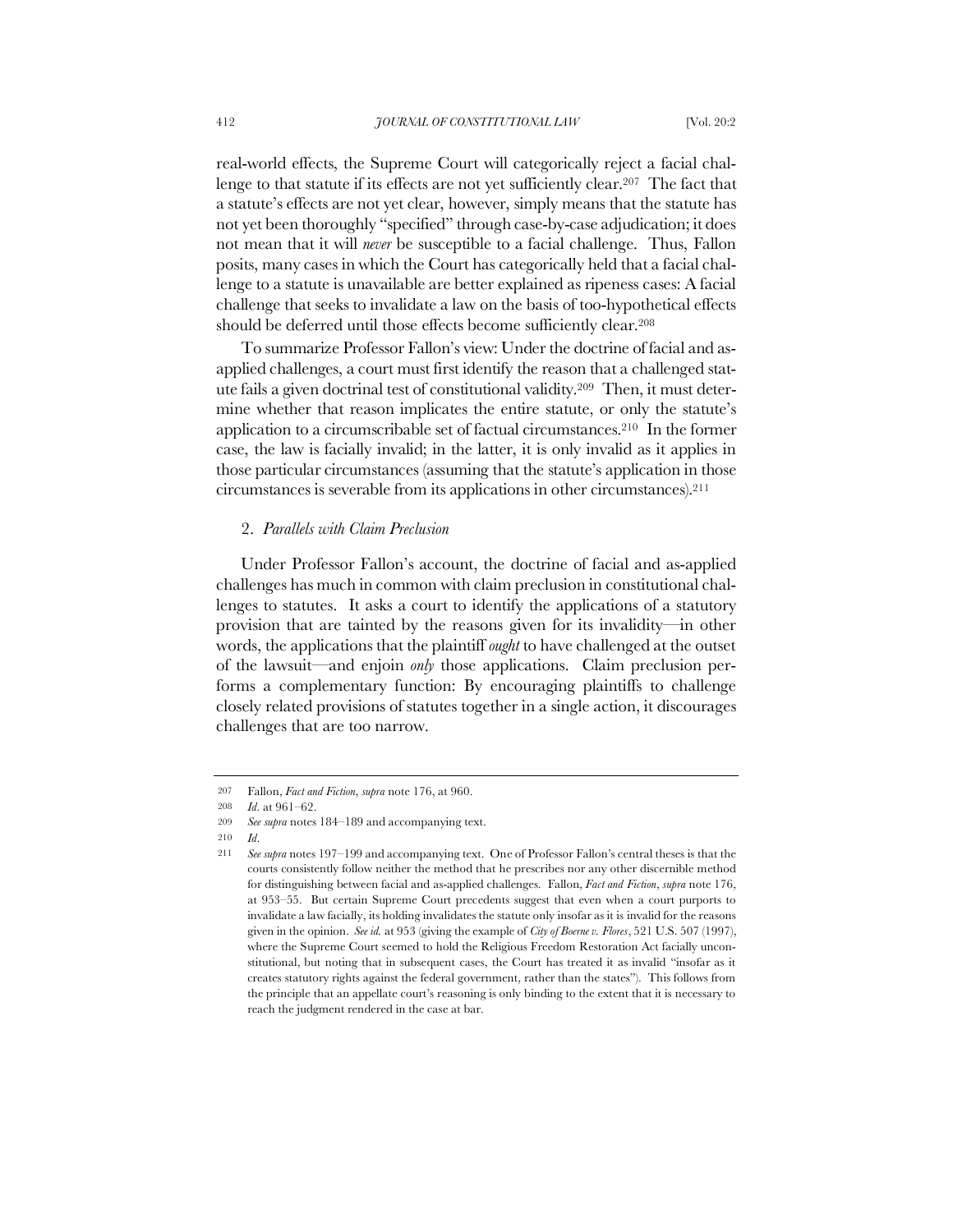#### Dec. 2017] *IDENTITY CRISIS* 413

There are meaningful differences between the two doctrines, of course. Whereas the doctrine of facial and as-applied challenges concerns the relief to which a plaintiff is entitled in a single action, claim preclusion concerns the effect of a prior action on the plaintiff's rights in a later one. Claim preclusion applies not just to applications of a single statutory provision (as discussed later, in Part IV) but also to different provisions of the same statute; and claim preclusion operates with *ex ante* incentives rather than an *ex post* adjustment to the plaintiff's relief.212 Ultimately, moreover, the two doctrines serve different values: Claim preclusion's efficiency and fairness rationales are arguably of a lower order that the separation-of-powers concerns that motivate the doctrine of facial and as-applied challenges.

Nonetheless, the first step in applying either doctrine is similar: The court must identify the optimal scope of the plaintiff's constitutional challenge to the provisions of a statute. In designing exceptions to *Hellerstedt*'s prima facie rule, therefore, it follows that courts might draw lessons from the doctrine of facial and as-applied challenges. For example, Professor Fallon's account of the doctrine teaches that the proper scope of a plaintiff's challenge to a statutory provision depends at least in part on the *reasons* proffered for the provision's invalidity—that is, characteristics of the provision that the plaintiff claims render it invalid under a particular provision of the Constitution. Might these "reasons"—which I'll call the statute's constitutional "defect" not also have a role to play in limiting the scope of claim preclusion in constitutional challenges to statutes?

Another of Professor Fallon's key insights is that a constitutional defect can apply to some, but not all, of a statutory provision's applications. But just as a defect can affect more than one application of a provision, one defect can also affect *different provisions* of a statute. If a legislature enacts a statute with the same racially discriminatory intent, for example, that intent can render all of its provisions invalid.213 Similarly, when two provisions contribute to a single unconstitutional effect, that effect can render both statutes unconstitutional.214 If a plaintiff is entitled to challenge no *more* of a provision's *applications* than are invalid because of a given defect, does it follow by way of analogy that a plaintiff ought to challenge no *fewer* of a statute's *provisions* than are implicated by that defect? Does a defect form a kind of "unit" of litigation in constitutional challenges?

Yes, it does—but because of claim preclusion's procedural policies, not the constitutional values underpinning the doctrine of facial and as-applied challenges. Challenging two provisions of a statute that suffer from the same

<sup>212</sup> *See, e.g.*, FED. R. CIV. P. 15 (allowing for amendment of pleadings only by "a party," not the court).

<sup>213</sup> *See infra* notes 255–262 and accompanying text.

<sup>214</sup> *See infra* Part III.B.1.a.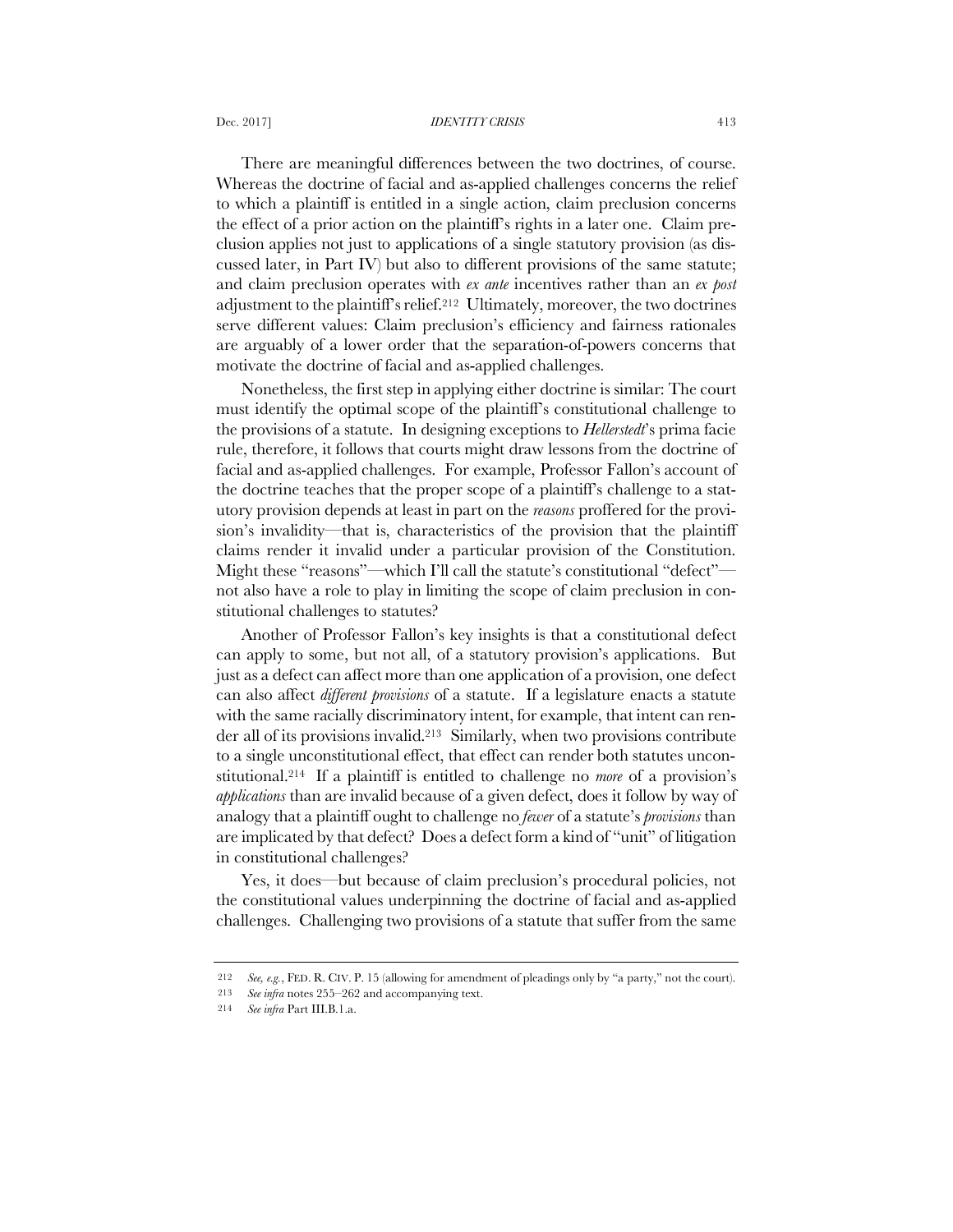constitutional defect in separate actions is inefficient, because the court will have to consider similar legal and factual issues in the two actions;<sup>215</sup> conversely, there is little to be gained in terms of efficiency by requiring two challenges to provisions that suffer from different defects to be brought together in one action. Thus, a single constitutional defect is an *efficient* unit of litigation because it is likely to require argument of a single set of legal issues and proof of a single set of facts (if any). It is true, of course, that wherever two provisions that suffer from different constitutional defects also are not closely related, claim preclusion will not apply for the independent reason that the provisions fall outside of *Hellerstedt*'s prima facie rule. But there may still be cases where application of *Hellerstedt*'s rule is overinclusive because two *related* provisions nonetheless suffer from *different* defects.

Consider an example. Suppose that your state's new gun-control statute contains the following provision, which appears just after the registration requirement:

Section 2. Exceptions to the registration requirement.

Notwithstanding any other provision of this title, a person shall not be required to pay the registration fee described in section 1 of this title if:

- (a) The person is a woman who is not married to a man and who resides in a city or county with a population density that exceeds 5,000 per square mile; or
- (b) The person demonstrates a severe economic hardship.

Suppose that you, a male resident of the state, challenge subsection (a) of this section (the "unmarried-woman" provision) after your failed challenge to the registration requirement in Section 1. You argue that the unmarried-woman provision is an invalid gender classification because it is based on the stereotype that women are less capable of defending themselves than men.216 Though the provisions are "distinct," they are not "independent," because Section  $2(a)$  is an exception to the requirement imposed by Section 1(a). Moreover, the two provisions serve the same "function"—to license persons

<sup>215</sup> Issue preclusion, a related doctrine of res judicata, recognizes this by *directly* prohibiting the relitigation of previously litigated legal or factual issues. RESTATEMENT (SECOND) OF JUDGMENTS § 27 (AM. LAW. INST. 1982). 216 United States v. Virginia, 518 U.S. 515 (1996); *see also* Heckler v. Matthews, 465 U.S. 728, 731,

<sup>737 (1984) (</sup>recognizing that Matthews, a male applicant for spousal benefits under the Social Security Act, had standing to challenge a provision of that statute which offset the spousal benefits received by certain male applicants, including Matthews, by the amount of any federal or state pension received unless the applicant "could demonstrate dependency on their wage-earning wives for one-half of their support"—even though Matthews stood to gain no increased benefit because the statute elsewhere provided that if the gender classification were held invalid, then female applicants too would have to demonstrate dependency, because "the right asserted by appellee is the right to receive 'benefits . . . distributed according to classifications which do not without sufficient justification differentiate among covered [applicants] solely on the basis of sex'" (alterations in original) (quoting Weinberger v. Wiesenfeld, 420 U.S. 636, 647 (1975))).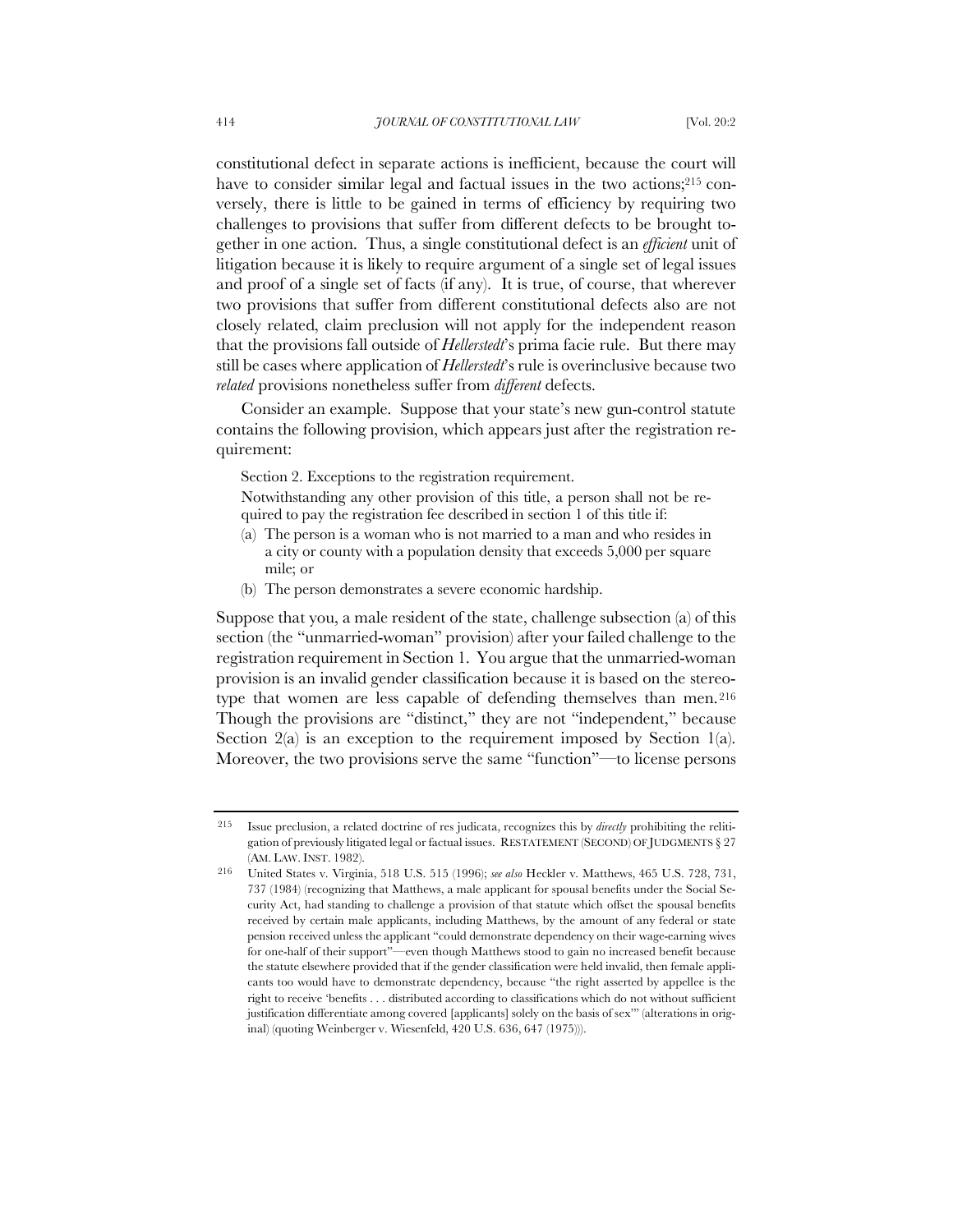to possess firearms. Thus, the provisions are arguably sufficiently related so that *Hellerstedt* would not bar the application of claim preclusion.

But would it make sense to bar your second claim? The two provisions suffer from very different alleged defects. In your prior suit, you argued that the registration requirement violated the Second Amendment, whereas you now claim that the unmarried-woman provision violates the Fourteenth Amendment's Equal Protection Clause. Moreover, the litigation surrounding the two challenges would look very different: In the first challenge, you would have to prove that \$500 is an onerous amount to pay to register a firearm and perhaps analogize to cases in other jurisdictions where such requirements had been struck down; in your second challenge, you would have to demonstrate (among other things) that the prior law was motivated by stereotypes about a woman's ability to defend herself, which could involve the presentation of statistical or anecdotal evidence or an analysis of the provision's legislative history. Thus, even if you had challenged the two provisions together, you would have avoided little if any redundancy.

As the foregoing example shows, there may be situations where no efficiency gains are made by forcing plaintiffs to challenge related provisions of a statute in a single action. To account for these situations systematically, however, will require a more thorough analysis of constitutional doctrine. The remainder of this Part proposes a series of categorical exceptions that courts can use to resolve claim-preclusion issues that arise under different "tests" of constitutional validity. But first, this Part looks to existing scholarship for a rigorous definition of exactly what kind of legal rule a constitutional "test" is.

## *B. The Structure of Constitutional Doctrine*

As many scholars have observed, courts have created a complex infrastructure of rules—a "code-like sprawl of two-, three-, and four-part tests"217—to implement constitutional norms. The difference between these constitutional "doctrines" and the Constitution's "meaning" has been the subject of sustained scholarly attention over the past several decades. Professor Henry Monaghan, for example, distinguished between "constitutional exegesis" and what he called "constitutional common law"—a "substructure of substantive, procedural, and remedial rules," which "draw<sup>[]</sup> their inspiration and authority from, but [are] not required by, various constitutional provisions."218 Similarly, Professor Richard H. Fallon, Jr., has argued that "a gap . . . exists between the meaning of constitutional norms and the tests by which those norms

<sup>217</sup> Fallon, *Implementing the Constitution*, *supra* note 97, at 57.

<sup>218</sup> Henry P. Monaghan, *Foreword: Constitutional Common Law*, 89 HARV. L. REV. 1, 2–3, 31 (1975).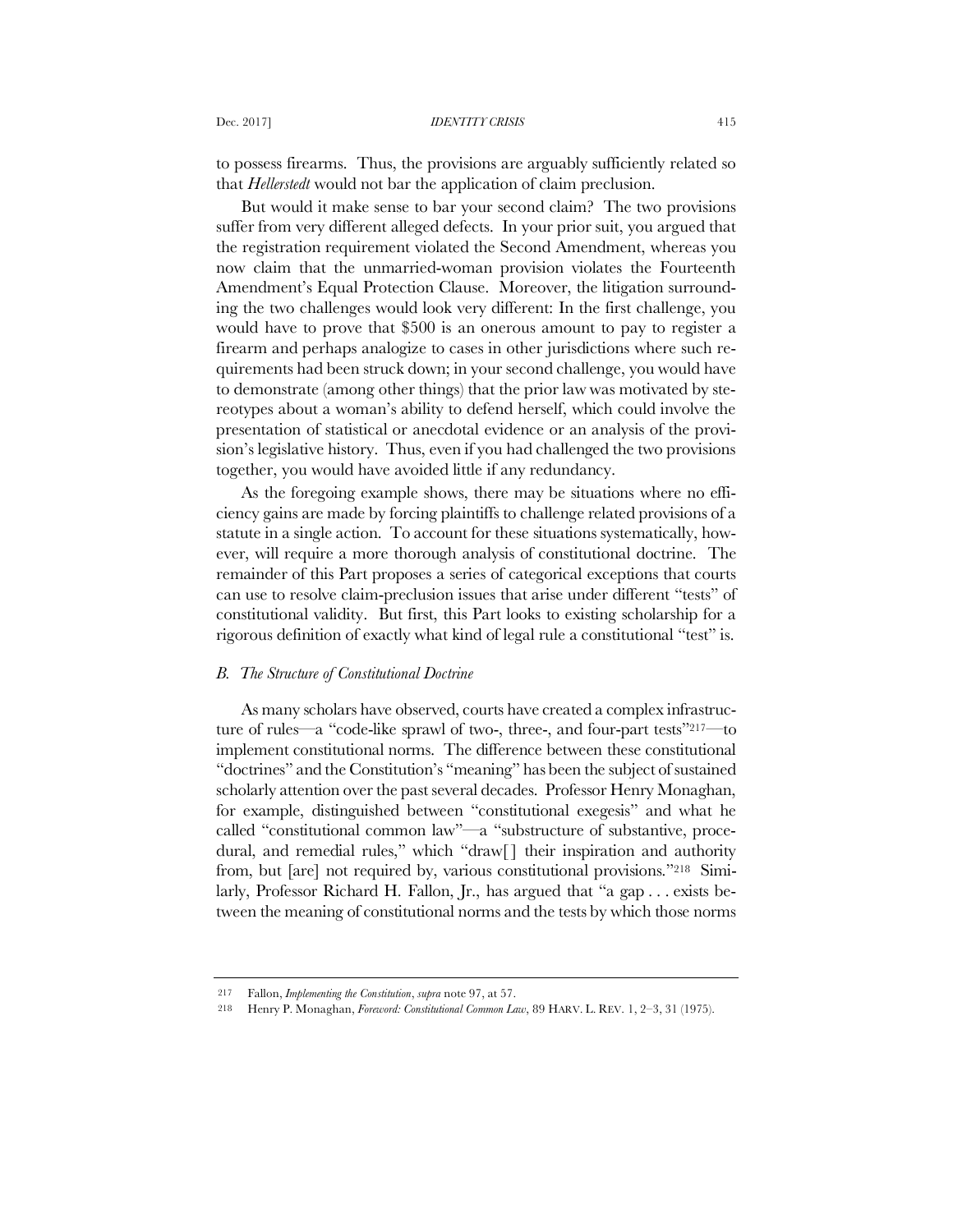are implemented."219 Most recently, Professor Mitchell Berman has distinguished between what he calls "constitutional operative propositions," which represent the Constitution's meaning, and "constitutional decision rules," which courts use to decide concrete constitutional cases.<sup>220</sup>

Despite their differences in terminology, these analyses all rest on the common premise that while determining constitutional *meaning* is one thing, creating constitutional *doctrine* is something else. To answer questions of constitutional meaning, courts look to the Constitution's text, history, original public meaning, and so on; to answer questions of constitutional doctrine, they look to second-order concerns, like deference to legislatures or courts' own limited competencies.221 As the authoritative interpreter of the Constitution, moreover, the Supreme Court's determinations of constitutional meaning are binding on Congress, while its determinations of constitutional doctrine can sometimes be modified by legislation.<sup>222</sup>

Take the Fourteenth Amendment's Equal Protection Clause as an example. Under current equal-protection doctrine, a statute may differentiate between able-bodied people and people with disabilities so long as the government can articulate a hypothetical, non-arbitrary justification for doing so.223 This is not a very high bar.224 Does this mean that the Supreme Court has interpreted the Constitution's guarantee of "equal protection of the laws" to *mean* that Congress and the states may discriminate against people with disabilities in any non-arbitrary manner?

Not necessarily. Courts review laws that discriminate against people with disabilities deferentially not because those people are not deserving of equal treatment, but rather because courts have determined that other values—such as separation of powers and federalism—preclude them from carefully scrutinizing each and every legislative enactment that treats similarly situated individuals

<sup>219</sup> Fallon, *Implementing the Constitution*, *supra* note 97, at 60.

<sup>220</sup> Mitchell N. Berman, *Constitutional Decision Rules*, 90 VA. L. REV. 1, 13 (2004).

<sup>221</sup> *Id.* at 93–97 (offering a "provisional catalogue" of these concerns: "minimizing adjudicatory error, promoting greater compliance with the constitutional operative proposition, reducing the extent to which an operative proposition chills socially valuable conduct, reducing constitutional litigation and its associated costs").

<sup>222</sup> *See id.* at 96 ("The Court could permit Congress to substitute its judgment for the Court's on just what the applicable decision rule should be."); Monaghan, *supra* note 218, at 28 (explaining that the Court's "use of constitutional common law . . . allows a coordinate role for Congress" to use its "special institutional competence" to "protect[ ] constitutional liberties").

<sup>223</sup> City of Cleburne v. Cleburne Living Ctr., 473 U.S. 432, 448 (1985).

<sup>224</sup> It is not satisfied, for example, if a city enacts a zoning ordinance that entirely excludes homes dedicated for occupancy by people with intellectual disabilities. *Id.* A state law providing a lower burden of proof to commit people with "mental retardation" than with "mental illnesses," by contrast, passes this standard, because "mental retardation is easier to diagnose than is mental illness," since "mental retardation is a developmental disability that becomes apparent before adulthood." Heller v. Doe, 509 U.S. 312, 321 (1993).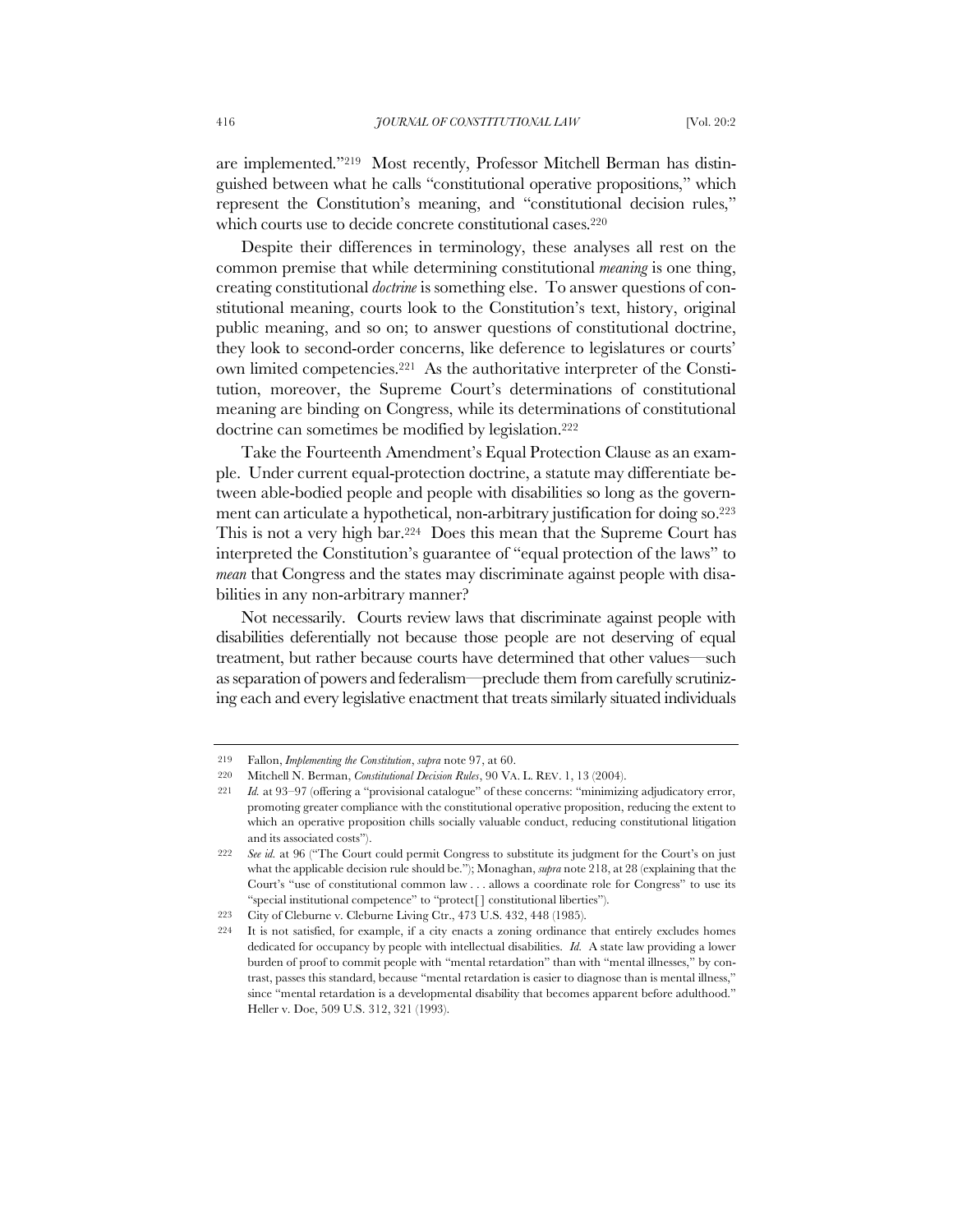differently.<sup>225</sup> Thus, courts engage in searching constitutional review only when laws differentiate based on certain "suspect classifications"; in all other cases, they defer to the legislative interpretation of the equal-protection norm.226

Unlike the Constitution's provisions, most of which are phrased as broad prohibitions or guarantees, the doctrinal tests used to implement the Constitution often resemble ordinary civil causes of action. They consist of elements, assign burdens of persuasion,<sup>227</sup> and in some cases, they even require a trial court to make factual findings.228 At the trial level, therefore, some challenges to statutes look a lot like ordinary civil litigation: A court might hear testimony from witnesses, consider documentary evidence, and then apply a standard of proof to decide which facts the litigants have or have not established. Although higher courts may debate the *legal* significance of those factual findings on appeal, they are usually bound to accept the findings themselves absent a "clear error" by the trial court.229

<sup>225</sup> *See id.* at 319 (explaining that "a classification . . . no[t] proceeding along suspect lines is accorded a strong presumption of validity" because "the judiciary [should not] sit as a superlegislature to judge the wisdom or desirability of legislative policy determinations." (quoting City of New Orleans v. Dukes, 427 U.S. 297, 33 (1976)).

<sup>226</sup> *See id.* (holding that deference to "legislative policy determinations" is appropriate when the legislation does not trammel upon suspect classifications).

<sup>227</sup> Again, the equal-protection test provides a familiar example: Once a plaintiff has shown that a law discriminates on the basis of a protected class, such as race, the burden shifts to the government to prove that the law pursues an actual, non-hypothetical end, and that the law's means are sufficiently tailored to that end. *See, e.g.*, Grutter v. Bollinger, 539 U.S. 306, 326 (2003) ("We have held that all racial classifications imposed by government 'must be analyzed by a reviewing court under strict scrutiny.' This means that such classifications are constitutional only if they are narrowly tailored to further compelling governmental interests." (quoting Adarand Constructors, Inc. v. Pena, 515 U.S. 200, 227 (1995))).

<sup>228</sup> The scholarship that has addressed the role of facts in constitutional adjudication has generally addressed the empirical methods that courts use to make factual findings. *See* David L. Faigman, *"Normative Constitutional Fact-Finding": Exploring the Empirical Component of Constitutional Interpretation*, 139 U. PA. L. REV. 541, 550 (1991) ("Increasingly, commentators and litigants are checking the modern Court's fact-finding on the basis of empirical research that only sometimes supports, and often contradicts, the Court's 'best guesses' about the world."); Rachael N. Pine, *Speculation and Reality: The Role of Facts in Judicial Protection of Fundamental Rights*, 136 U. PA. L. REV. 655, 657–58 (1988) (examining "the emerging importance of facts to constitutional analysis" and advocating "fact-based standards of constitutionality" that give "lower court[s] freedom from precedent based on factual findings").

<sup>229</sup> FED. R. CIV. P. 52(a)(6). At least in the First Amendment context, however, the Supreme Court has recognized an exception to this rule: Rule 52 does not bar an appellate court from considering whether a party has adduced "clear and convincing" evidence that a statement was made with "actual malice" (and thus falls outside the scope of the First Amendment's speech protections). *See* Bose Corp. v. Consumers Union of U.S., Inc., 466 U.S. 485, 511 (1984) ("Judges, as expositors of the Constitution, must independently decide whether the evidence in the record is sufficient to cross the constitutional threshold that bars the entry of any judgment that is not supported by clear and convincing proof of 'actual malice.'"). For an argument that this rule should be expanded to other constitutional cases, see Henry P. Monaghan, *Constitutional Fact Review*, 85 COLUM. L. REV. 229, 238–39 (1985) (arguing that "constitutional fact review at the appellate level is a matter for judicial (and legislative) discretion," which should "respon[d] to important institutional needs," such as "the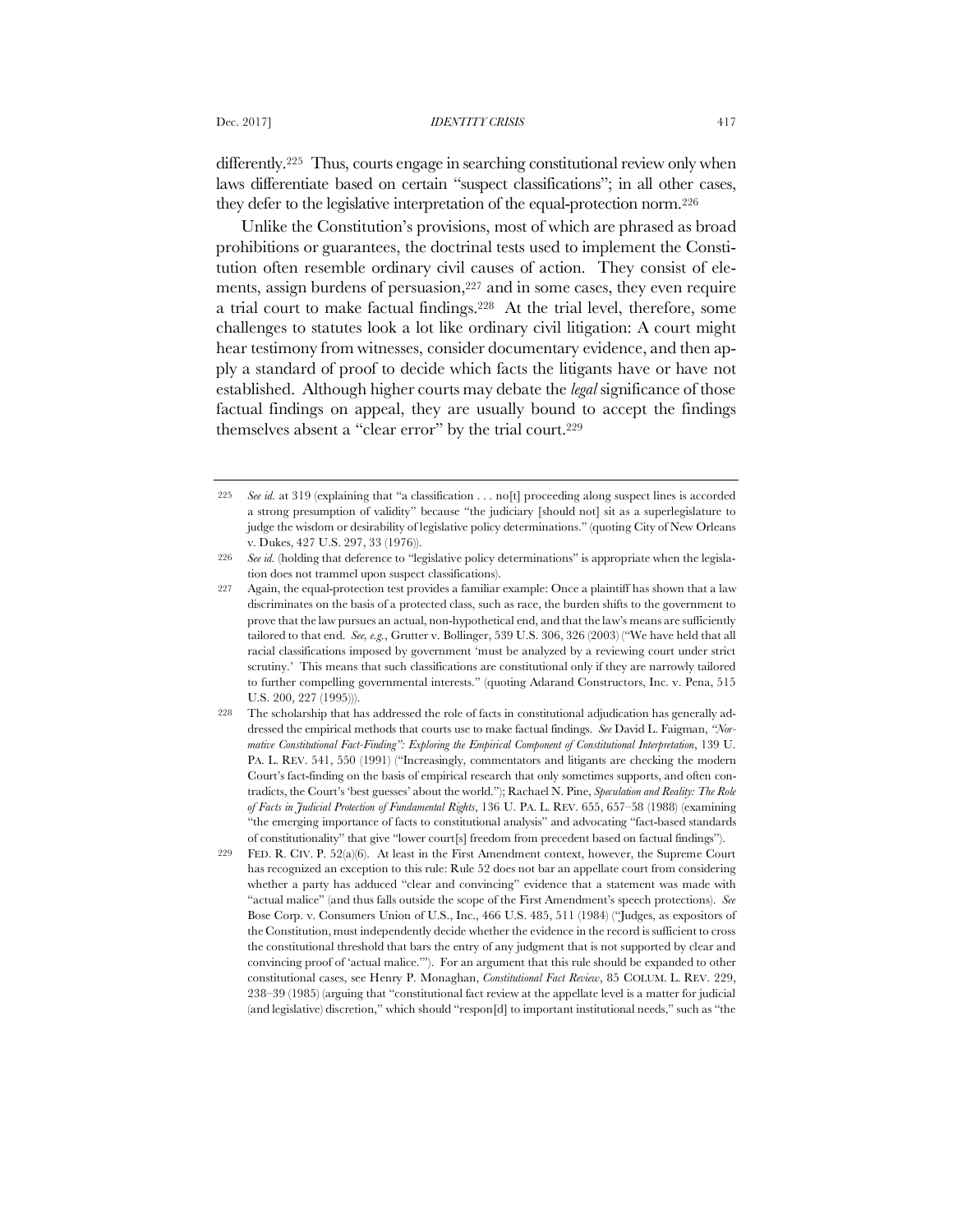Other constitutional tests, by contrast, do not require the parties to prove facts. Instead, they simply ask courts to "lay the article of the Constitution which is invoked beside the statute which is challenged and decide whether the latter squares with the former."<sup>230</sup> Courts decide challenges invoking these "legal" tests using their tools of statutory interpretation, rather than their factfinding abilities: They look to the statute's text and other indicators of its meaning to determine whether it violates a higher principle of constitutional law.

This distinction between factual and legal tests suggests our first claimpreclusion exception: If a plaintiff challenges two different statutory provisions in two separate actions, and if one challenge invokes a factual test while the other invokes a legal test, there is little reason to apply claim preclusion. One challenge calls for an analysis of the provision's text, legislative history, and other indicators of statutory meaning, while the other calls for the presentation of evidence and testimony. Thus, regardless of how related these two provisions were, few efficiency gains would result from requiring a plaintiff to challenge them together in one action.

When two challenges both invoke legal or factual tests, the claim preclusion question is a closer one. The remainder of this Part focuses on developing categorical rules for these situations. I begin with factual tests, which break down into at least four different subtypes: effects tests, means-end tests, motive tests, and compound tests.

1. *Factual Tests*

*a. Effects Tests*

The first type of factual test requires a court to determine the challenged statute's real-world effects. Some of these tests require the court to measure a statute's burden on the exercise of a right,231 others require the court to balance those burdens against the law's benefits,<sup>232</sup> and still others require courts to search for some other, more narrowly defined effect.233 Examples

danger of systemic bias of other actors in the judicial system and the need for continuous development of constitutional principles on a case-by-case basis").

<sup>230</sup> United States v. Butler, 297 U.S. 1, 62 (1936).

<sup>231</sup> *See, e.g.*, Fallon, *Implementing the Constitution*, *supra* note 97, at 74–75 (giving the example of United States v. O'Brien, 391 U.S. 367, 376–77 (1968), which requires heightened scrutiny of a law that regulates conduct that has both "'speech' and 'nonspeech' elements," thereby placing "incidental limitations on First Amendment freedoms").

<sup>232</sup> *See* Whole Women's Health v. Hellerstedt, 136 S. Ct. 2292, 2310 (2016) (explaining that the undueburden test requires courts to balance a law's burdens on the right to abortion against its medical benefits).

<sup>233</sup> *See, e.g.*, Lemon v. Kurtzman, 403 U.S. 602, 612 (1971) (directing courts hearing Establishment Clause challenges to ask whether a statute's "principal or primary effect [is] one that neither advances nor inhibits religion").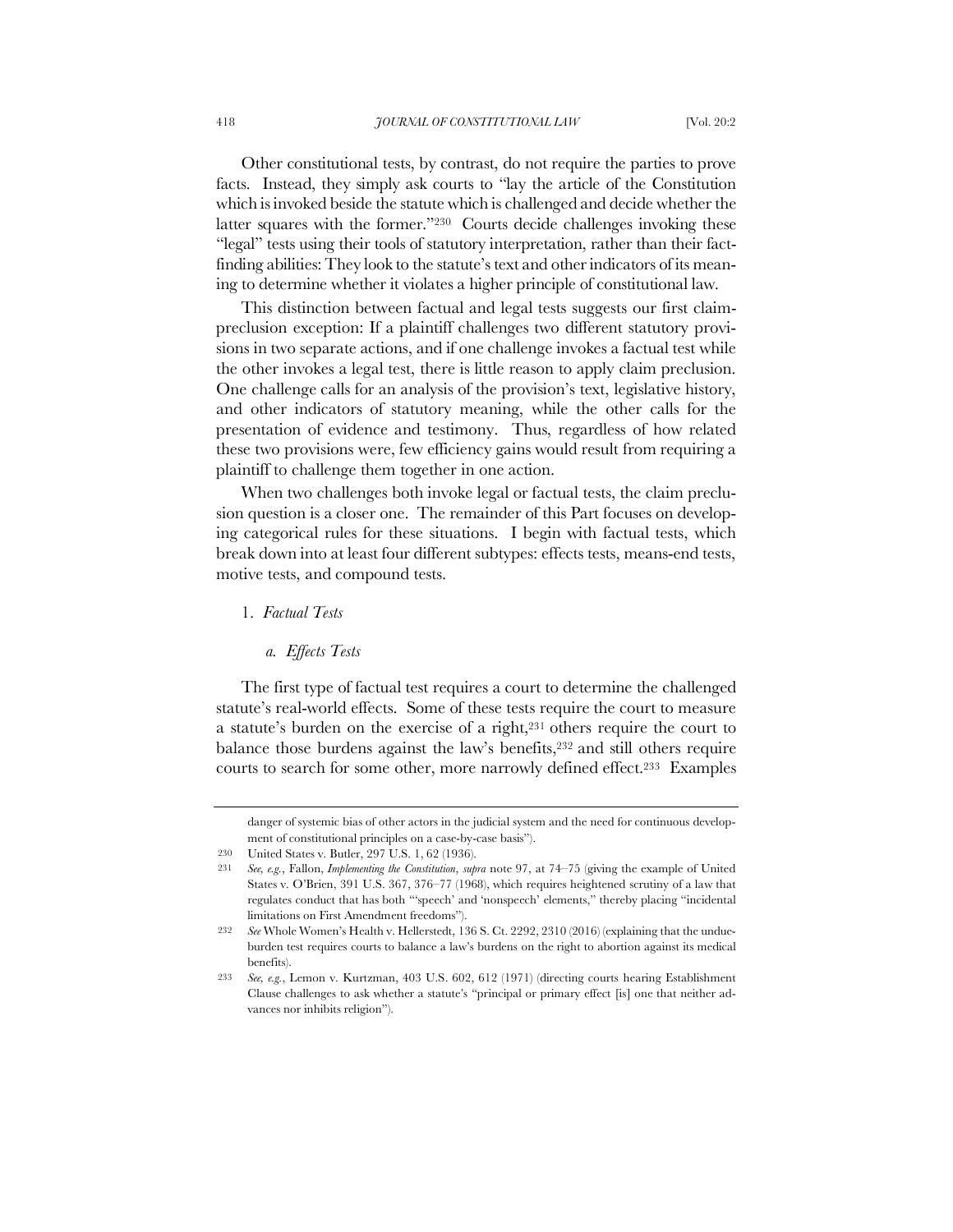of "effects" tests include the First Amendment's test for statutes that regulate conduct with speech-like elements,234 the "undue burden" test for statutes that regulate abortion,<sup>235</sup> and the emerging Second Amendment test for statutes that burden the exercise of gun rights.236 In such challenges, of course, the challenged statute's "defect" is its unconstitutional real-world effect.

The difficulty with determining whether two laws contribute to the "same" unconstitutional effect is that courts can easily reach different conclusions depending on the level of generality at which a statute's effect is defined. Suppose a state enacts the following hypothetical statute, based on a Utah law that was recently the subject of a constitutional challenge.<sup>237</sup> A state statute provides:

Balloting of Candidates. For any political party to list its candidates for elective office on the state's general election ballot, the political party must:

- (1) permit voters who are unaffiliated with any political party to vote for the political party's candidates in a primary election; and
- (2) permit a member of the party to seek the party's nomination for an elective office by gathering signatures in the amount of 5% of registered voters who are residents of the legislative district for which the nomination is sought and are permitted by the party to vote for the party's candidates in a primary election.238

Suppose a political party within the state challenges the first provision (the "unregistered-voter" provision), but not the second provision (the "signaturegathering" provision) as an unconstitutional infringement on the party's First Amendment right of association and succeeds. May the party later bring a second challenge to the signature-gathering provision separately?

<sup>234</sup> *See O'Brien*, 391 U.S. at 376 ("[W]hen 'speech' and 'nonspeech' elements are combined in the same course of conduct, a sufficiently important governmental interest in regulating the nonspeech element can justify incidental limitations on First Amendment freedoms.").

<sup>235</sup> *See Hellerstedt*, 136 S. Ct. at 2310 (reiterating the "undue burden" standard developed in prior case law).

<sup>236</sup> Though the Supreme Court has not yet weighed in on the doctrinal test used to evaluate a law under the Second Amendment rights recognized in *District of Columbia v. Heller*, 554 U.S. 570 (2008), and *McDonald v. City of Chicago*, 561 U.S. 742 (2010), several courts of appeals have suggested that the inquiry is two-fold: First, the court must determine whether the regulated conduct falls outside the "historical" scope of the Second Amendment; and second, the court must measure the law's burden on the asserted right, and apply a correspondingly searching degree of judicial scrutiny. *See*  Ezell v. Chicago, 846 F.3d 888, 892 (7th Cir. 2017) ("Severe burdens on the core right of armed defense require a very strong public-interest justification and a close means-end fit; lesser burdens, and burdens on activity lying closer to the margins of the right, are more easily justified."); *see also* Jackson v. City & Cty. of San Francisco, 746 F.3d 953, 960–61 (9th Cir. 2014) ("When ascertaining the appropriate level of scrutiny  $[$ to apply, $] \dots$  we consider: ' $(1)$ ' "how close the law comes to the core of the Second Amendment right" and (2) "the severity of the law's burden on the right."'" (quoting United States v. Chovan, 735 F.3d 1127, 1138 (9th Cir. 2013))).

<sup>237</sup> Utah Republican Party v. Cox, 177 F. Supp. 3d 1343 (D. Utah 2016).

<sup>238</sup> *See id.* at 1349, 1357–59 (evaluating the validity of a similar statute enacted by Utah in 2014).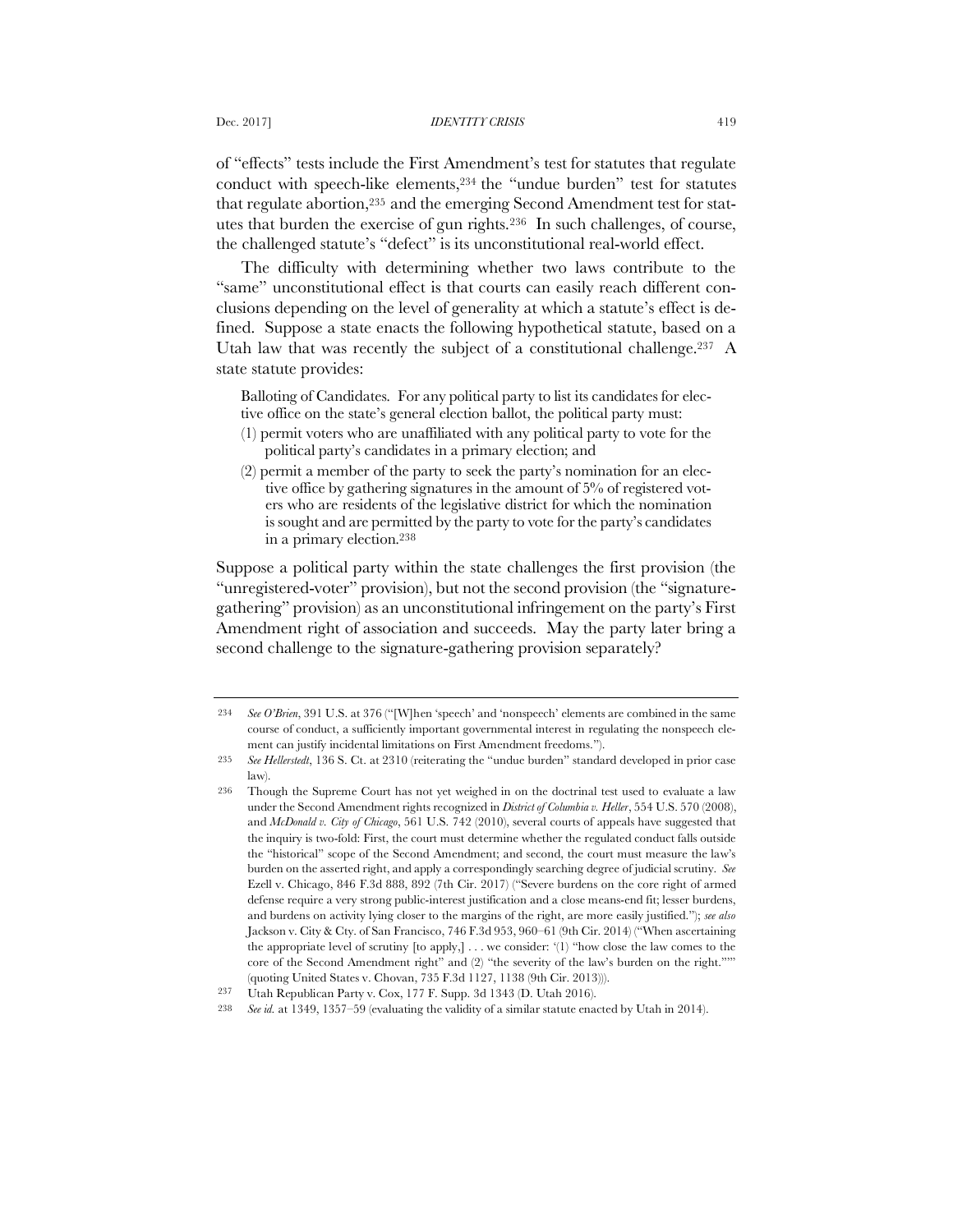Under the reading of *Hellerstedt* I have proposed, the answer would be no. Though the two provisions are "distinct," their requirements are not "independent," because the number of signatures required for a candidate to satisfy the signature-gathering provision depends in part on the number of unregistered voters who, according to the unregistered-voter provision, must be allowed to vote in the party's primary. Moreover, the two provisions serve the same "function": to determine whether a political party is qualified to list candidates on the state's election ballot. Thus, claim preclusion's prima facie rule would apply, and it would be up to the political party to establish that some exception to claim preclusion allowed its second challenge to proceed.239

Under the First Amendment, however, the relevant question is how severely those measures burden the right of a candidate to put her name on the ballot.240 Do the provisions impose the "same" burden on ballot access, such that there is something to be gained by requiring that they be challenged in a single lawsuit?

This is not an easy question to answer. In most cases, a statute's effects will be too indeterminate for a court to identify with the degree of precision necessary to justify the application of claim preclusion. At a high enough level of generality, *any* statute that is subject to a challenge under an effects test will have the same "effect" as any other such statute, since the legal trigger for such tests is a simply generally phrased effect (like an "undue burden" on abortion rights). Conversely, at a granular enough level of generality, any two statutes will have different effects simply by virtue the fact that they impose different legal obligations.

<sup>239</sup> In the actual case, the district court allowed the Utah Republican Party's challenge to the signaturegathering provision. UTAH CODE ANN. § 20A-9-408 (West 2017). This was because "the current signature gathering concerns raised by [the party] were not 'previously available' because they arose when the Unaffiliated Voter Provision was struck down [in the first action]." *Cox*, 177 F. Supp. 3d at 1358. Though "[t]he ruling in the First Lawsuit did not change the *number* of signatures required [under the signature-gathering provision]," the court explained, "because it excluded unaffiliated voters from the [party's] primary and therefore excluded unaffiliated voters from signing petitions, it changed the *percentage* of signatures a U[tah] R[epublican] P[arty] candidate would be required to gather because the pool of eligible signers was reduced." *Id.* The court also rejected Utah's reliance on the enactment of the election statute as the "transaction" out of which the party's claims arose: While both lawsuits generally arise from the passage of SB54, the passage of a law cannot

be the "transaction, event or occurrence" that provides the factual commonality between the two lawsuits, as the [State] argues. If that were the rule, only one as-applied challenge could ever be brought to challenge a law. This certainly is not the intended consequence of the claim splitting doctrine.

*Id.* at 1361.

<sup>240</sup> In Burdick v. Takushi, the Court explained:

A court considering a challenge to a state election law must weigh "the character and magnitude of the asserted injury to the rights protected by the First and Fourteenth Amendments that the plaintiff seeks to vindicate" against "the precise interests put forward by the State as justifications for the burden imposed by its rule," taking into consideration "the extent to which those interests make it necessary to burden the plaintiff's rights."

<sup>504</sup> U.S. 428, 434 (1992) (quoting Anderson v. Celebrezze, 460 U.S. 780, 789 (1983)).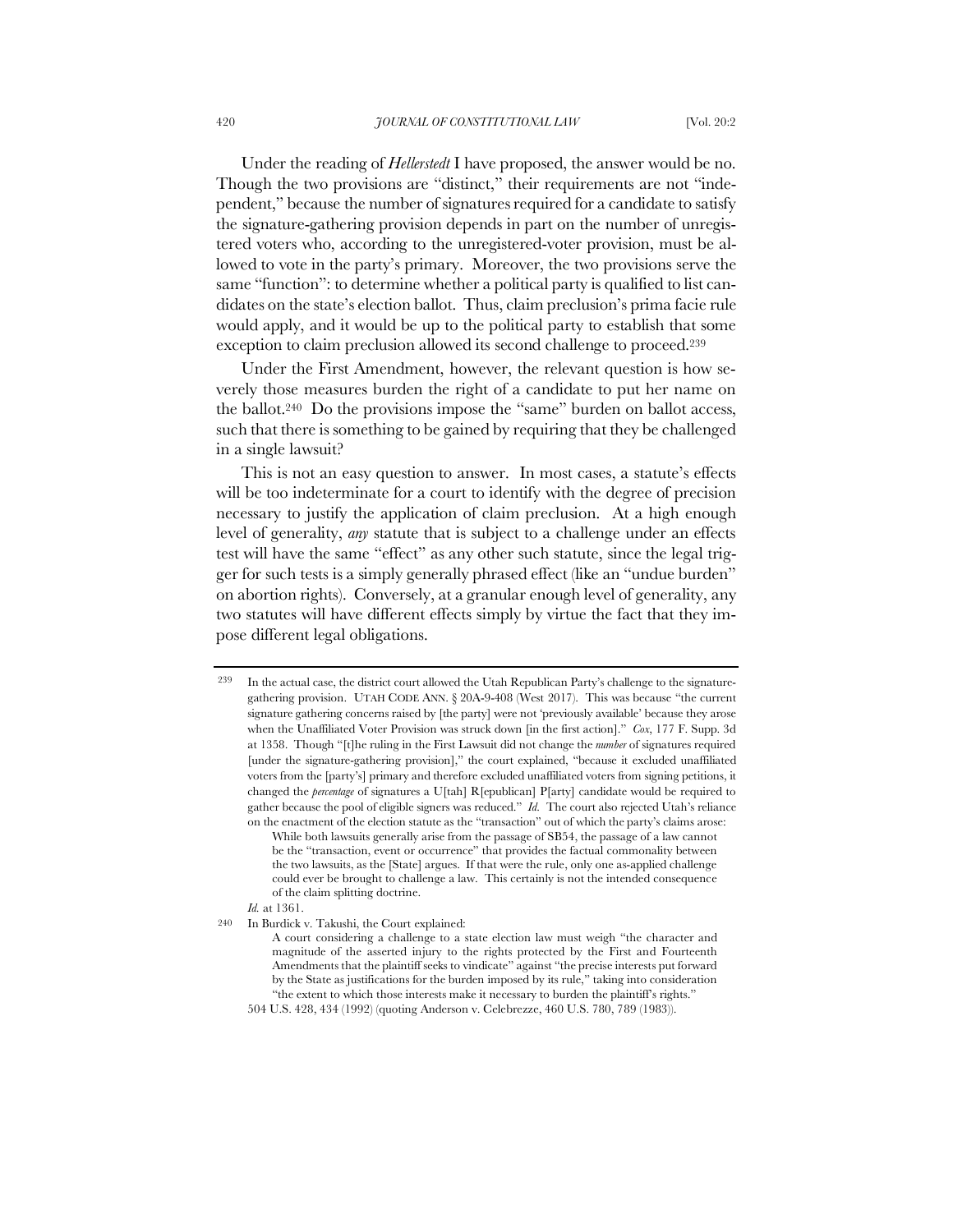#### Dec. 2017] *IDENTITY CRISIS* 421

One scenario where a court might presume that two statutes contribute to the same unconstitutional effect is where the plaintiff challenges the effects of two statutes in combination. For example, suppose that in her second challenge, the plaintiff admits that individually, the unregistered-voter provision and the signature-gathering provision do not sufficiently burden ballot access so as to be unconstitutional, but argues that in *combination*, the two provisions amount to a constitutional violation.241 In such a case, the plaintiff's own allegations would amount to an admission that the two provisions contributed to a single, unconstitutional effect.

In all other cases, however, courts are faced with three options: (1) evaluate each effects-based challenge on a case-by-case basis; (2) categorically presume that the two provisions have the same effect; or (3) categorically presume that they have different effects. The first approach recalls the catchall exception for constitutional rulings proposed by the Restatement, and is untenable for the same reasons.242 The second option, a categorical presumption of the *same* effect, would in effect be to recognize no exception at all, which would be unacceptably overbroad. The best approach, therefore, is to categorically presume that two different provisions have *different* effects, unless the plaintiff challenges the two provisions as a combination in her second action—in which case, courts should categorically presume that the two statutes have the *same* effect.

Under this proposed exception, if a plaintiff chooses to challenge one statutory provision in one action, she forfeits the right to challenge that provision in combination with any related provision of the same statute in a later action. But if two rules are truly so similar as to have the "same" unconstitutional effect, then the plaintiff's strongest case will be to challenge those laws in combination, since their cumulative effects will presumably be greater than either provision's effect in isolation. Thus, the proposed rule provides an additional incentive for plaintiffs to challenge related statutory requirements in one action: If instead the plaintiff chooses to wind her way through a statute's multiple interlocking provisions, losing each challenge because no single provision is sufficiently burdensome to rise to the level of a constitutional violation, she will eventually forfeit the right to assert her strongest claim—a challenge to the statute as a whole.

<sup>241</sup> *See Cox*, 177 F. Supp. 3d at 1358 (noting that in the prior suit, a political party argued that "the Signature Gathering Provision was unconstitutional because *unaffiliated voters'* signatures would 'drown out' the [party's] voters' voice . . . [by] 'having unaffiliated voters signing petitions for [the party's] candidates (candidates who may not subscribe to the [party's] values and principles)'").

<sup>242</sup> *See supra* notes 162–169 and accompanying text.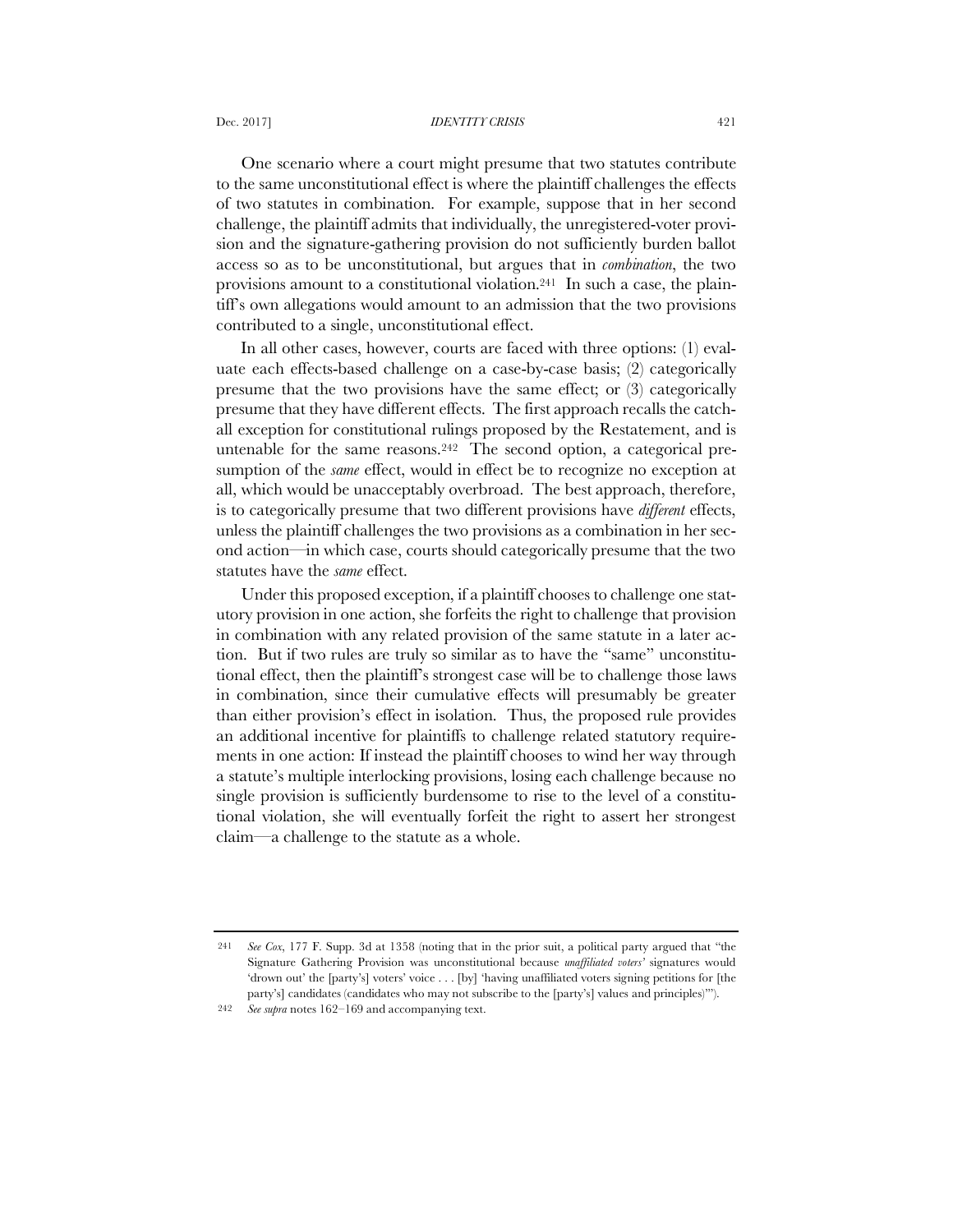### *b. Means-Ends Tests*

The second group of factual tests require courts to apply various levels of judicial "scrutiny" to determine whether a statute's means are reasonably calculated to achieve its legitimate ends.<sup>243</sup> The First Amendment's guarantee of free speech, the Equal Protection Clause, and the fundamental-rights analysis under the Due Process Clause are all examples of constitutional provisions that use this device.244 These tests have a two-part structure: First, a court must determine which level of scrutiny is triggered. Second, the court must apply that level of scrutiny to the challenged law and decide whether it passes constitutional muster.

The second step of this two-part analysis measures the constitutionality of laws by their overinclusiveness with respect to permissible state interests. "Strict" (or "intermediate") judicial scrutiny requires the government to prove that the law furthers a "compelling" (or "substantial") government interest, and that it does not burden the protected right more than is necessary (or "sufficient") to achieve that interest.245 The government must often prove facts to carry its burden on both the state-interest and the relatedness prongs of the overinclusiveness analysis.

Consider the case of *United States v. Virginia*, where the Supreme Court considered whether the Virginia Military Institute's ("VMI") males-only admissions policy violated the Equal Protection Clause.246 Virginia conceded that the policy discriminated against applicants based on their gender, and thus triggered "intermediate" scrutiny. <sup>247</sup> VMI's admissions policy was nonetheless constitutional, Virginia argued, because it was "substantially related" to the "important government objective" of providing "the very aspects of [the] program that distinguish [VMI] from . . . other institutions of higher education in Virginia," including its focus on "physical training, the absence of privacy, and the adversative approach."248 Because women's innate physical characteristics made them unable to function in such an environment, there was no less restrictive means of creating that environment than excluding women entirely.249

The United States, as plaintiff, argued not only that VMI's males-only admissions policy treated men and women differently, but also that its means

<sup>243</sup> Fallon calls these "suspect-content" tests. Fallon, *Implementing the Constitution*, *supra* note 97, at 68. 244 *Id.* at 88.

<sup>245</sup> *See, e.g.*, Johnson v. California, 543 U.S. 499, 505 (2005) (reciting the means-ends test under strict scrutiny); United States v. Virginia, 518 U.S. 515, 532–33 (1996) (stating the required means-ends test under intermediate scrutiny).

<sup>246</sup> United States v. Virginia, 518 U.S. at 523.

<sup>247</sup> *Id.* at 524–25, 534.

<sup>248</sup> *Id.* at 533, 540.

<sup>249</sup> *Id.* at 524.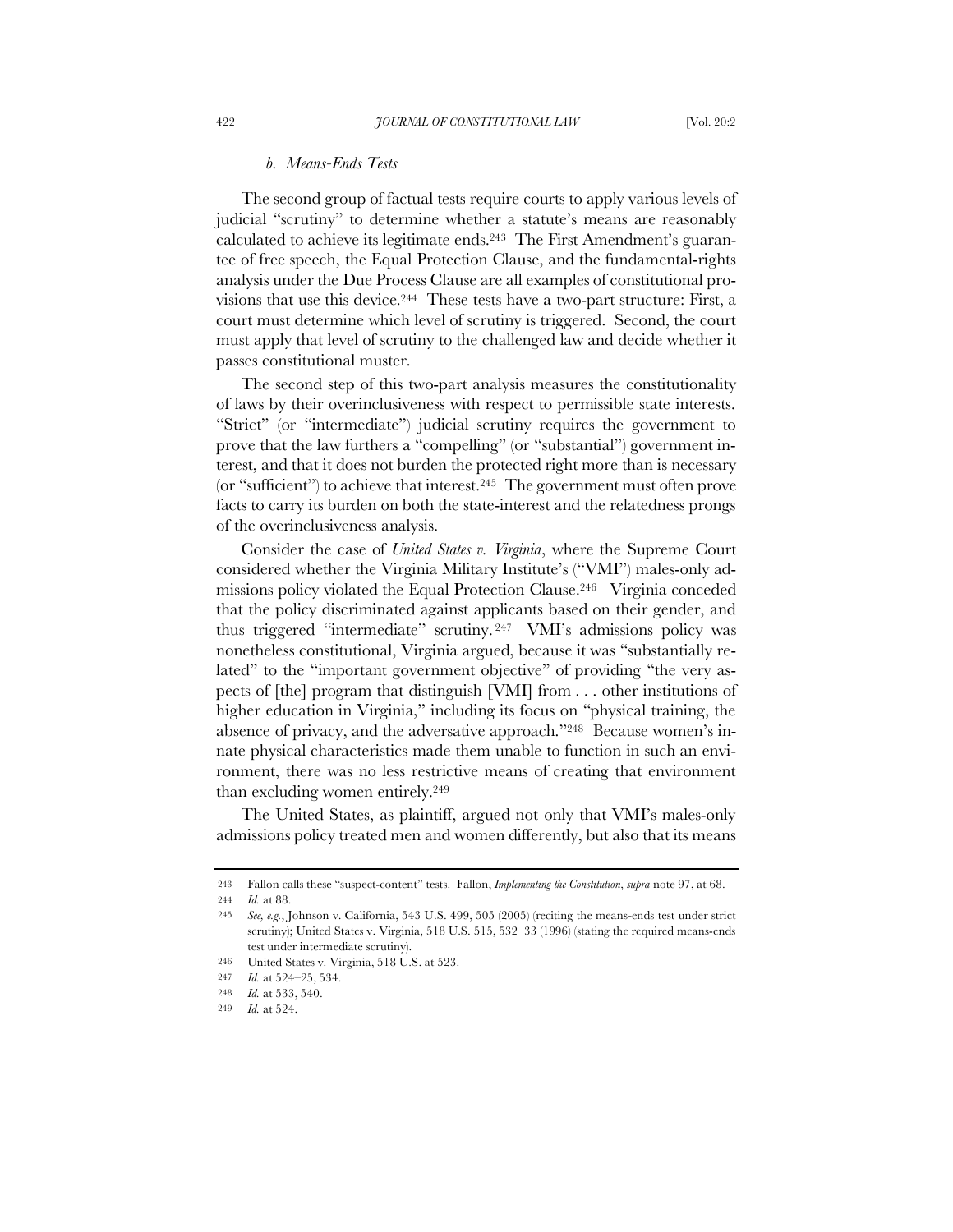(excluding women) were overinclusive of its ends ("to produce educated and honorable men" who are "prepared for the varied work of civil life" but also "ready as citizen-soldiers to defend their country in time of national peril").250 Because "*some* women can meet the physical standards [VMI] now impose[s] on men" and would "do well under [the] adversative model," the Court explained, VMI's "great goal is not substantially advanced by women's categorical exclusion."251 The Court therefore invalidated VMI's policy.252

As the VMI case demonstrates, the defect identified by a means-end test will usually be unique to a given statutory provision. Different statutory provisions often advance distinct state interests, and even when two provisions advance the same interest, they must necessarily do so by different means otherwise, the two provisions would not be meaningfully distinct. Because a mismatch between a provision's means and its ends is not the kind of defect that can pertain to more than one provision, the categorical rule for meansends tests should be that a means-ends challenge to one provision does not bar any later challenge to any other provision.

This rule makes sense from an efficiency perspective. The facts supporting the conclusion that a law is sufficiently tailored to a sufficiently weighty state interest will ordinarily be different in different challenges. For example, to make its case that VMI's males-only admissions policy was "substantially related" to the asserted "important governmental objective" of training "citizen-soldiers," Virginia elicited testimony from several experts to the effect that "gender-based developmental differences" made it so that "'[m]ales tend to need an atmosphere of adversativeness,' while '[f]emales tend to thrive in a cooperative atmosphere.'"253 This fact established the purported relationship between the gender discrimination and the asserted state interest in providing "adversative" military education.254 It is difficult to imagine a context in which Virginia could use such testimony to defend against a challenge to a different law.

<sup>250</sup> *Id.* at 521–22.

<sup>251</sup> *Id.* at 541–42, 545–46 (alterations in original) (first quoting United States v. Virginia, 976 F.2d 890, 896 (4th Cir. 1992); then quoting United States v. Virginia, 766 F. Supp. 1407, 1432 (W.D. Va. 1991)).

<sup>252</sup> *Id.* at 558.

<sup>253</sup> *Id.* at 541 (quoting United State v. Virginia, 766 F. Supp. at 1434).

<sup>254</sup> *Id.* at 566 (Scalia, J., dissenting) (criticizing the majority for "reject[ing] (contrary to our established practice) the factual findings of two courts below, . . . [including] the finding that there exist 'gender-based developmental differences' supporting Virginia's restriction of the 'adversative' method to only a men's institution, and the finding that the all-male composition of the Virginia Military Institute (VMI) is essential to that institution's character").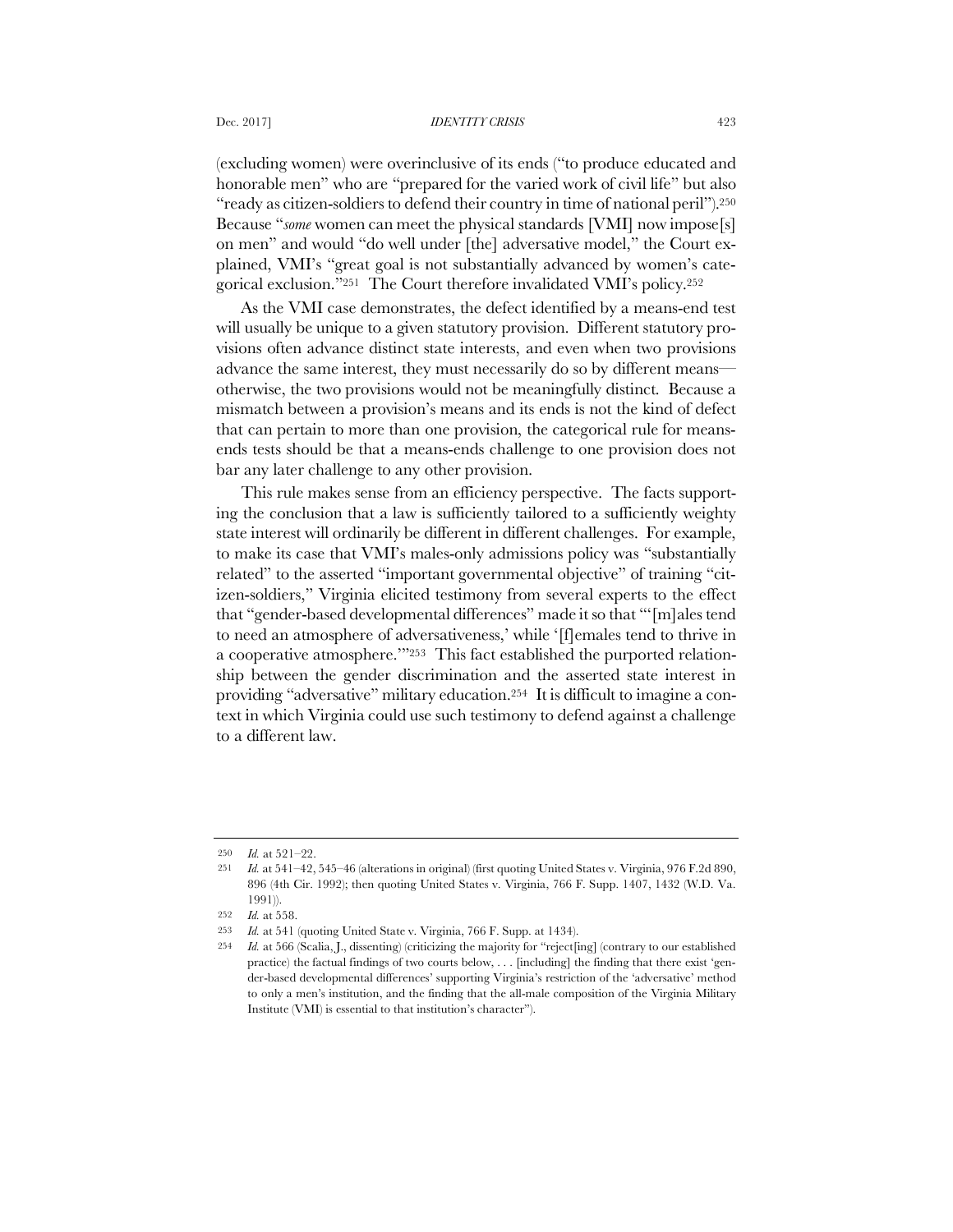### *c. Motive Tests*

A third category consists of doctrinal tests that direct courts to look to the motives of the legislature to determine whether a law is valid.255 We have already discussed one example: the equal-protection test for facially neutral laws. Similarly, an abortion regulation imposes an undue burden if its "purpose" is to "present[ ] a substantial obstacle to a woman seeking an abortion."256

Another example is the first prong of *Lemon v. Kurtzman*'s test for violations of the Establishment Clause, which holds that a law is invalid if lacks a "secular legislative purpose."257 For example, suppose that a state enacted a statute that (1) allows students in public schools a one-minute period for "meditation or voluntary prayer" at the beginning of each school day; and (2) permits publicschool teachers to "lead 'willing students' in a prescribed prayer to 'Almighty God . . . the Creator and Supreme Judge of the world.""<sup>258</sup> A parent whose child participated in a teacher-led prayer challenges only the statute's second provision. At trial, the parent adduces evidence showing that the statute's sponsor inserted a statement into the legislative record indicating that the legislation was an "'effort to return voluntary prayer to [the] public schools."259 Indeed, the sponsor testifies before the district court that he had "no other purpose in mind" when he introduced the legislation,260 and the government presents no evidence of any other purpose.<sup>261</sup> The court finds that the teacherled-prayer provision lacks a secular purpose and strikes it down.

After prevailing in the first action, could the parent later challenge the voluntary-prayer provision under the Establishment Clause? Not under *Hellerstedt*. The two provisions impose dependent requirements—the first provides for a period of prayer and the second provides that a teacher may lead a prayer during that period—and they serve the same function—to encourage prayer in school. This time, however, they also share a constitutional defect: Because the voluntary-prayer provision was part of the same enactment as the teacher-led-prayer provision, the legislature's unconstitutional motive—the enactment's constitutional defect—implicates both provisions. These provisions should have been challenged together in the same lawsuit.

Parsing a legislature's motive in enacting a statute can be a daunting task. Statutes are often the result of political compromises between legislators, and

<sup>255</sup> These include Professor Fallon's "aim" tests, "purpose" tests, and "appropriate-deliberation" tests. Fallon, *Implementing the Constitution*, *supra* note 97, at 70–73. *See generally* Richard H. Fallon, Jr., *Constitutionally Forbidden Legislative Intent*, 130 HARV. L. REV. 523 (2016).

<sup>256</sup> Whole Women's Health v. Hellerstedt, 136 S. Ct. 2292, 2309 (2016).

<sup>257</sup> Lemon v. Kurtzman, 403 U.S. 602, 612 (1971).

<sup>258</sup> Wallace v. Jaffree, 472 U.S. 38, 40 (1985).

<sup>259</sup> *Id.* at 43.

<sup>260</sup> *Id.* at 57.

<sup>261</sup> *Id.* at 59, 61.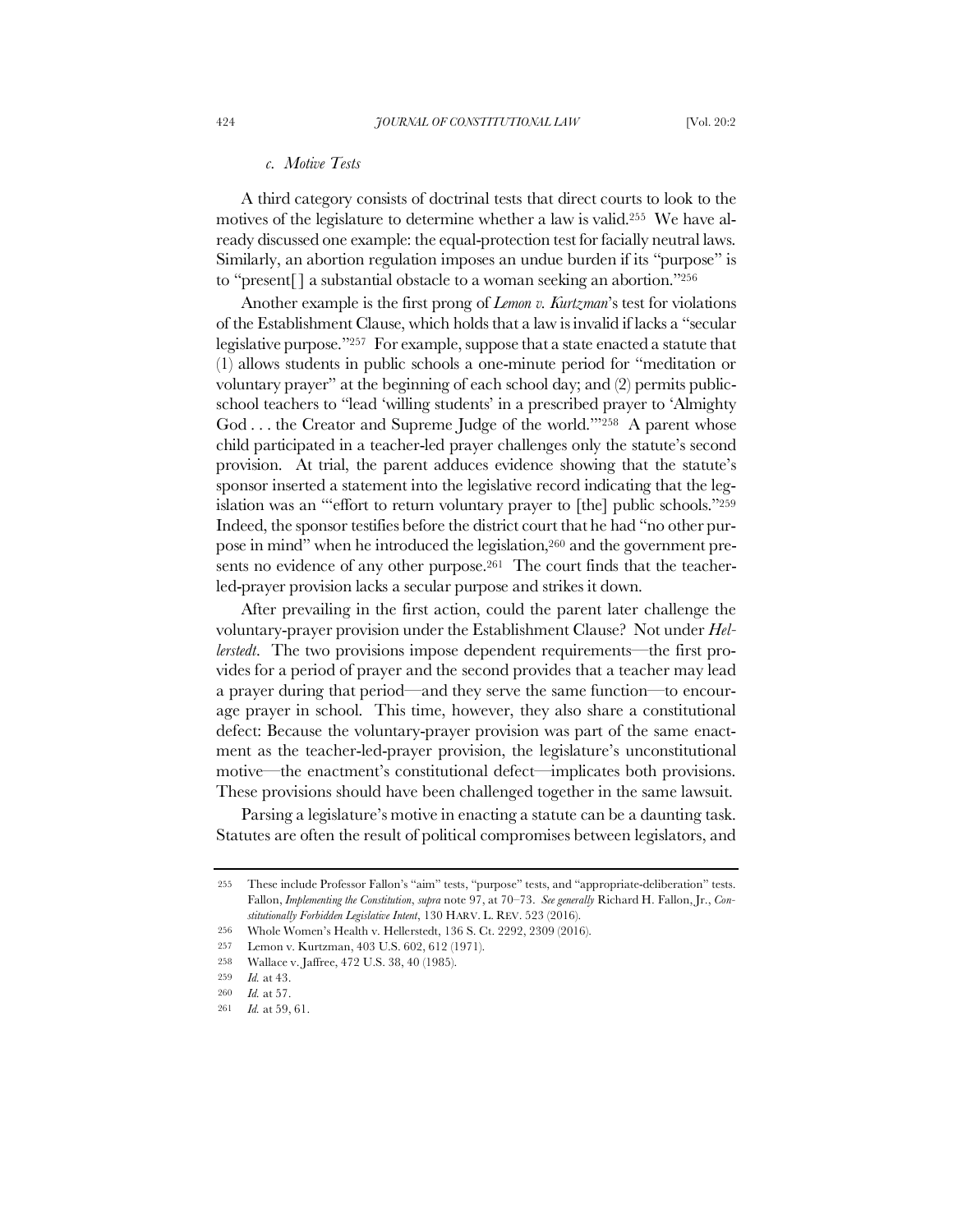different provisions of a statute could share a general purpose while serving more specific and distinct individual purposes.262 Nevertheless, constitutional doctrine still largely assumes that legislatures act with a unitary purpose when they enact laws.263 When addressing claim-preclusion issues, therefore, courts should categorically presume that two statutory provisions were enacted with the same motive if they were enacted by the same legislature at the same time. This rule also squares with claim preclusion's efficiency rationale, because the *evidence* required to prove an unconstitutional legislative motive—such as committee reports or floor debates—usually pertains to an entire enactment, not its individual provisions.

# 2. *Legal Tests*

The final category consists of constitutional tests that require proof of no facts. These tests include the Due Process Clause's void-for-vagueness test;<sup>264</sup> the Supremacy Clause's preemption test;265 separation-of-powers tests, like the nondelegation doctrine<sup>266</sup> and the Presentment Clause;<sup>267</sup> and federalism tests, like the anticommandeering doctrine268 and the limits on Congress's powers under the Commerce Clause.269 Indeed, tests requiring proof of no

<sup>262</sup> *See* N.C. State Conference of NAACP v. McCrory, 831 F.3d 204, 216–18 (4th Cir. 2016) (explaining that the legislature considered separate race-based data specific to each of the provisions of the voting law).

<sup>263</sup> *See* Fallon, *Implementing the Constitution*, *supra* note 97, at 537 (stating that the Supreme Court often believes the legislature's intentions are in line with the intention of the legislator who proposed or supported a law).

<sup>264</sup> *See* Skilling v. United States, 561 U.S. 358, 402–03 (2010) (explaining a penal statute is not vague when the statute "define[s] the criminal offense [1] with sufficient definiteness that ordinary people can understand what conduct is prohibited and [2] in a manner that does not encourage arbitrary and discriminatory enforcement" (second and third alterations in original) (quoting Kolender v. Lawson, 461 U.S. 352, 357 (1983))).

<sup>265</sup> *See* Altria Grp. v. Good, 555 U.S. 70, 76–77 (2008) (explaining that when a statute which may preempt state law has two possible readings, courts will use the reading that avoids preemption).

<sup>266</sup> *See* Whitman v. Am. Trucking Ass'ns, 531 U.S. 457, 472–73 (2001) (describing that "[i]n a delegation challenge, the constitutional question is whether the statute has delegated legislative power to the agency.").

<sup>267</sup> *See* Clinton v. City of New York, 524 U.S. 417, 436–40 (1998) (determining that although a president, when presented with a bill that has passed both houses of Congress, can either accept the law or reject it, the president may not reject only parts of the bill as a "line item veto").

<sup>268</sup> *See* Printz v. United States, 521 U.S. 898, 918–22 (1997) (rejecting the federal government's plan to have state-level sheriffs run background checks for a federal firearms law because the federal government cannot command state officials to act).

<sup>269</sup> *See* Lopez v. United States, 514 U.S. 549, 558–59 (1995) (holding that Congress can regulate three categories of activities under the Commerce Clause: (1) channels of interstate commerce; (2) instruments of interstate commerce, even if they are used exclusively for intrastate activities; and (3) activities with "a substantial relation to interstate commerce"); *see also* United States v. Morrison, 529 U.S. 598, 607–09 (2000) (reaffirming that Congress's Commerce Clause power is limited to the categories articulated in *Lopez*).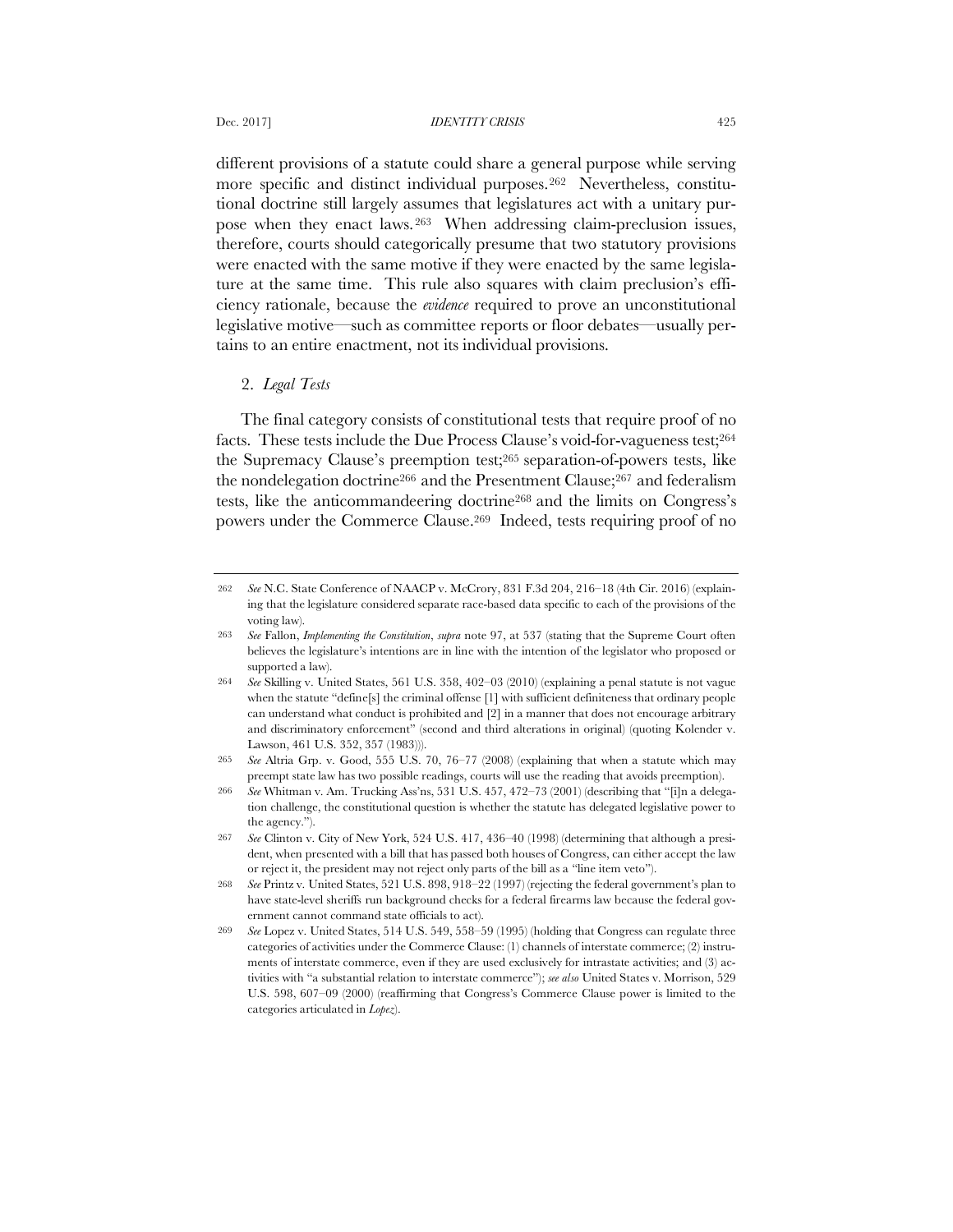facts probably constitute the majority of the doctrinal tests discussed in most first-year classes on constitutional law.

If a defect does not depend on a statute's factual properties, then it must depend on its "legal" properties—that is, characteristics of the statute that the court can ascertain using only its tools of statutory construction. Because such a defect inheres in the language of a statute, two statutes could only have the "same" legal defect if they had the same language—in other words, if they were the same statute. Thus, challenges identifying this kind of defect should have no claim preclusive effect other than to bar a later challenge to the same application of the same statute.

For example, suppose that a plaintiff challenges a provision of a federal statute that prohibits the growing of marijuana for the grower's own private, noncommercial use. This statute, the plaintiff argues, is invalid because it falls outside the scope of Congress's powers under the Commerce Clause and is authorized by no other Article I power.270 Applying the existing test for Commerce Clause challenges, the court rules against the plaintiff, holding that Congress could rationally conclude that growing marijuana "substantially affects" commerce.271

Suppose the plaintiff then asserts a second Commerce Clause challenge, this time to a different provision of the statute, which prohibits the *transfer* of marijuana whose growth is prohibited in the prior provision within a state. Although these two provisions serve similar functions and impose dependent requirements—the transfer prohibition applies only to the type of marijuana specified in the growth provision—they do not suffer from the same defect: The defect alleged in the first challenge was that *growing* marijuana within a state did not "substantially affect" interstate commerce, while the defect alleged in the second challenge was that *transferring* marijuana within a state does not. Indeed, the only way that these two statutes could suffer from the same defect would be if they regulated the same conduct—that is, if they were identical.

This result makes sense from the perspective of claim preclusion's rationales. When a plaintiff challenges a law under a purely legal test, there can be no danger that she will later ask the court to rehear testimony or reexamine evidence in a second challenge. And although the government would probably prefer not to defend against two challenges identifying legal defects in separate lawsuits, it is difficult to articulate an objective basis for the expectation that two such challenges ought to be brought together in a single ac-

<sup>270</sup> Gonzalez v. Raich, 545 U.S. 1, 5–9 (2005).

<sup>271</sup> *Id.* at 20–22.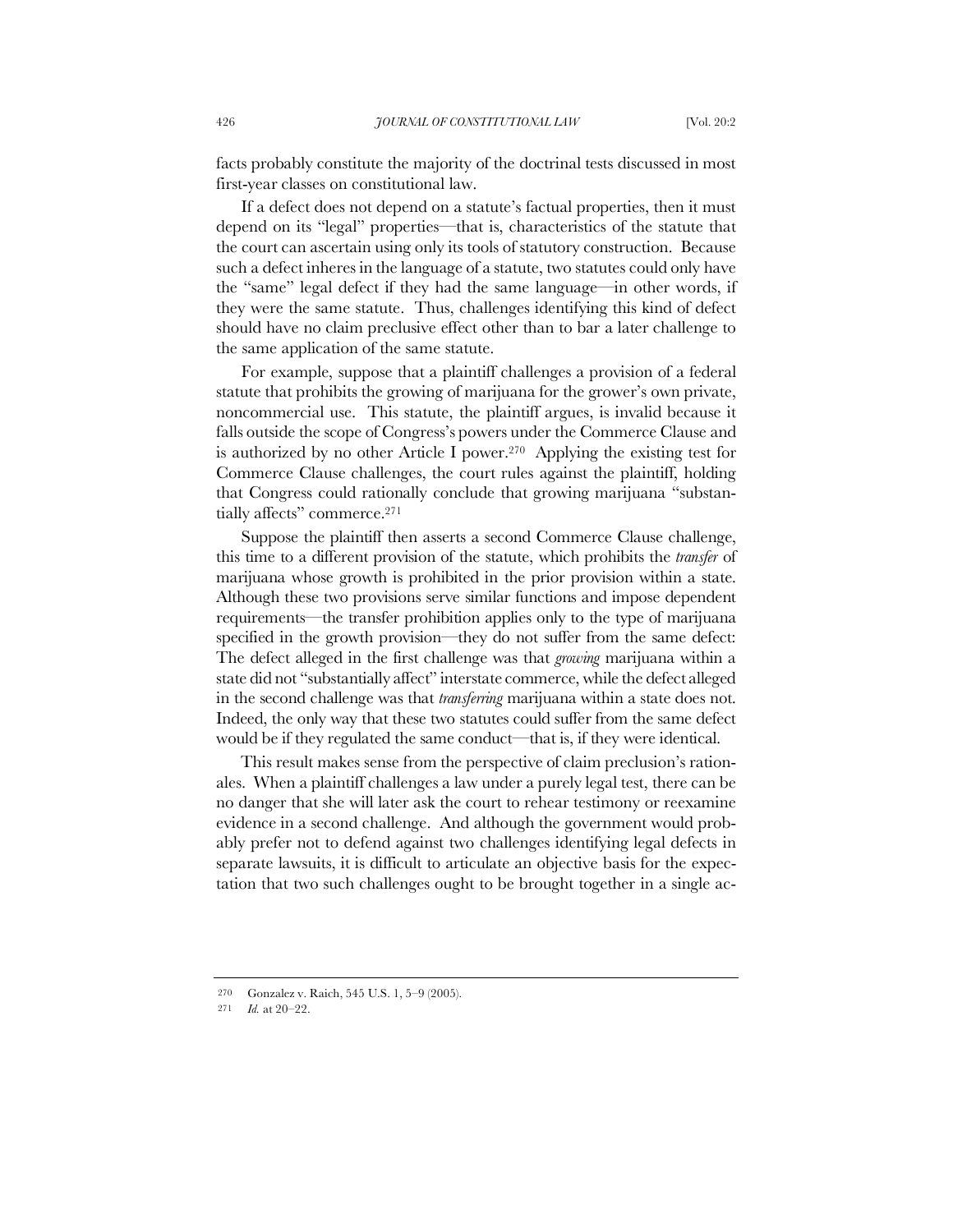tion. Finally, if this exception seems too permissive, recall that issue preclusion would prevent a plaintiff from relitigating any issues that she had already litigated in a prior challenge to a different statute.272

### IV. SUCCESSIVE CHALLENGES TO THE SAME PROVISION

Parts I and II focused on the central question of when two challenges to two different provisions of a statute are the "same" claim for purposes of claim preclusion. But the Supreme Court in *Hellerstedt* also addressed a second question: When, if ever, can a plaintiff assert two challenges to the same *provision* in separate actions?

In some ways, this latter question is the more significant of the two. Though it may have fewer theoretical implications for claim preclusion doctrine, it arises more frequently in practice, where courts are often asked to determine the claim preclusive effect of a plaintiff's failure to challenge a statutory provision in a prior proceeding against the same government entity. Jurisdictions are split on whether claim preclusion bars a constitutional challenge where a plaintiff failed to raise the invalidity of the challenged statutory provision as a defense in a prior civil, criminal, or administrative proceeding,273 and at least one lower court has addressed the claim-preclusive effect

<sup>272</sup> *Cf.* RESTATEMENT (SECOND) OF JUDGMENTS § 27 (AM. LAW. INST. 1982) (discussing the relationship between claim and issue preclusion where the prior challenge was factual).

<sup>273</sup> *See, e.g.*, Janus v. Am. Fed'n of State, Cty., & Mun. Emps., Council 31, 851 F.3d 746, 748 (7th Circ. 2017) (holding that under Illinois's transactional approach to claim preclusion, plaintiff employee's failure to assert in a state-court administrative appeal a First Amendment challenge to a provision of an Illinois labor law, which required payment of union dues by nonmember employees, barred later facial challenge to that provision, because the plaintiff's "First Amendment claim and his earlier Illinois statutory claim [to be allowed to pay his dues to a charity rather than the union, as expressly provided by statute] arise from the same fact: the existence of an Illinois law requiring that he pay fees to the Teamsters, the union required to bargain on his behalf"); Willhauck v. Halpin, 953 F.2d 689, 705 (1st Cir. 1991) (finding that under Massachusetts "same cause of action" approach, plaintiff's failure to assert in a prior criminal prosecution against him a Fourth Amendment challenge to a Massachusetts law that "makes it an offense for a person operating a motor vehicle to refuse to stop when signaled to stop by a police officer" barred his later facial challenge and as-applied challenges to that provision)*. But see* Maldonado v. Harris*,* 370 F.3d 945, 952–53 (9th Cir. 2004) (holding that under California's "primary right" approach, plaintiff's failure to assert a First Amendment challenge to a state outdoor-advertising statute in a prior nuisance proceeding, brought against plaintiff by the state agency responsible for enforcing the statute, did not bar plaintiff's challenge in a later civil action); Stanton v. D.C. Court of Appeals, 127 F.3d 72, 78–80 (D.C. Cir. 1997) (noting that under D.C.'s transactional approach, plaintiff lawyer's failure to raise in a prior suspension proceedings constitutional challenges to D.C. Court of Appeals regulations governing the appointment of members to the D.C. Professional Responsibility Board and the judicial review of orders of that board did not bar his later facial challenge to those regulations, because his later facial challenge concerned "post-judgment events"—namely, the application of the regulations to a future proceeding); Griffin v. Alabama, No. 3:16-cv-00480-MHH, 2017 WL 372310, at \*2 (N.D. Ala. Jan. 26, 2017) (concluding that under Alabama's transactional approach, a plaintiff's failure to assert in a prior criminal proceedings a First Amendment challenge to a state obscenity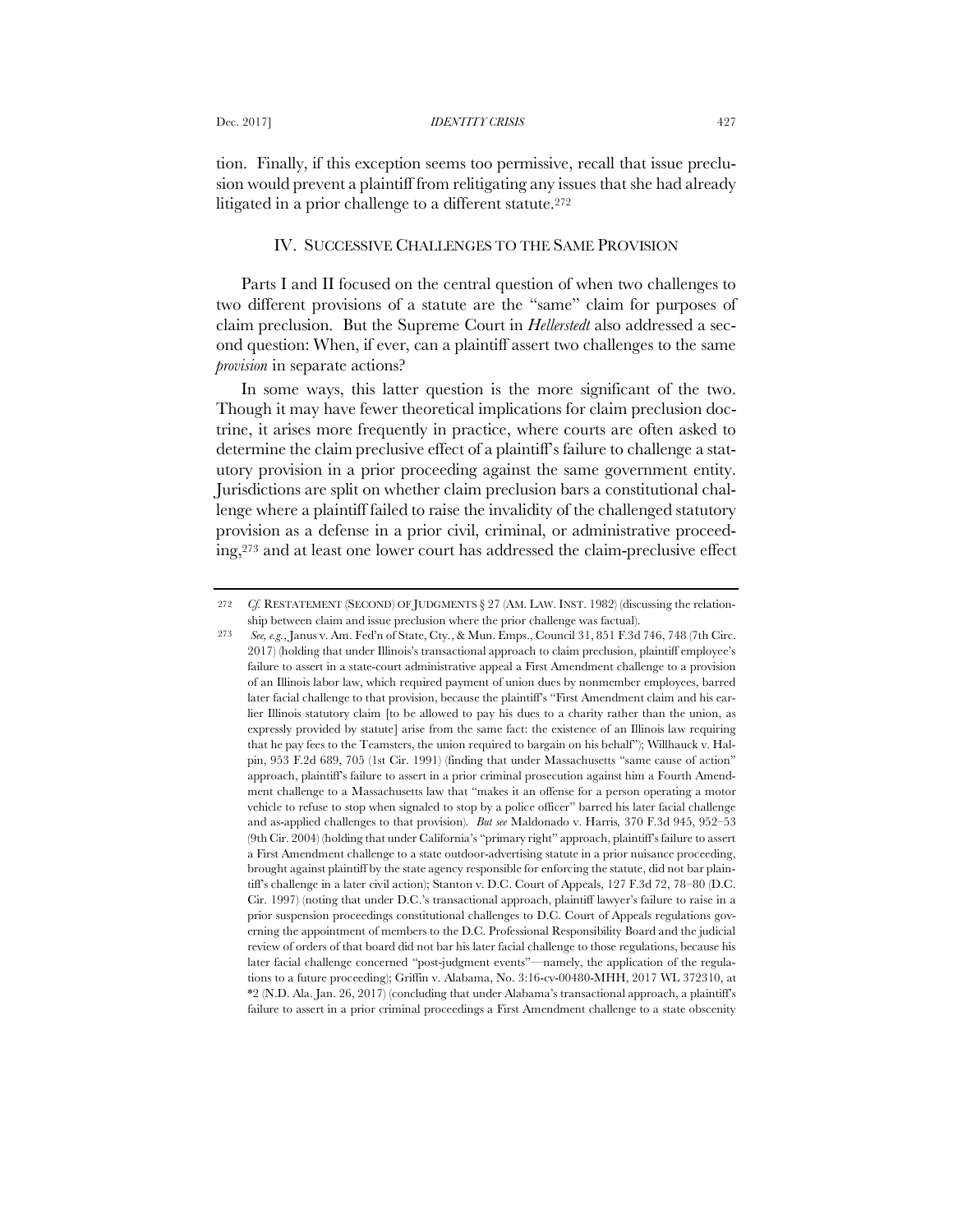of a plaintiff's failure to challenge a statute's constitutionality in a prior civil suit concerning only the proper *interpretation* of the statute.<sup>274</sup> Given its potential implications for these questions, this second aspect of *Hellerstedt* also warrants careful attention.

By way of review, the *Hellerstedt* Court held that during the period between the plaintiffs' preenforcement facial challenge and their postenforcement as-applied challenge to the admitting-privileges provision, "concrete factual developments" that were "unknowable before [the provision] went into effect" had occurred.275 Specifically, the Court explained, abortion providers at the two Texas clinics had *actually* been unable to obtain admitting privileges—a result the Fifth Circuit had doubted when it rejected the plaintiffs' prior facial challenge to the provision—and as a result, the two clinics would soon have to close down.276 Thus, the Court held, the two challenges to the admitting-privileges provision were not the "very same claim," and claim preclusion did not bar the plaintiffs' second challenge.277

Though this result makes intuitive sense, its implicit premise—that two challenges to the same statutory provision are not necessarily the same "claim" for claim-preclusion purposes—may seem a bit quixotic at first. But it begins to make sense when viewed in light of Part II's discussion of claim preclusion's competing policy rationales.278 Where a statutory provision's constitutional defect manifests only after the conclusion of a prior challenge, even if the plaintiff could have *predicted* the defect in the prior suit (as did the *Hellerstedt* plaintiffs), they could not have *proven* it at that time, so relitigation raises little risk of redundant or inconsistent factual findings (even if there may be some overlap in the legal arguments). Moreover, a contrary rule would create a dilemma for plaintiffs: It would force them to choose between gambling on a preenforcement challenge—in which a statute's adverse effects would be more difficult to prove but could be prevented before they occur—

statute did not bar his later facial challenge to that statute, because "the facts germane to [the facial challenge] d[id] not share a common nucleus with those underlying [the plaintiff's] conviction" whereas the criminal action required "resolv[ing] factual issues related to whether [plaintiff] knowingly possessed obscene material," the facial challenge "concerned only . . . whether [the statute] places an unconstitutional restriction on free speech").

<sup>274</sup> *See* Pittston Co. v. United States, 199 F.3d 694, 704–05 (4th Cir. 1999) (holding that under the federal transactional approach, a coal company's prior lawsuit challenging the secretary of labor's method of calculating the premium to be paid by the company under the Coal Industry Retiree Health Benefit Act of 1992, Pub. L. No. 102-486, 106 Stat. 2776, 3036 (codified as amended at 26 U.S.C. §§ 9701–22 (2012)), did not bar the company's later challenge to the premium requirement under the Constitution's nondelegation and separation-of-powers doctrines).

<sup>275</sup> Whole Women's Health v. Hellerstedt, 136 S. Ct. 2292, 2306 (2016).

<sup>276</sup> *Id.*

<sup>277</sup> *Id.* at 2307.

<sup>278</sup> *See supra* Part II.B. (discussing res judicata's underlying concerns of efficiency, fairness, and substantive policies).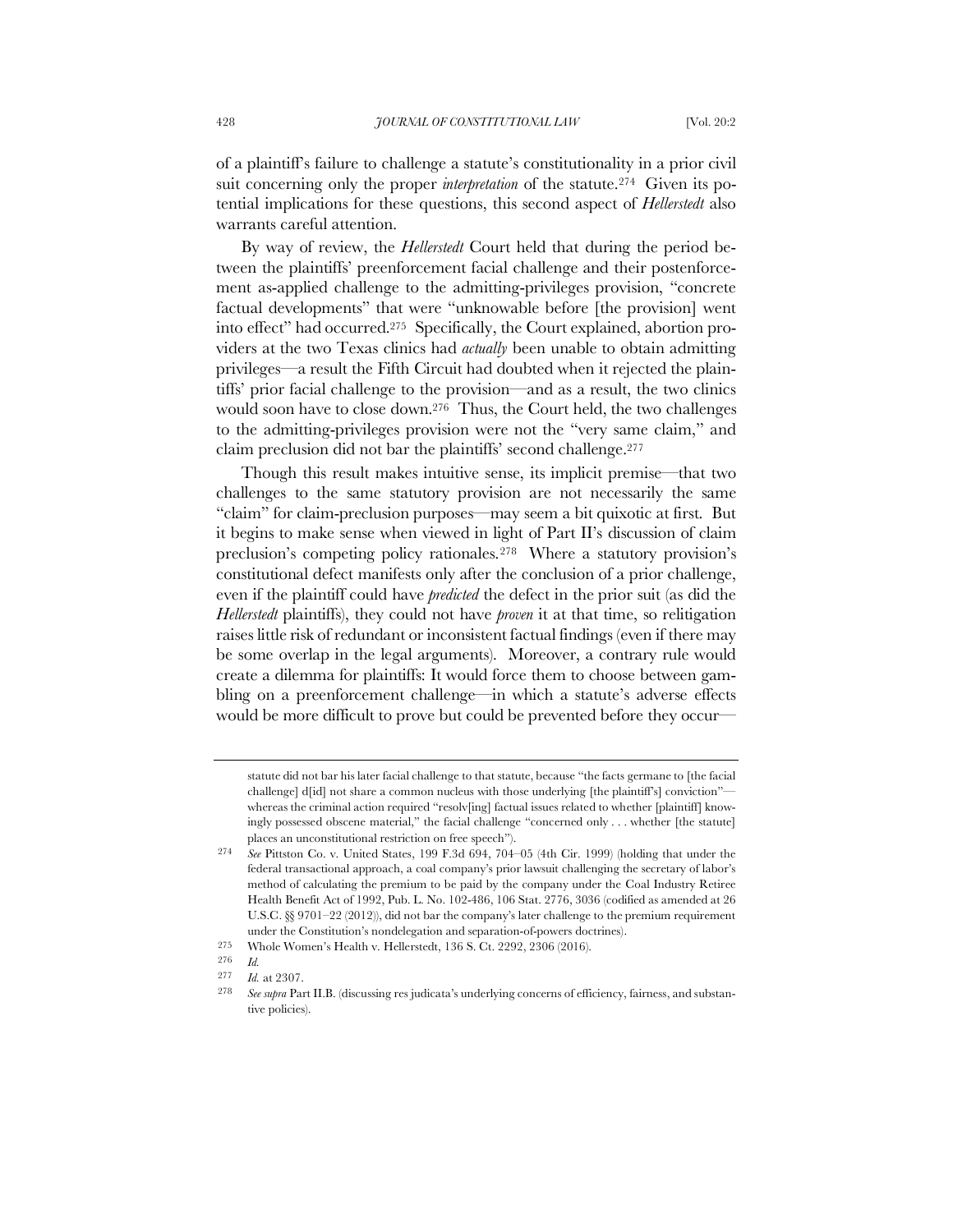and opting for a postenforcement challenge—in which the adverse effects (if any) will be more readily apparent, but where the damage to constitutionally protected interests (again, if any) will have already been done. From a fairness perspective, imposing such a dilemma would be unacceptable.

Somewhat more puzzling is the Court's decision to phrase its "changed circumstances" holding as a *rule* of claim preclusion—recall that the Court concluded that the plaintiffs' two challenges were not the "very same claim" rather than an exception. The Court could have recognized a clear and simple rule that two challenges to the same statutory provision are the same claim, but then recognized an exception for when intervening factual developments demonstrate that the provision in fact suffers from a defect that was previously insufficiently apparent to sustain a constitutional challenge. Though the distinction is perhaps academic—even Casad and Clermont acknowledge that "any distinction between rules and exceptions would seem to have a shaky foundation"279—such a formulation might have been more intuitive.

Likely, the Court's contrary choice is best explained as an analogy to a comment in the Restatement, which states that "[m]aterial operative facts occurring after the decision of an action with respect to the same subject matter may in themselves, or taken in conjunction with the antecedent facts, comprise a transaction which may be made the basis of a second action not precluded by the first."280 But whereas it makes sense to say that a new factual predicate forms a new "claim" under the transactional approach where the facts themselves can form a new transaction—that reasoning doesn't hold in a challenge to a statute, where facts have proven to be a less useful tool for defining the boundaries of a plaintiff's claim. Indeed, an exception for intervening factual developments would align with the Restatement's existing exception for intervening changes in the *law*.281 Thus, although *Hellerstedt* binds the federal courts in terms of its phrasing of the doctrine, state courts might consider adopting a different phrasing as they continue to formulate their own claim-preclusion rules.

Perhaps more importantly, Part III's analysis also suggests that *Hellerstedt*'s rule for intervening factual developments applies not only between a prior facial challenge and a subsequent as-applied challenge, but also between any permutation of prior and subsequent facial and as-applied challenges. In *Hellerstedt*, of course, the plaintiffs' first challenge was facial, and

<sup>279</sup> Casad & Clermont, *supra* note 16, at 39.

<sup>280</sup> RESTATEMENT (SECOND) OF JUDGMENTS § 24 cmt. f (AM. LAW INST. 1982).

<sup>281</sup> *See id.* § 26(1)(d), cmt. e (recognizing an exception, discussed in detail in Part II.B.3. of this Article, for when "[t]he judgment in the first action was plainly inconsistent with the fair and equitable implementation of a statutory or constitutional scheme," which applies "especially when there is a change of law after the initial decision").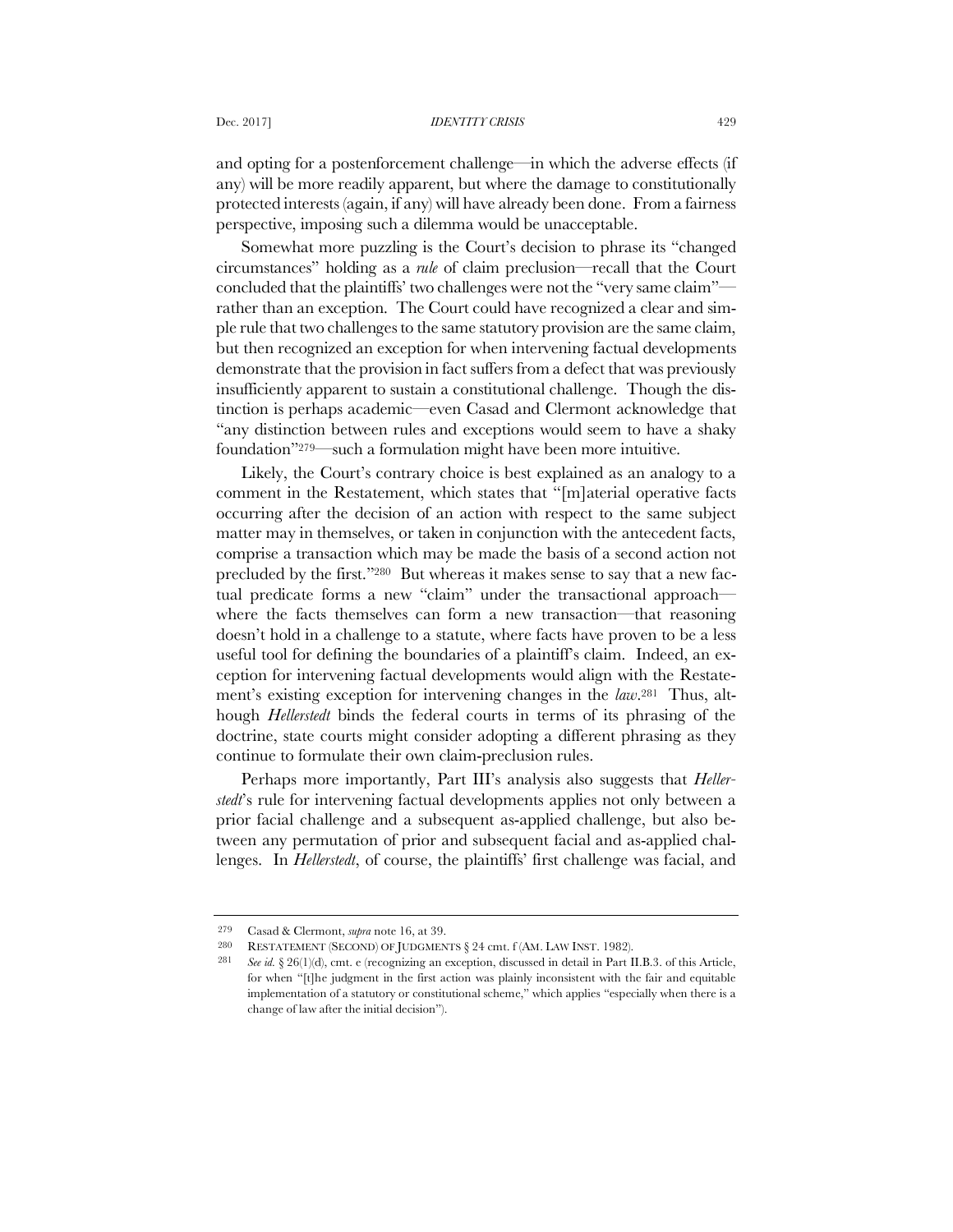their second challenge was as-applied.282 Were the situation reversed, however, the same balancing of claim preclusion's policies would result: Preclusion would produce few efficiency gains, because the plaintiffs would have to show in their second suit that the admitting-privileges provision had *in fact* proven an obstacle for *all clinics* in Texas, and it would present the same Hobson's choice between a preenforcement and postenforcement challenge. The same goes for successive facial challenges or successive as-applied challenges to the same provision. Indeed, at least one court of appeals has suggested in *dicta* that, at least in successive as-applied challenges to one provision, the second claim ought not be barred.283

The same logic holds for successive challenges to two *different* facial or asapplied defects. *Hellerstedt* does not foreclose the applicability of claim preclusion where a plaintiff challenges the same defect with the same provision of the same statute in two successive actions—that is, where the claims in the two actions are literally the same.284 Nor does it foreclose the applicability of claim preclusion to a subsequent challenge to a *different* defect that was nonetheless apparent at the time of the prior suit. Such a challenge would represent an attempt to sue a second time on a different "theor[y] of the case," and so should be barred.285 But *Hellerstedt* does suggest that, for the reasons given above, where the second challenge identifies a defect that was "unknowable" at the time of the first suit, it represents a new claim not precluded by the first challenge.286

One final insight, drawing on Part III's structural analysis of constitutional doctrine, is that new constitutional claims will ordinarily not arise under *Hellerstedt*'s rule for intervening factual developments where the basis of the second challenge is a motive test or a purely legal test. This is because all of the evidence needed to adjudicate such challenges—the text of the statute

<sup>282</sup> *Hellerstedt*, 136 S. Ct. at 2304–05.

<sup>283</sup> In Stanton v. District of Columbia Court of Appeals, the D.C. Circuit noted: We needn't consider here whether claim preclusion ever permits two successive facial attacks on a statute. . . . Assuming [that such challenges would ordinarily be barred], it may seem anomalous that a party litigating successive applications should be afforded greater leeway to discover new theories as time and circumstances march on. One answer might be that a party raising a facial challenge has enjoyed exceptional freedom to select the time (and perhaps forum) of litigation, and should reasonably be viewed as seeking a judgment on all future applications, except as future facts may vary. By contrast, one should perhaps be free to litigate a specific denial without the lawsuit's acquiring such an omnivorous (and costly) character.

<sup>127</sup> F.3d 72, 79 (D.C. Cir. 1997).

<sup>284</sup> *See Hellerstedt*, 136 S. Ct. at 2305 (recognizing that "[t]he doctrine of claim preclusion (the hererelevant aspect of res judicata) prohibits 'successive litigation of the very same claim' by the same parties" (quoting New Hampshire v. Maine, 532 U.S. 742, 749 (2001))).

<sup>285</sup> *See* RESTATEMENT (SECOND) OF JUDGMENTS § 25(1) (AM. LAW INST. 1982) (applying claim preclusion to a plaintiff's second action "even though the plaintiff is prepared in the second action . . . [t]o present . . . theories of the case not presented in the first action").

<sup>286</sup> *Hellerstedt*, 136 S. Ct. at 2306.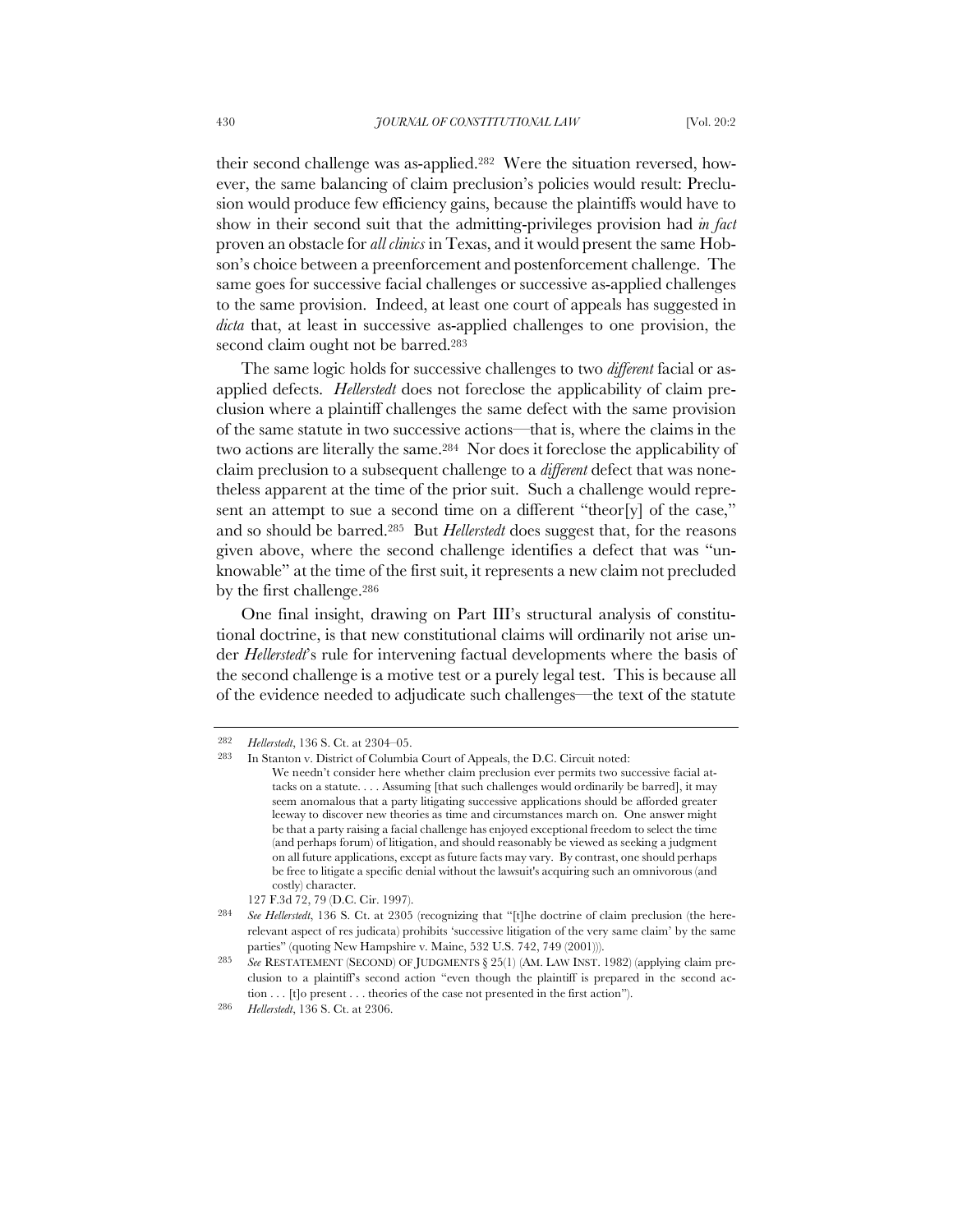itself, its legislative history, statements made by its sponsors, and so on—will be apparent at the time of the statute's enactment, and the plaintiff's failure to *discover* any such evidence that was in existence at the time of the prior suit will not give rise to a new claim.<sup>287</sup> As a practical matter, therefore, the rule is most relevant for effects tests—as in *Hellerstedt* itself, where an "undue burden" on abortion rights became apparent between the two lawsuits—or means-ends tests, where advances in technology, business practices, or other factual changes could render a particular regulation no longer the least restrictive means of furthering a state interest.

# **CONCLUSION**

As Casad and Clermont note, "Res judicata presents a truly classic struggle between the need for clear, simple, and rigid law and the desire for its sensitive application."288 Nowhere is this struggle more pronounced than in the application of claim preclusion to constitutional challenges to statutes. On the one hand, the need for "sensitive application" of procedural rules is accentuated in constitutional challenges, where the rights at stake are of utmost importance not just to the litigants, but to the public at large. On the other hand, the exercise of traditional equitable discretion in these cases inevitably creates the appearance—if not the reality—of political partisanship. In cases like *Hellerstedt*, abstract questions about the importance of fundamental constitutional rights test the limits of judges' abilities to set aside their political beliefs and decide cases on just the facts and the law.

Difficult though they may be, these issues are only likely to recur in the coming years.289 To this end, I have proposed a reading of the Supreme Court's opinion in *Hellerstedt* that both clarifies the application of claim preclusion in constitutional challenges to statutes and explains it in terms of prevailing theories of claim-preclusion doctrine.

I've argued that *Hellerstedt* recognizes a "clear, rigid, and simple"—albeit narrow—prima facie rule: When a plaintiff asserts a challenge to a provision of a statute, she must also challenge any other provision of that statute that is closely related—that is, any provision that takes effect at the same time, imposes logically dependent requirements, and serves the same function. Like all claim-preclusion rules, however, *Hellerstedt*'s rule should be tempered by

<sup>287</sup> *See* RESTATEMENT (SECOND) OF JUDGMENTS § 25 cmt. c (AM. LAW INST. 1982) (recognizing that claim preclusion applies despite "newly discovered evidence," but that a plaintiff might seek relief from the prior judgment in "exceptional cases").

<sup>288</sup> Casad & Clermont, *supra* note 16, at 40.

<sup>289</sup> *See* Vivian Yee, *To Combat Trump, Democrats Ready a G.O.P. Tactic: Lawsuits*, N.Y. TIMES (Dec. 14, 2016), https://www.nytimes.com/2016/12/14/nyregion/donald-trump-democrats-lawsuits.html (explaining that Democratic attorneys general have indicated that they will challenge those of President Trump's policies that they perceive to be unconstitutional).